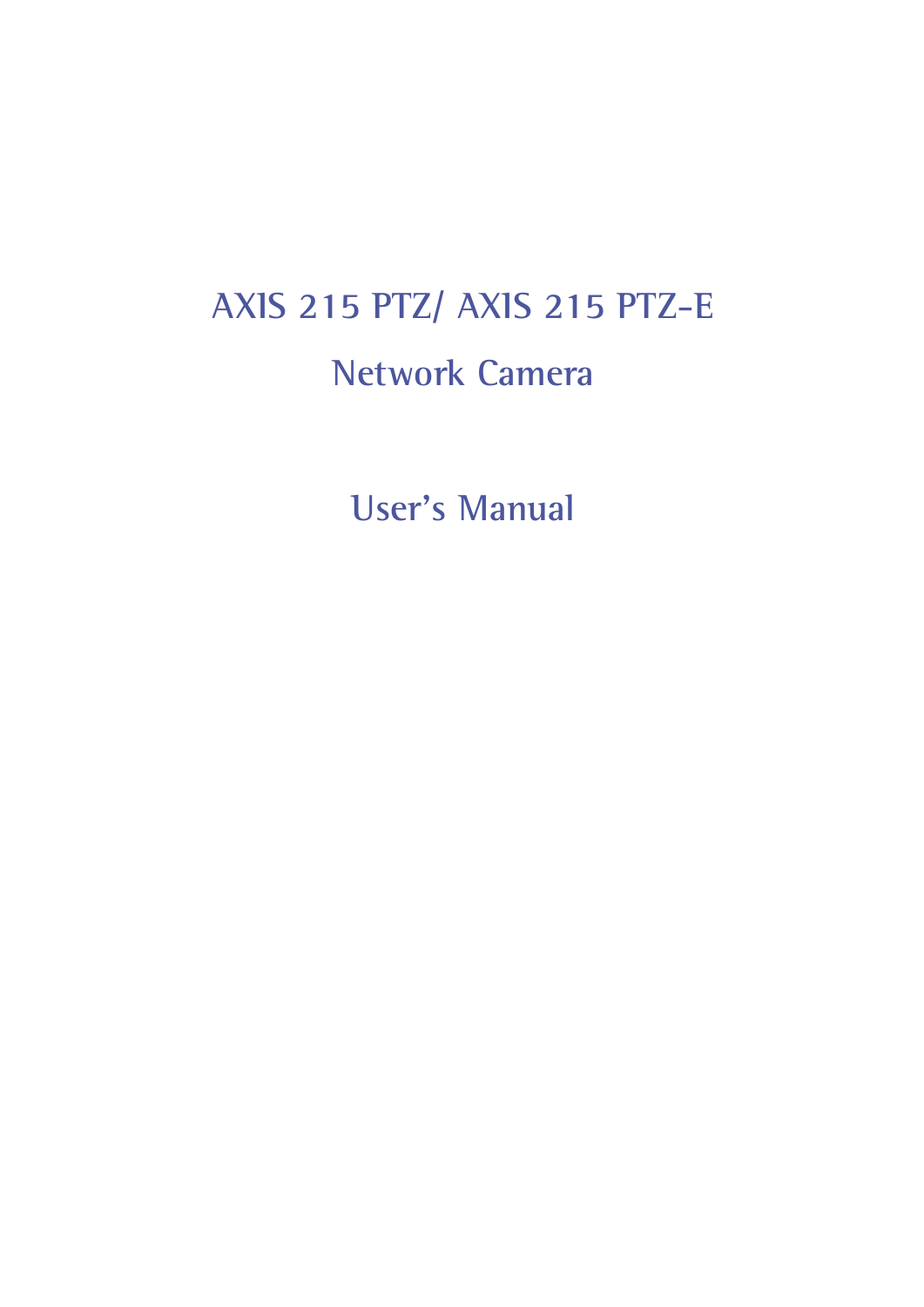This manual is intended for administrators and users of the AXIS 215 PTZ/ AXIS 215 PTZ-E Network Camera, and is applicable for software release 4.40. Previous experience of networking will be of use when installing and using<br>this product. Some knowledge of UNIX or Linux-based systems would also be<br>beneficial, for developing shell scripts and applications. Later versions

#### **Safety Notices Used In This Manual**

Caution! - Indicates a potential hazard that can damage the product.<br>Important! - Indicates a hazard that can seriously impair operation.<br>Do not proceed beyond any of the above notices until you have fully understood the implications.

#### **Intellectual Property Rights**

Axis AB has intellectual property rights relating to technology embodied in the product described in this document. In particular, and without limitation, these intellectual property rights may include one or more of the patents listed at http://www.axis.com/patent.htm and one or more additional patents or pending patent applications in the US and other countries. This product contains licensed third-party software. See the menu item

"About" in the product's user interface for more information. This product contains source code copyright Apple Computer, Inc., under the terms of Apple Public Source License 2.0 (see

http://www.opensource.apple.com/apsl/). The source code is available from:

http://developer.apple.com/darwin/projects/bonjour/

#### **Legal Considerations**

Camera surveillance can be prohibited by laws that vary from country to country. Check the laws in your local region before using this product for surveillance purposes.

#### **Electromagnetic Compatibility (EMC)**

Note: To comply with limits in Class B, use one of the following accessories when connecting I/O cables:

20291 ACC FERRITE SPLIT SNAP IN EUR 20292 ACC FERRITE SPLIT SNAP IN US

**USA -** This equipment generates, uses, and can radiate radio frequency energy and if not installed and used in accordance with the instruction<br>manual, may cause interference to radio communications. It has been tested<br>and found to comply with the limits for a Class B computing device pursuant likely to cause interference, in which case the user at his/her own expense<br>will be required to take whatever measures may be required to correct the<br>interference. Shielded cables should be used with this unit to ensure compliance with the Class B limits.

**Canada -** This Class B digital apparatus complies with Canadian ICES-003.

**Europe -** This digital equipment fulfills the requirements for  $\epsilon$ radiated emission according to limit B of EN55022:1998, and the requirements for immunity according to EN55024:1998 residential, commercial, and light industry.

**Japan –** This is a class B product based on the standard of the Voluntary Control Council for Interference from Information Technology Equipment (VCCI). If this is used near a radio or television receiver in a domestic en according to the instruction manual.

**Australia -** This electronic device meets the requirements of the Radio communications (Electromagnetic Compatibility) Standard 1998 AS/NZS 3548.

#### **Liability**

Every care has been taken in the preparation of this manual; Please inform your local Axis office of any inaccuracies or omissions. Axis Communications AB cannot be held responsible for any technical or typographical errors and reserves the right to make changes to the product<br>and manuals without prior notice. Axis Communications AB makes no<br>warranty of any kind with regard to the material contained within this<br>document, merchantability and fitness for a particular purpose. Axis Communications AB shall not be liable nor responsible for incidental or consequential damages in connection with the furnishing, performance or use of this material.

#### **Trademark Acknowledgments**

France Harent Explorer, Linux, Macintosh, Microsoft, Mozilla, Netscape<br>
Ethernet, Internet Explorer, Linux, Macintosh, Microsoft, Mozilla, Netscape<br>
Navigator, UNIX, Windows, WWW are registered trademarks of the<br>
respectiv Microsystems Inc.

#### **Axis Customer Services**

Should you require any technical assistance, please contact your Axis<br>reseller. If your questions cannot be answered immediately, your reseller will<br>forward your queries through the appropriate channels to ensure a rapid response. If you are connected to the Internet, you can:<br>● download user documentation and firmware updates<br>● find answers to resolved problems in the FAQ database. Search by product,

- 
- category, or phrases report problems to Axis support staff by logging in to your private support
- area visit the Axis Support Web at www.axis.com/techsup/
- 

#### **About This Document 2 Safety Notice - Battery Replacement**

The AXIS 215 PTZ/ AXIS 215 PTZ-E uses a 3.0V CR2032 Lithium battery as the power supply for its internal real-time clock (RTC). This battery will,<br>under normal conditions, last for a minimum of 5 years. Low battery power<br>affects the operation of the RTC, causing it to reset at every power-up. not be replaced unless required! If the battery does need replacing, please observe the following points:

Caution! Danger of Explosion if battery is incorrectly replaced. Replace only with the same or equivalent battery, as recommended by the manufacturer.

Dispose of used batteries according to the manufacturer's instructions.

#### **RoHS**

This product complies with both the European RoHS directive, 2002/95/EC, and the Chinese RoHS regulations, ACPEIP.

#### **WEEE Directive**

The European Union has enacted a Directive 2002/96/EC on Waste<br>Electrical and Electronic Equipment (WEEE Directive). This<br>directive is applicable in the European Union member states.



The WEEE marking on this product (see right) or its documentation<br>indicates that the product must not be disposed of together with<br>household waste. To prevent possible harm to human health and/or the environment, the product must be disposed of in an approved and environmentally safe recycling process. For further information on how to dispose of this product correctly, contact the product supplier, or the l

commercial waste.

AXIS 215 PTZ User's Manual Part No: 34088 December 2008 Revision: 2.00

Copyright© Axis Communications AB, 2007-2008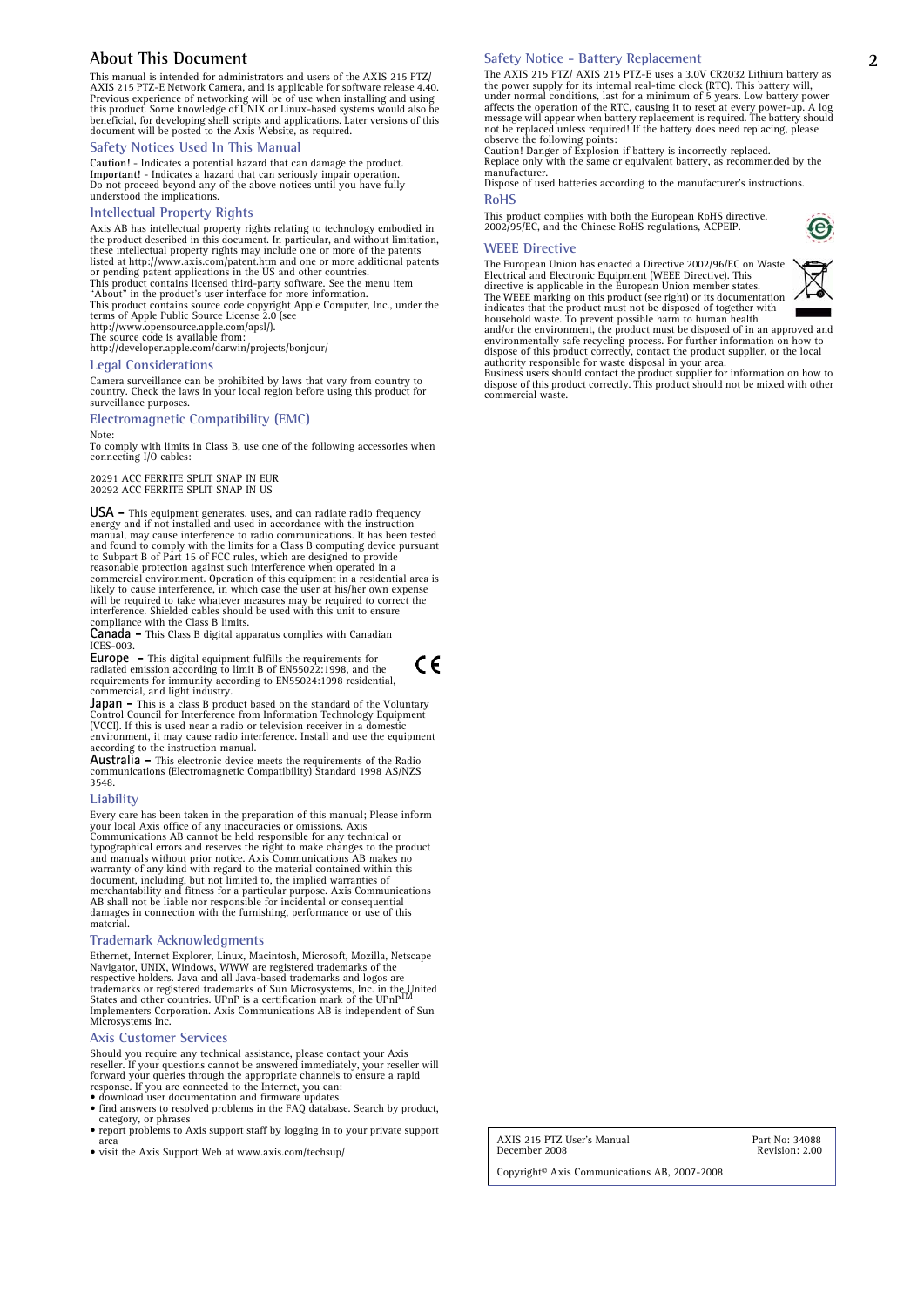### AXIS 215 PTZ/AXIS 215 PTZ-E - Table of Contents

| Video Stream Types (all contains and contained all contains and all contains a set of $8$ |  |
|-------------------------------------------------------------------------------------------|--|
|                                                                                           |  |
|                                                                                           |  |
|                                                                                           |  |
|                                                                                           |  |
|                                                                                           |  |
|                                                                                           |  |
|                                                                                           |  |
|                                                                                           |  |
|                                                                                           |  |
|                                                                                           |  |
|                                                                                           |  |
|                                                                                           |  |
|                                                                                           |  |
|                                                                                           |  |
|                                                                                           |  |
|                                                                                           |  |
|                                                                                           |  |
|                                                                                           |  |
|                                                                                           |  |
|                                                                                           |  |
|                                                                                           |  |
|                                                                                           |  |
|                                                                                           |  |
|                                                                                           |  |
|                                                                                           |  |
|                                                                                           |  |
|                                                                                           |  |
|                                                                                           |  |
| Support                                                                                   |  |
|                                                                                           |  |
|                                                                                           |  |
|                                                                                           |  |
|                                                                                           |  |
|                                                                                           |  |
|                                                                                           |  |
|                                                                                           |  |
|                                                                                           |  |
|                                                                                           |  |
|                                                                                           |  |
|                                                                                           |  |
|                                                                                           |  |
|                                                                                           |  |
|                                                                                           |  |
|                                                                                           |  |
|                                                                                           |  |
|                                                                                           |  |
|                                                                                           |  |
|                                                                                           |  |
|                                                                                           |  |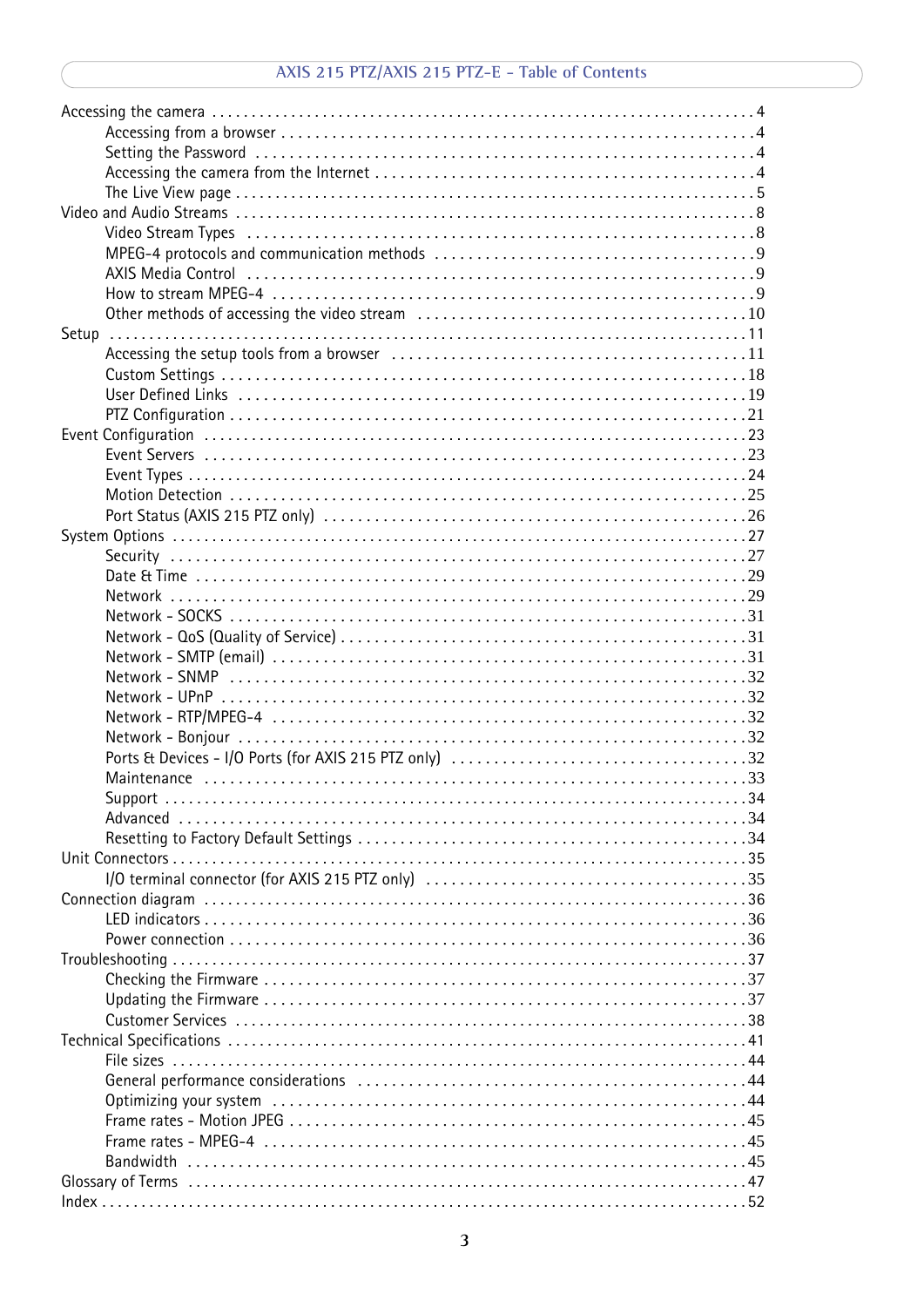#### **AXIS 215 PTZ/AXIS 215 PTZ-E - Accessing the camera**

## <span id="page-3-0"></span>**Accessing the camera**

The AXIS 215 PTZ/AXIS 215 PTZ-E can be used with most standard operating systems and supports Microsoft Internet Explorer 6.x or later, Netscape 7.x or later and Mozilla 1.4 or later.

The AXIS 215 PTZ-E Network Camera does not support audio and does not have I/O ports. All references in this manual to audio and to the I/O parts pertain to the AXIS 215 PTZ Network Camera only.

**Note:** To view streaming video in Microsoft Internet Explorer for Windows, you must set your browser to allow the AXIS Media Control (AMC) to be installed on your computer. The first time an MPEG-4 video stream is accessed, AMC also installs an MPEG-4 decoder for viewing the video stream. As a license is required for each instance of the decoder, the product administrator may have disabled the installation. If your workstation restricts the use of additional software components, the camera can be configured to use a Java applet for updating JPEG images. See the online help for more information.

#### <span id="page-3-1"></span>**Accessing from a browser**

- 1. Start a browser (Internet Explorer, Mozilla, Netscape Navigator).
- 2. Enter the IP address or host name of the AXIS 215 PTZ/AXIS 215 PTZ-E in the **Location/ Address** field of your browser.
- 3. Enter the user name and password set by the administrator.
- 4. A video image is displayed in your browser.

#### **Note:**

<span id="page-3-4"></span>User functions in the AXIS 215 PTZ/AXIS 215 PTZ-E may have been customized to meet the specific requirements of the application. Consequently, many of the examples and functions in this section may differ from those displayed in your Live View page.

#### <span id="page-3-2"></span>**Setting the Password**

- 1. When accessing the camera for the first time, the '**Configure Root Password**' dialog will be displayed on the screen.
- 2. Enter a password and then re-enter it, to confirm the spelling. Click **OK**.
- 3. Enter the User name: **root Note:** The default administrator user name **root** is permanent and cannot be deleted or altered.

|                                 | <b>Configure Root Password</b>                                                                                                                                                                                     |    |
|---------------------------------|--------------------------------------------------------------------------------------------------------------------------------------------------------------------------------------------------------------------|----|
| User name:                      | root                                                                                                                                                                                                               |    |
| Password:                       | sk sk sk sk                                                                                                                                                                                                        |    |
| Confirm password:               | skak skak                                                                                                                                                                                                          |    |
|                                 |                                                                                                                                                                                                                    | OK |
| before the product can be used. | The password for the pre-configured administrator root must be changed                                                                                                                                             |    |
|                                 | If the password for root is lost, the product must be reset to the factory default<br>settings, by pressing the button located in the product's casing. Please see the<br>user documentation for more information. |    |

- 4. Enter the password as set in step 2 above, and click **OK**. If the password is lost, the camera must be reset to the factory default settings. See [page 34](#page-33-3).
- 5. If required, click **Yes** to install the AXIS Media Control (AMC). You will need administrator rights on the computer to do this.

#### <span id="page-3-3"></span>**Accessing the camera from the Internet**

Once installed, the camera is accessible on your local network (LAN). To access the camera from the Internet you must configure your router/firewall to allow incoming data traffic. For security reasons this is usually done on a specific port. Please refer to the documentation for your router/firewall for further instructions.

For more information, please visit the AXIS Internet Dynamic DNS Service at www.axiscam.net or, for Technical notes on this and other topics, visit the Axis Support Web at www.axis.com/techsup

|         |  |              |                                     | Live view - AXIS 215 PTZ Network Camera - |
|---------|--|--------------|-------------------------------------|-------------------------------------------|
|         |  |              | File Edit View Favorites Tools Help |                                           |
| Address |  | 192.168.0.90 |                                     |                                           |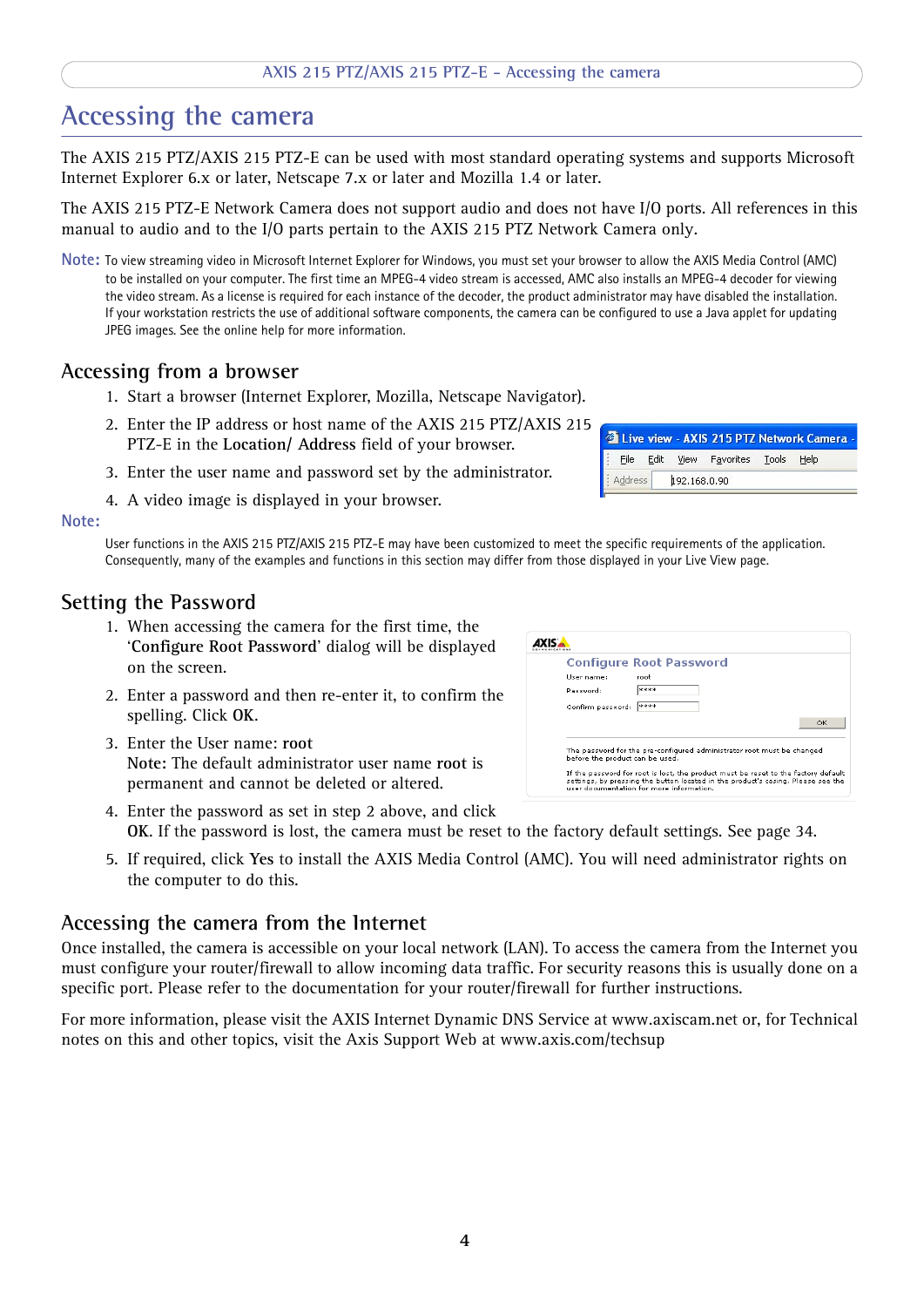### <span id="page-4-0"></span>**The Live View page**

The following provides an overview of each button on the Live View page. If the AXIS 215 PTZ/AXIS 215 PTZ-E has been customized, the buttons will be displayed accordingly:

<span id="page-4-2"></span>Video format Motion JPEG V The Video Format drop-down list allows the video format on the Live View page to be temporarily changed.

The two types of **Output button** (AXIS 215 PTZ only) each control the output directly from the **Live View** page. These are configured under **Setup > Live View Config > Layout**.



**Pulse** - click this button to activate the output for a defined period of time, e.g. to switch on a light for 20 seconds.



<span id="page-4-1"></span>**Active/Inactive** - click these buttons to manually start and stop a connected device, e.g. switch a light on/off.



These buttons start/stop the **Sequence Mode** which automatically displays the view from preset positions at set intervals. Sequence mode is configured in **Setup > PTZ Configuration > Sequence Mode**.

Source Camera - Door

The source list is used to select the preset positions already configured in the camera. These are created in **Setup > PTZ Configuration > Preset Positions**.



The **Manual trigger buttons** trigger an action directly from the **Live View** page. These buttons are configured under **Setup > Live View Config > Layout**. Click these buttons to manually start and stop events.



<span id="page-4-3"></span>Use the **Snapshot** button to capture a snapshot of the image currently being displayed in the window. Right-click on the image to save it in JPEG format on your computer.

#### **Area Zoom**

This allows you to draw a box over a desired area to zoom into. In order to fine-tune the precision, Area zoom should be calibrated from **Setup > PTZ Configuration > Advanced > Calibration**.

To activate Area Zoom on the Live View page, click the Center mode button in the AMC viewer toolbar (in other Internet browsers choose PTZ > Center). Click in the image and while holding down the left mouse button, draw a square over the area you would like to zoom into.

#### **Pan/Tilt/Zoom controls**

The Live View page also displays the **Pan/Tilt/Zoom controls**. These are enabled/disabled for specified users by the administrator under **System Options > Security > Users > User List**.

See also *[Advanced - Limits, on page 21](#page-20-1)* for information on **E-flip**, **proportional speed** and **Auto-flip** (**PTZ Configuration > Advanced > Limits**.)



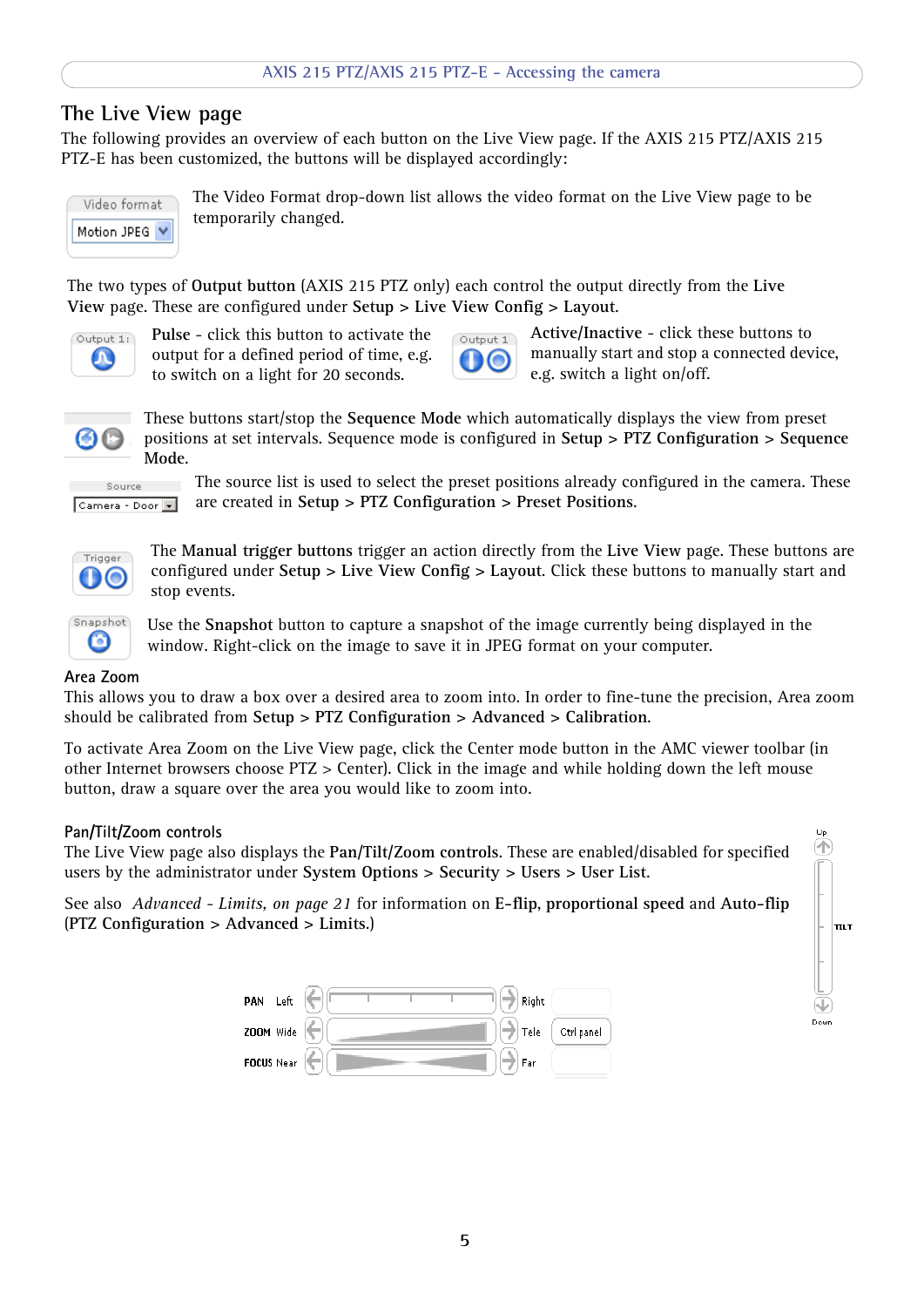#### <span id="page-5-1"></span>**The control panel**

Click the **Ctrl panel** button to display the control panel, where the following settings are available:

- **Auto focus** automatically adjusts the image focus.
- **Backlight comp** enabling backlight compensation makes the subject clearer if the image background is too bright, or if the subject is too dark.
- <span id="page-5-2"></span>• **IR cut filter** - when set to off, the camera will be able to "see" infrared light, e.g. at night, thus making the image clearer. The image is shown in black & white when the IR cut filter is off.
- **Brightness** the image brightness can be adjusted using the +/- buttons, where a higher value produces a brighter image. Click the Reset button to revert to the values saved under **Video & Image > Advanced > Camera**.
- <span id="page-5-3"></span>• **Shortcuts** - these buttons can be configured to provide direct access to various built-in auxiliary commands provided by the PTZ driver. See **Advanced - Ctrl Panel** [on page 22](#page-21-0).

| Control panel     |  |  |
|-------------------|--|--|
| Auto focus        |  |  |
| Οff<br>Оn         |  |  |
| Backlight comp    |  |  |
| Οff<br>Оn         |  |  |
| IR cut filter     |  |  |
| Off<br>On<br>Auto |  |  |
| Brightness        |  |  |
| Reset             |  |  |
| Close panel       |  |  |

#### **Viewer controls**

<span id="page-5-0"></span>The default viewer to use for displaying moving images is selected from Setup > Live View Config > Layout. The **AMC viewer toolbar** is available in **Microsoft Internet Explorer for Windows** only**.** See *[AXIS Media](#page-8-1)  [Control, on page 9](#page-8-1)* for more information. The AMC viewer toolbar displays the following buttons:

The **Play/Stop** buttons start and stop the live video stream.

The **Snapshot** button takes a snapshot of the currently displayed image. The Snapshot function and the target directory for saving snapshots can be configured from AMC (AXIS Media Control), which is available from the Windows Control Panel (Internet Explorer for Windows only).

Click the **Start recording** button to make an MPEG-4 recording. Click again to stop the recording. The recording is saved in the folder specified in the Recording tab in the AMC Control Applet. Only available if the recording button is enabled on the Live View Config page

Click the **View Full Screen** button and the video image will fill the entire screen area. No other windows will be visible. Press **Esc** (Escape) on the computer keyboard to cancel full screen view.



Click the **Mute /Microphone** buttons to switch the sound off and on. Only available if Audio is enabled. (AXIS 215 PTZ-E does not support audio.)



Use the sliders to control the volume on the speaker and microphone. The volume can be set between 0 and 100. (AXIS 215 PTZ-E does not support audio.)

#### Navigation mode:

**Center** will move the camera view to center on the position that was clicked. Also used for Area zoom. **Joystick** moves the camera in the direction indicated by a mouse click, relative to the center of the image. The further from the center the image is clicked, the higher the movement speed.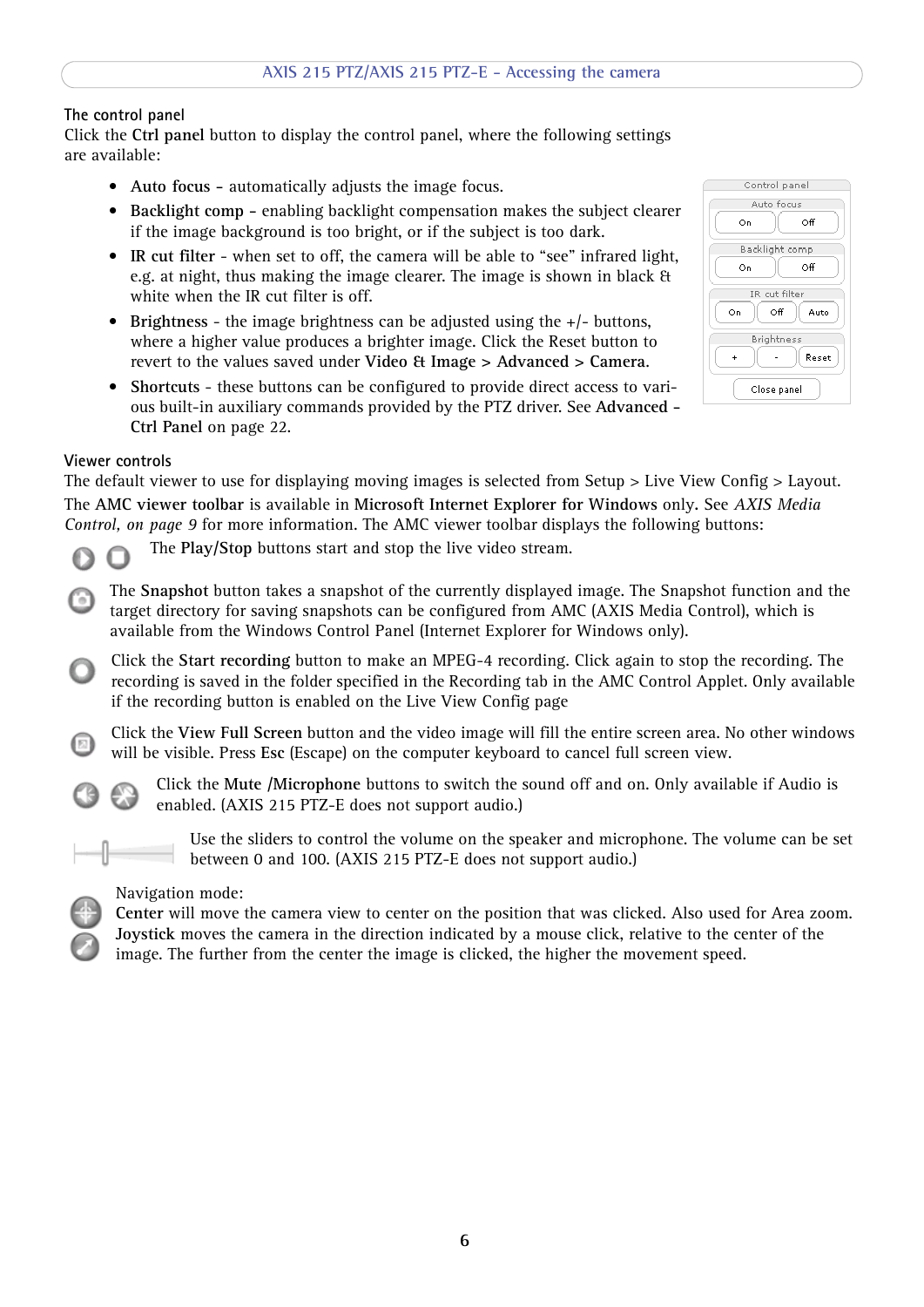#### **Server push (not available for Microsoft Internet Explorer)**

With this method, the AXIS 215 PTZ/AXIS 215 PTZ-E maintains and controls an open HTTP connection to the browser and sends data as and when required, for as long as required.

#### **QuickTime**

For use with MPEG-4 only. Note that in the settings for **Video & Image > Advanced > MPEG-4**, the Video object type must be set to *Simple*.

#### **Java applet**

This alternative uses a Java applet to update the images in the browser. No download is required. Note that when this alternative is selected, external video sources will not be available on the live view page, and audio will be mono-directional only (to the client only). (AXIS 215 PTZ-E does not support audio and does not have I/O ports.)

#### **Still Image**

Displays still images only. Hit your browser's Refresh button to view a new image.

#### <span id="page-6-0"></span>**PTZ Control Queue**

Only one user can use the Pan/Tilt/Zoom controls at any one time. When multiple users are accessing the AXIS 215 PTZ/AXIS 215 PTZ-E's Live View page, they can be placed in the PTZ control queue and assigned a set period of time during which they have the use of the PTZ controls. Use the buttons to request or release control of the PTZ controls.

| <b>PTZ Control Queue</b> |              |                    |  |
|--------------------------|--------------|--------------------|--|
| Status in queue:         | Not in queue | Position in queue: |  |
| Time remaining:          | seconds      | Request control    |  |

The PTZ Control Queue is set up by the administrator under **PTZ Configuration > Control Queue**.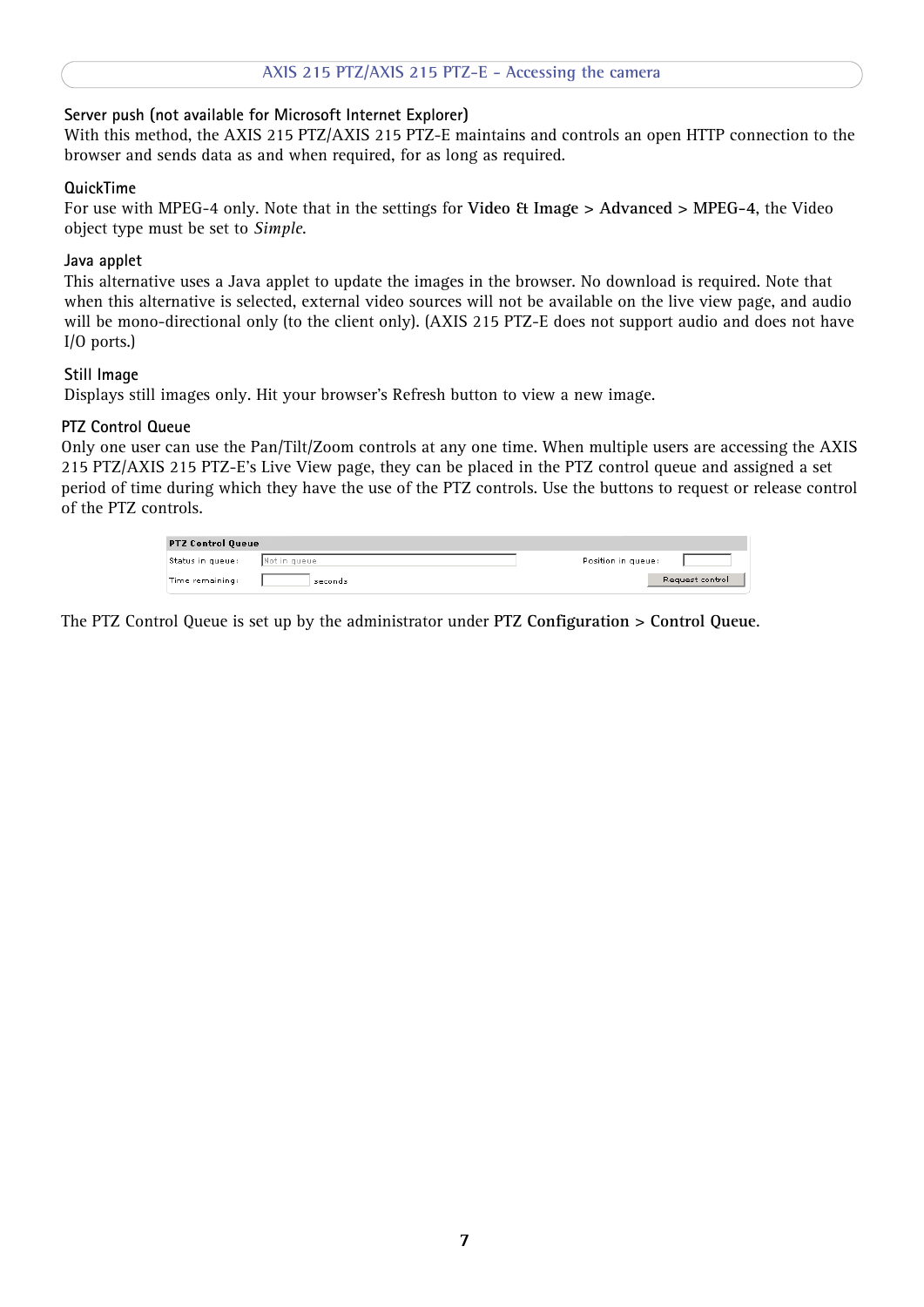## <span id="page-7-0"></span>**Video and Audio Streams**

The AXIS 215 PTZ/AXIS 215 PTZ-E provides several different image and video formats. The type to use depends on your requirements and on the properties of your network.

The Live View page in the AXIS 215 PTZ/AXIS 215 PTZ-E provides access to Motion JPEG and MPEG-4 video streams, as well as to single JPEG images. Other applications and clients can also access these video and audio streams/images directly, without going via the Live View page.

**Note: AXIS 215 PTZ-E Network Camera does not support audio.**

### <span id="page-7-1"></span>**Video Stream Types**

#### <span id="page-7-6"></span>**Motion JPEG**

This format uses standard JPEG still images in the video stream. These images are then displayed and updated at a rate sufficient to create a stream that shows constantly updated motion.

The Motion JPEG stream uses considerable amounts of bandwidth, but also provides excellent image quality and access to each and every individual image contained in the stream.

Note also that multiple clients accessing Motion JPEG streams can use different image settings.

#### <span id="page-7-7"></span>**MPEG-4**

This is a video compression standard that makes good use of bandwidth, providing high-quality video streams at less than 1 Mbit/s.

The MPEG-4 standard provides scope for a large range of different coding tools for use by various applications in different situations, and the AXIS 215 PTZ/AXIS 215 PTZ-E provides certain subsets of these tools. These are represented as **Video object types**, which are selected for use with different viewing clients. The supported video object types are:

- <span id="page-7-8"></span><span id="page-7-2"></span>• **Simple** - sets the coding type to H.263, as used by e.g. QuickTime™.
- <span id="page-7-4"></span><span id="page-7-3"></span>• **Advanced Simple** - sets the coding type to MPEG-4 Part 2, as used by AMC (AXIS Media Control)

<span id="page-7-9"></span><span id="page-7-5"></span>When using MPEG-4 it is also possible to control the bit rate, which in turn allows the amount of bandwidth usage to be controlled. CBR (constant bit rate) is used to achieve a specific bit rate by varying the quality of the MPEG-4 stream. When using VBR (variable bit rate), the quality of the video stream is kept as constant as possible, at the cost of a varying bit rate.

- **Notes:**  MPEG-4 is licensed technology. The AXIS 215 PTZ/AXIS 215 PTZ-E includes one viewing client license. Installing additional unlicensed copies of the viewing client is prohibited. To purchase additional licenses, contact your Axis reseller.
	- All clients viewing the MPEG-4 stream must use the same image settings.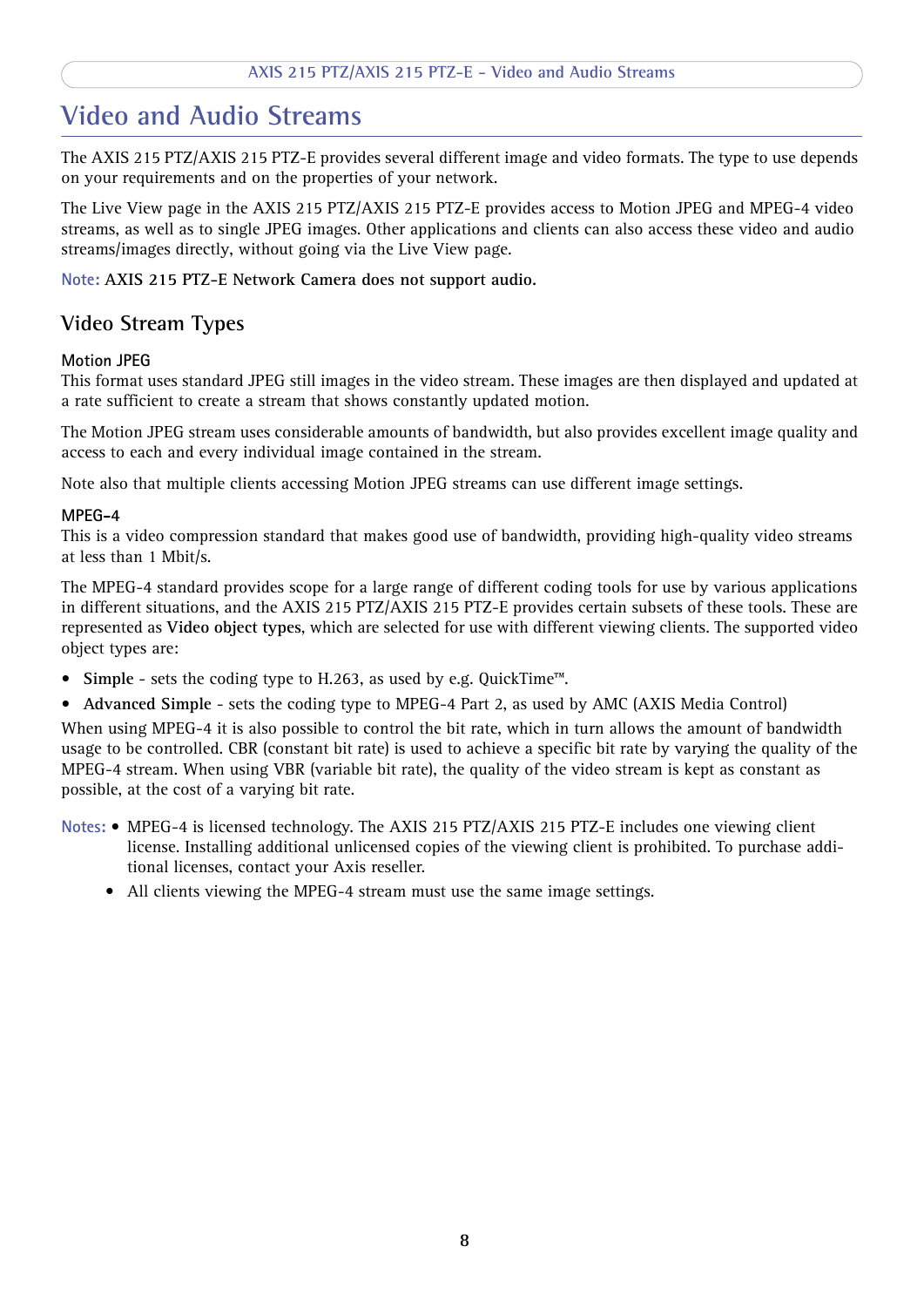### <span id="page-8-4"></span><span id="page-8-0"></span>**MPEG-4 protocols and communication methods**

To deliver live streaming video over IP networks, various combinations of transport protocols and broadcast methods are employed.

- <span id="page-8-6"></span>• RTP (Realtime Transport Protocol) is a protocol that allows programs to manage the real-time transmission of multimedia data, via unicast or multicast.
- <span id="page-8-7"></span>• RTSP (Real Time Streaming Protocol) serves as a control protocol, to negotiate which transport protocol to use for the stream. RTSP is thus used by a viewing client to start a unicast session, see below.
- <span id="page-8-9"></span>• UDP (User Datagram Protocol) is a communications protocol that offers limited service for exchanging data in a network that uses the Internet Protocol (IP). UDP is an alternative to the Transmission Control Protocol (TCP). The advantage of UDP is that it is not required to deliver all data and may drop network packets when there is e.g. network congestion. This is suitable for live video, as there is no point in re-transmitting old information that will not be displayed anyway.
- <span id="page-8-10"></span>• Unicasting is communication between a single sender and a single receiver over a network. This means that the video stream goes independently to each user, and each user gets their own stream. A benefit of unicasting is that if one stream fails, it only affects one user.
- <span id="page-8-5"></span>• Multicast is bandwidth-conserving technology that reduces bandwidth usage by simultaneously delivering a single stream of information to multiple network users. This technology is used primarily on delimited networks (intranets), as each user needs an uninterrupted data flow and should not rely on network routers.

### <span id="page-8-3"></span><span id="page-8-1"></span>**AXIS Media Control**

For accessing live video (MPEG-4 and/or Motion JPEG) and audio from AXIS 215 PTZ/AXIS 215 PTZ-E, the AXIS Media Control (AMC) in Microsoft Internet Explorer for Windows is recommended. This ActiveX component is automatically installed on first use, after which it can be configured by opening the AMC Control Panel applet from the Windows Control Panel. Alternatively, right-click the video image in Internet Explorer.

See AXIS Media Control User's Manual, available from the support pages on the Axis web site at: www.axis.com

**Note:** AXIS 215 PTZ-E does not support audio and does not have I/O ports.

### <span id="page-8-8"></span><span id="page-8-2"></span>**How to stream MPEG-4**

Deciding on the combination of protocols and methods to use depends on your viewing requirements, and on the properties of your network. Setting the preferred method(s) is done in the control applet for AMC, which is found in the Windows Control Panel. When this has been set, AMC will test all the selected methods in the specified order, until the first functioning one is found.

#### **RTP+RTSP**

This method (actually RTP over UDP and RTSP over TCP) should be your first consideration for live video, especially when it is important to always have an up-to-date video stream, even if some images do get dropped. This can be configured as multicast or unicast.

Multicasting provides the most efficient usage of bandwidth, especially when there are large numbers of clients viewing simultaneously. Note however, that a multicast broadcast cannot pass a network router unless the router is configured to allow this. It is thus not possible to multicast over e.g. the Internet.

Unicasting should be used for video-on-demand broadcasting, so that there is no video traffic on the network until a client connects and requests the stream. However, as more and more unicast clients connect, the traffic on the network will increase and may cause congestion. Although there is a maximum of 20 unicast viewers, note that all multicast users combined count as 1 unicast viewer.

#### **RTP/RTSP**

This unicast method is RTP tunneled over RTSP. This can be used to exploit the fact that it is relatively simple to configure firewalls to allow RTSP traffic.

#### **RTP/RTSP/HTTP**

This method can also be used to traverse firewalls. Firewalls are commonly configured to allow the HTTP protocol, thus allowing RTP to be tunneled.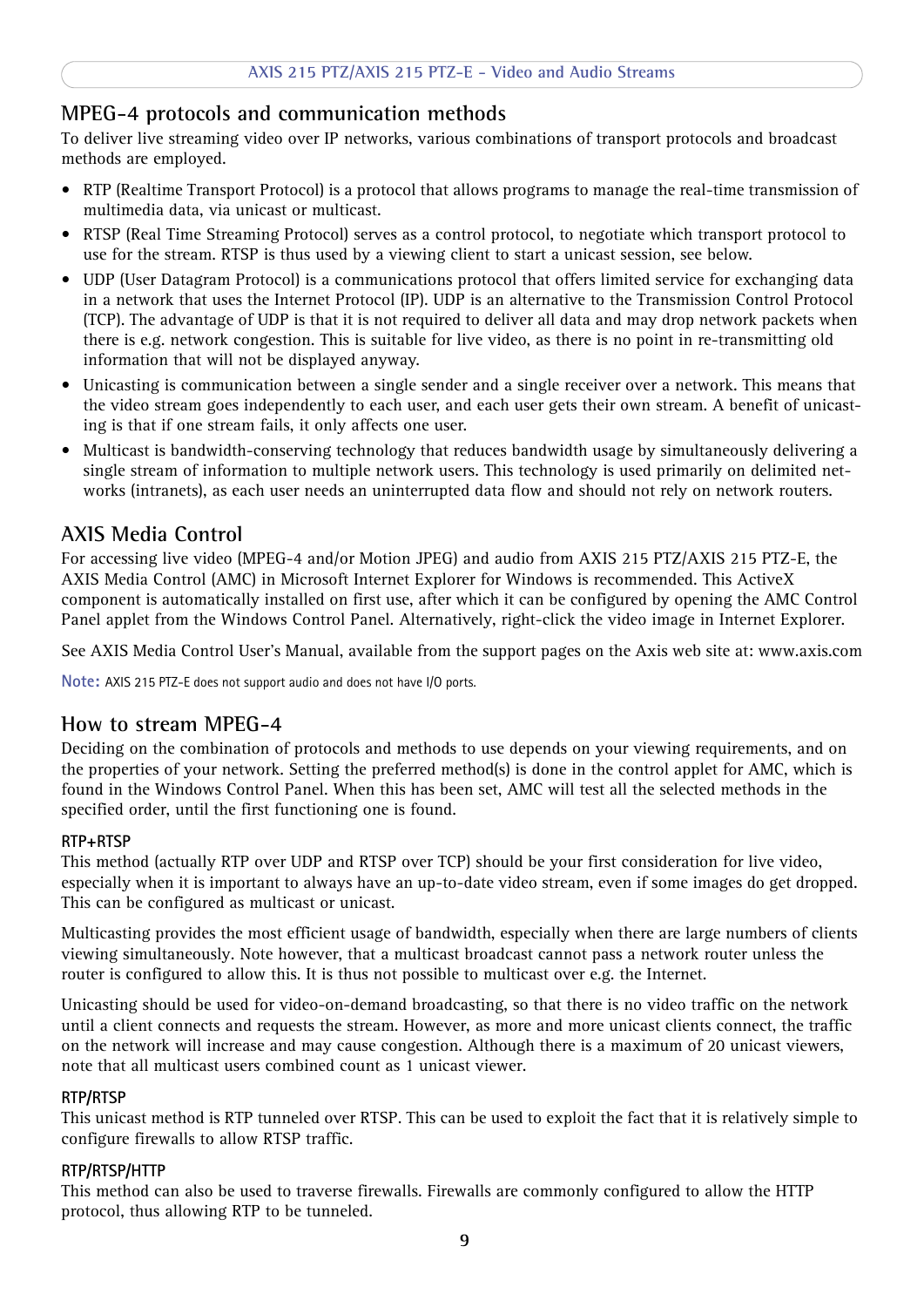### <span id="page-9-1"></span><span id="page-9-0"></span>**Other methods of accessing the video stream**

Video/images from the AXIS 215 PTZ/AXIS 215 PTZ-E can also be accessed in the following ways:

- If supported by the client, the AXIS 215 PTZ/AXIS 215 PTZ-E can use Motion JPEG server push to display video. This option maintains an open HTTP connection to the browser and sends data as and when required, for as long as required.
- As single JPEG images in a browser. Enter e.g. the path: http://<IP address>/axis-cgi/jpg/image.cgi?resolution=CIF
- Windows Media Player. This requires AMC and the MPEG-4 decoder to be installed. The paths that can be used are listed below, in the order of preference.
	- Unicast via RTP: axrtpu://<IP address>/mpeg4/media.amp
	- Unicast via RTSP: axrtsp://<IP address>/mpeg4/media.amp
	- Unicast via RTSP, tunneled via HTTP: axrtsphttp://<IP address>/mpeg4/media.amp
	- Multicast: axrtpm://<IP address>/mpeg4/media.amp

### <span id="page-9-2"></span>**Other MPEG-4 clients**

Although it may be possible to use other clients to view the MPEG-4 stream, this is not guaranteed by Axis.

For some other clients, e.g. QuickTime™ the Video Object Type must be set to *Simple*. It may also be necessary to adjust the advanced MPEG-4 settings.

To access the video stream from e.g. QuickTime™ the following path can be used:

rtsp://<IP address>/mpeg4/media.amp

This path is for all supported methods, and the client will negotiate with the AXIS 215 PTZ/AXIS 215 PTZ-E to determine exactly which transport protocol to use.

### **Audio transmission methods (AXIS 215 PTZ only)**

The audio stream can be accessed in the Live View page when viewing either Motion JPEG or MPEG.

#### **Using Motion JPEG**

The basic transmission method of audio used in conjunction with Motion JPEG video streaming is transmission over HTTP. The video and audio streams are not synchronized when using Motion JPEG so the streams may be slightly out of sync. The latency in any stream should be low, but this will depend on the network infrastructure.

#### **Using MPEG-4**

When using MPEG-4, audio is streamed using the same protocol as the video stream.

When audio is transmitted using MPEG-4, the Axis product sends synchronization information along with the streams to the client that is performing the synchronization.

Audio is streamed from the client to the server over HTTP when using Motion JPEG and MPEG-4.

### **Accessing the Audio Streams (AXIS 215 PTZ only)**

In addition to accessing audio in the Live View page using AMC, audio from the Video Server can also be accessed in the following ways:

#### **The VAPIX® API**

You can read about accessing audio for the other protocols through VAPIX, Axis Communications' powerful API, at http://www.axis.com/techsup

#### **QuickTime/Windows Media Player**

It is possible to use QuickTime and Windows Media Player to listen to the audio stream using the same methods to access video streams.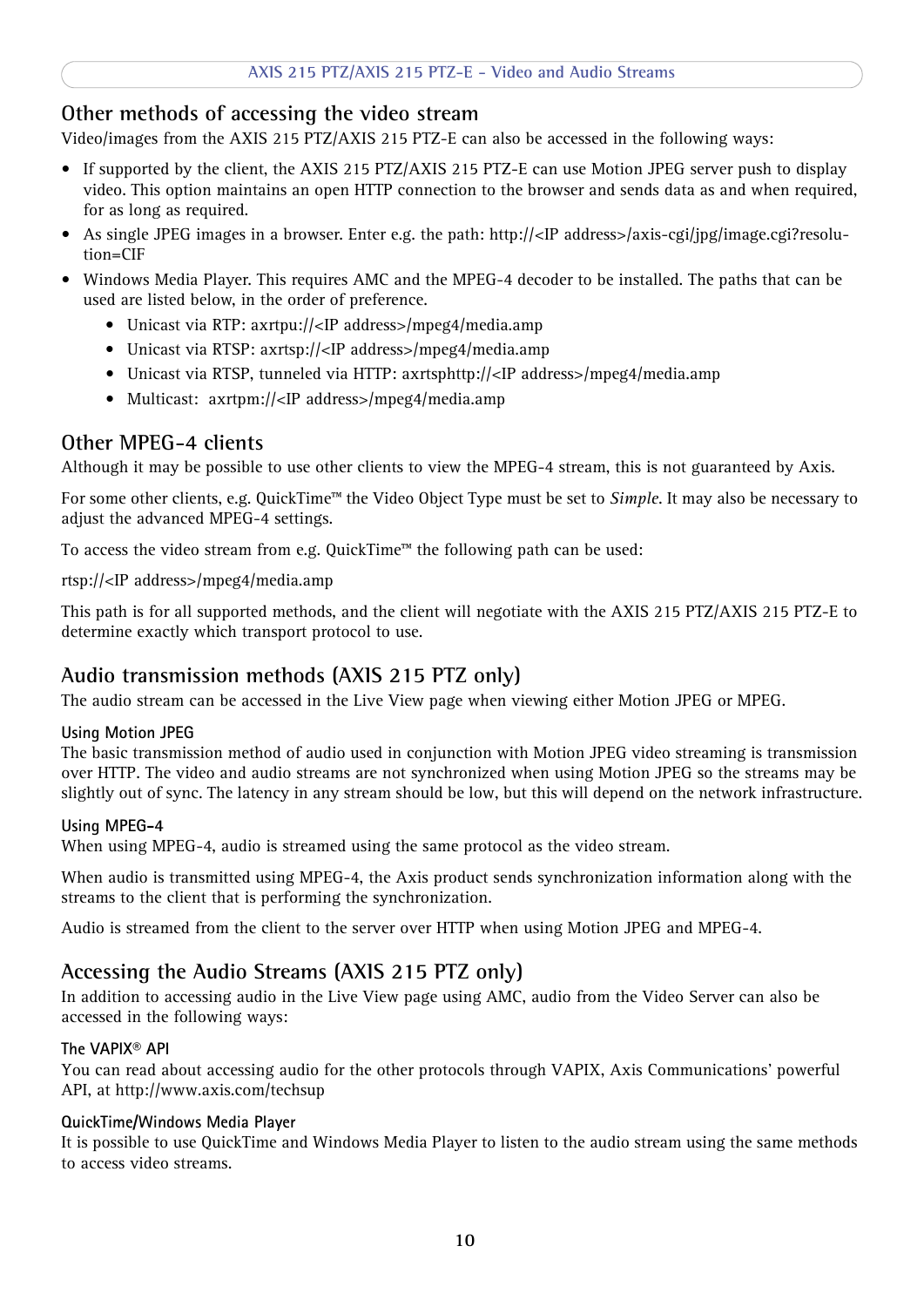## <span id="page-10-0"></span>**Setup**

The AXIS 215 PTZ/AXIS 215 PTZ-E is configured from the setup tools, which are available from the link in the web interface. The setup tools can be used by:

- <span id="page-10-2"></span>• **administrators**, who have unrestricted access to all the Setup tools
- **operators**, who have access to the Video & Image, Live View Config and Event Configuration settings.

See the section on *Security*[, on page 27](#page-26-2) for more information on user access control.

### <span id="page-10-1"></span>**Accessing the setup tools from a browser**

Follow the instructions below:

- 1. Start the browser and enter the IP address or host name of the AXIS 215 PTZ/AXIS 215 PTZ-E in the location/address field.
- <span id="page-10-3"></span>2. The **Live View** page is now displayed. Click **Setup** to display the **Setup** configuration tools.

<span id="page-10-4"></span>

|                      |  | Live view - AXIS 215 PTZ Network Camera - |  |  |
|----------------------|--|-------------------------------------------|--|--|
|                      |  | Eile Edit View Favorites Tools Help       |  |  |
| Address 192.168.0.90 |  |                                           |  |  |

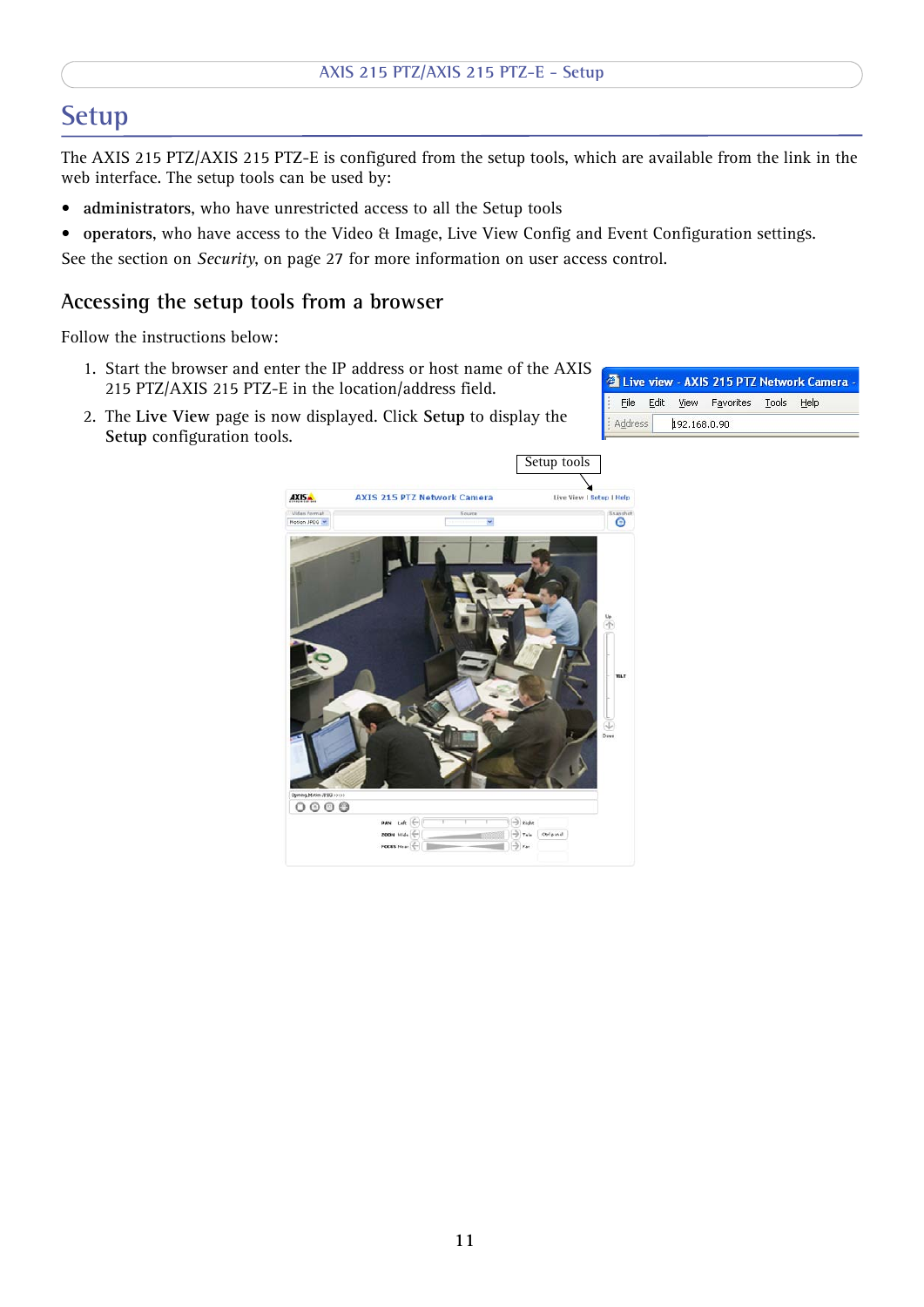### **Video & Image settings**

The following descriptions offer examples of the available features in the AXIS 215 PTZ/AXIS 215 PTZ-E. For details of each setting, please refer to the online help files  $\bigcirc$ .

To optimize the video images to your requirements, modify the following settings under **Image Appearance**:

- <span id="page-11-7"></span>• Resolution (including Aspect ratio correction and 4CIF de-interlacing)
- <span id="page-11-8"></span><span id="page-11-2"></span><span id="page-11-1"></span>• Compression • White balance
- Rotate image Color setting

**Notes:** All configuration of images and overlays will affect the performance of the AXIS 215 PTZ/AXIS 215 PTZ-E, depending on the usage and the available bandwidth. Please keep in mind the following when changing the image settings:

- •Lower compression improves image quality, but generates larger files
- •Color uses more bandwidth than Black & White
- •Rotating the image will lower the maximum frame rate
- <span id="page-11-5"></span>•When using MPEG-4 as the video format, the compression setting will define the minimum compression level. The compression level will temporarily increase as and when required, i.e. when the bit rate approaches the maximum value as defined in the current profile@level combination.
- •In certain conditions, the white balancing system will not operate effectively. See *[Video Image Problems](#page-39-0)*, on page 40 for more information.

You may need to click the **Stop** and **Play** buttons on the Live View page before the settings take effect.

#### <span id="page-11-6"></span>**Overlay Settings**

Use these settings to include an image as an overlay, and/or the date and time, along with text of your own.

See **Overlay Image Settings** below for instructions on how to upload an overlay image to the AXIS 215 PTZ/AXIS 215 PTZ-E.

Text overlays are included on one line at the top or bottom of the video image. Use text overlays in combination with OSDI (On-Screen Directional Indicator) on page 31 to aid the viewer in navigating the camera.

<span id="page-11-3"></span><span id="page-11-0"></span>



<span id="page-11-4"></span>

#### <span id="page-11-9"></span>**Video Stream**

The video stream time can be set as *Unlimited*, or a **maximum stream time** per session in seconds, minutes or hours can be defined. When the set time has expired, a new stream can be started by refreshing the page in the Web browser. Note that the maximum video stream time does not apply to clients connecting via multicast.

To avoid bandwidth problems on the network, the **frame rate** allowed to each viewer can also be limited. Select either *Unlimited* or define a **maximum frame rate** per viewer.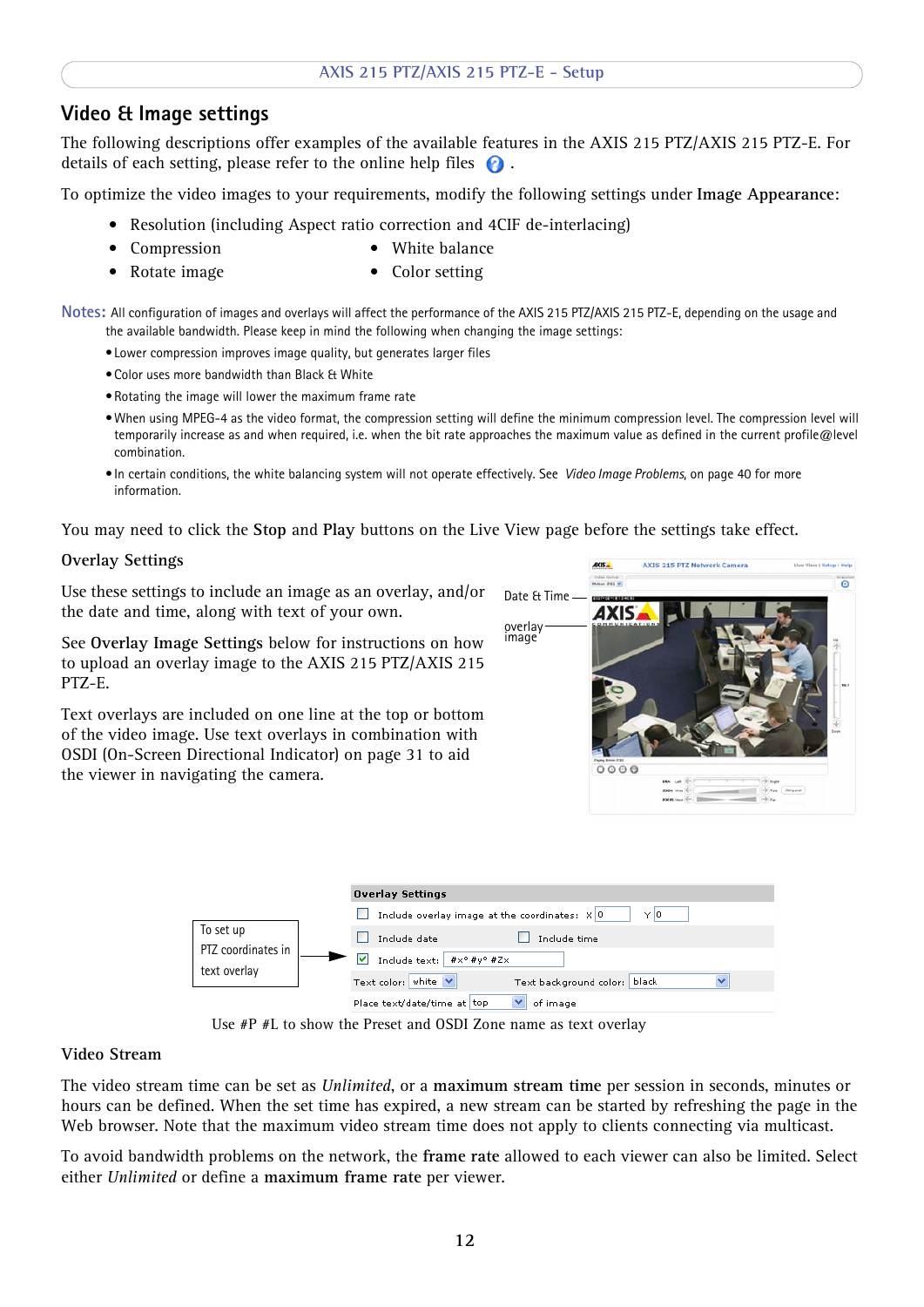For a preview of the image and overlay settings before saving, click **Test**. When you are satisfied with the settings, click **Save**.

Please use the online help files  $\bullet$  for more information.

### <span id="page-12-1"></span><span id="page-12-0"></span>**Overlay Image Settings**

An overlay image is an image included in the video image. This might, for example, be your own company logo. Follow these instructions to upload and use an overlay image:

- 1. Go to **Setup > Video & Image > Overlay Image.**
- 2. To upload the image to the AXIS 215 PTZ/AXIS 215 PTZ-E, click the **Browse** button and locate it on your computer or server.
- 3. Click the **Upload** button and follow the on-screen instructions.
- 4. The image is now available in the **Use overlay image** drop-down list.
- 5. Click **Save.**
- 6. Go to **Setup > Video & Image** and modify the parameters under **Overlay Settings**.

### **Overlay image requirements:**

| Image Formats |                                 | ' Image Size                                 |
|---------------|---------------------------------|----------------------------------------------|
|               | Windows 24-bit BMP (full color) | The height and width of the overlay image in |
|               | Windows 4-bit BMP (16 colors)   | pixels must be exactly divisible by 4.       |

There are a number of limitations when using overlay images, such as the size and positioning of images. Please use the online help  $\bullet$  for more information.

### **Advanced settings**

**Camera** - to optimize the lighting settings according to your requirements, modify the following settings under **Lighting Conditions**:

- Brightness increase the value to brighten the image.
- Sharpness increase the value to sharpen the image. A higher value will sharpen the image but also increase the image noise, especially in low lighting.
- IR cut filter set the IR cut filter to On, Off or Auto. The IR cut filter can also be set to On, Off or Auto directly from the control panel on the Live View page.
- Backlight compensation this setting is used to make the subject appear clearer against e.g. a bright background.

#### **Low Light Behavior**

These settings determine how the camera will function in low light conditions. Adjustments made here affect image quality and are basically a measure of how much noise to allow in images. Please use the online help **for more information on each individual setting.** 

- Priority
- Exposure control
- Max exposure time
- Max gain

#### **Image Settings**

• **Auto focus enabled** (default setting)- Auto focus can also be set to On/Off directly from the control panel on the Live View page.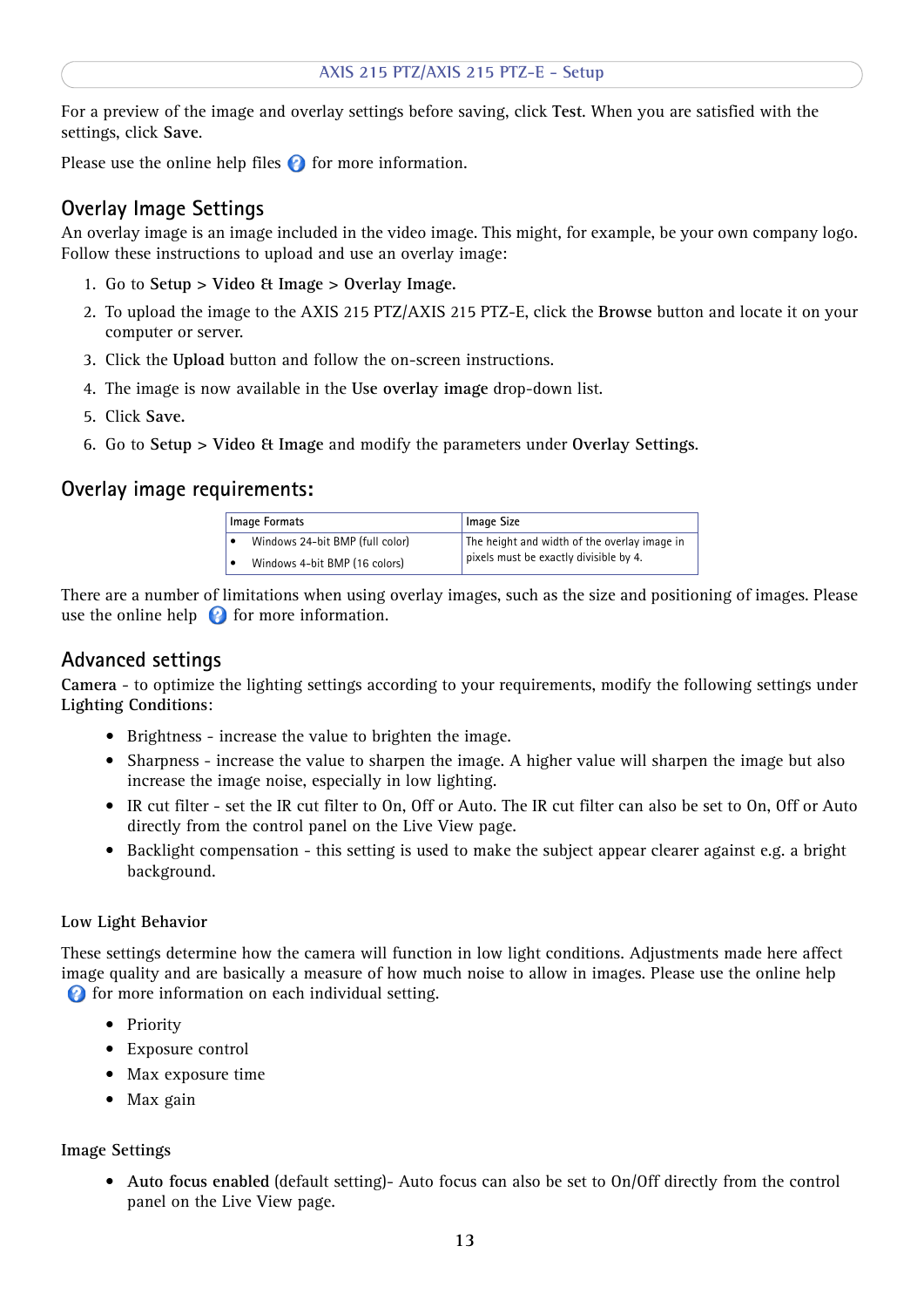• **Image freeze on PTZ** - freeze the image either during pan, tilt, zoom movement or between preset positions only. Once the camera has reached its position, the current image is shown.

## <span id="page-13-0"></span>**MPEG-4 Settings**



The AXIS 215 PTZ/AXIS 215 PTZ-E supports the following different MPEG-4 profiles and levels:

| Profile@Level                      | <b>Properties</b>                                  |
|------------------------------------|----------------------------------------------------|
| Advanced Simple Profile @ Level 3b | $Max bit rate = 1.5 Mbps$<br><b>ISMA</b> compliant |
| Advanced Simple Profile @ Level 5  | $Max Bit rate = 8 Mbit/s$                          |

Level 5 is preferred if there is enough bandwidth available, as the image quality of the video stream will be better than if level 3 is used. The viewing client must support the profile used for the video stream otherwise the MPEG-4 stream can not be viewed.

**Note:** AXIS Media Control supports all the configuration possibilities available on this page.

The **GOV structure** can be set to either **I** or **IP**, which describes the type of images included in the video stream, as well as their internal order. The IP-structure generally sends the differences compared to the previous image and far fewer complete images, so this method uses much less bandwidth than the I-structure. The I-structure gives higher frame rates when using a high resolution, but requires more bandwidth.

The **GOV length** determines the sum total of P-images and I-images in a GOV. Setting the GOV length to a high value saves considerably on bandwidth. However there may be noticeable decay in the image at high values.

```
Note: GOV = Group of VOPs
       VOP = Video Object Plane
       Video Object Plane = image
```
#### **Bit Rate Control**

Limiting the maximum bit rate is a good way of controlling the bandwidth used by the MPEG-4 video stream. Leaving the Maximum bit rate as unlimited will provide consistently good image quality, but at the expense of increased bandwith usage whenever there is more activity in the image. Limiting the bit rate to a defined value will prevent excessive bandwidth usage, but images will be lost when the limit is exceeded.

Note that a maximum bit rate can be used for both variable and constant bit rates.

The bit rate type can be set as Variable Bit Rate (VBR) or Constant Bit Rate (CBR). VBR will adjust the bit rate according to the images' complexity, thus using a lot of bandwidth for a lot of activity in the image and less for lower activity in the monitored area.

**Note:** Depending on the amount of motion, the required bandwidth may increase by 1-15% for each frame.

#### **Video Stream**

This parameter can be set to **frame rate** to increase the frame rate by 30% in 4CIF resolution. If the resolution is set to a value lower than 4CIF, the parameter should be set to **bandwidth**.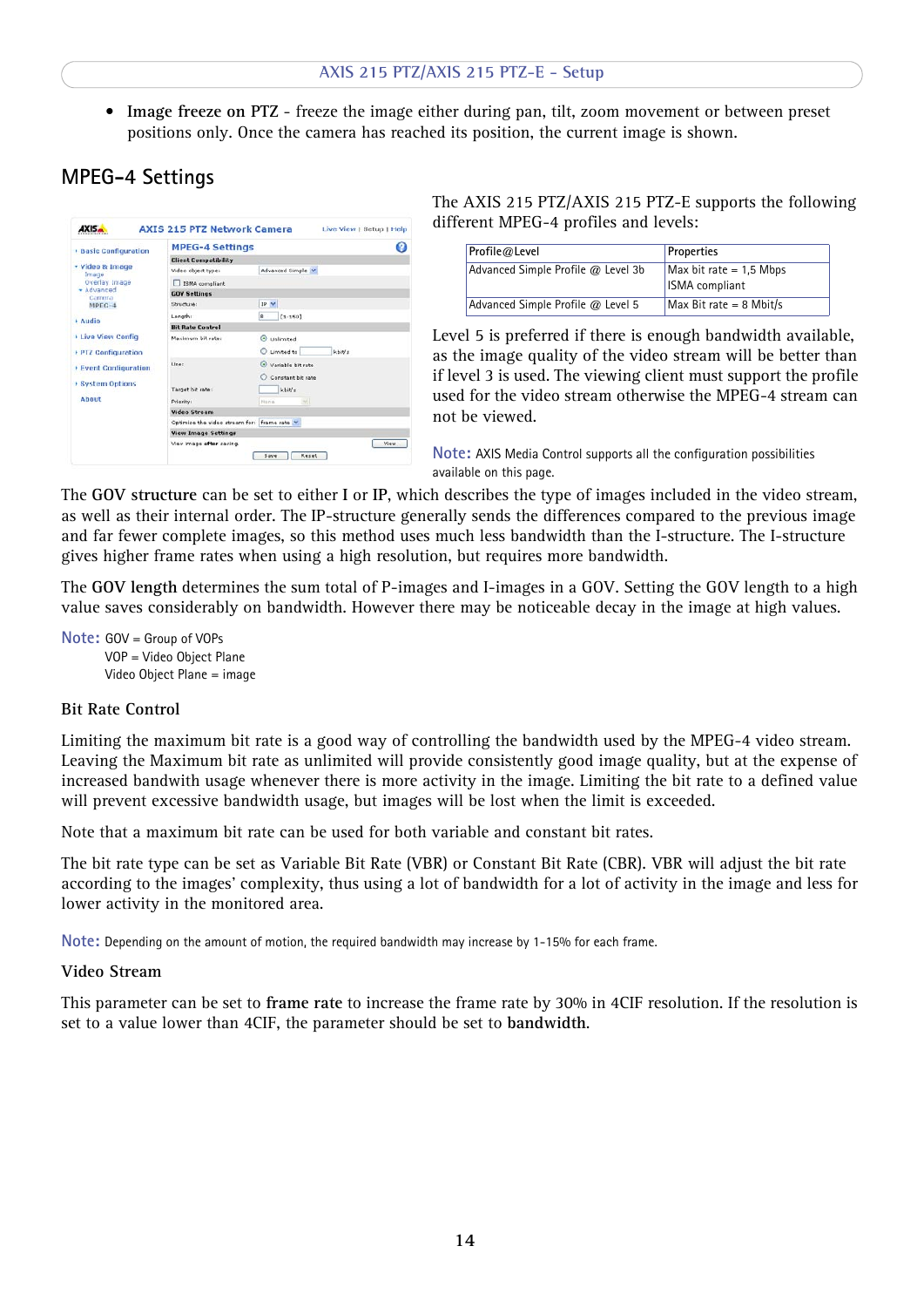### <span id="page-14-0"></span>**Audio Settings (AXIS 215 PTZ only)**

This section describes how to configure the basic audio settings for the AXIS 215 PTZ, e.g. set the communication mode and adjust the sound levels in the microphone and speaker.

#### **Enable Audio**

Check the **Enable Audio** checkbox to enable the audio functionality.

#### **Audio Channels**

There are two mono audio channels between the AXIS 215 PTZ and other clients, one for receiving audio and one for transmitting audio. Each audio channel can be turned on or off, which means that there are four **audio mode** options that can be used.

| ▶ Basic Configuration                     | <b>Audio Settings</b> |                                                                                 |   |
|-------------------------------------------|-----------------------|---------------------------------------------------------------------------------|---|
|                                           | <b>Enable Audio</b>   |                                                                                 |   |
| ▶ Video & Image                           | Enable audio          |                                                                                 |   |
| Audio                                     | <b>Audio Channels</b> |                                                                                 |   |
| <b>Basic</b><br>Advanced                  | Audio mode:           | Full duplex                                                                     | × |
|                                           |                       | Send the sound from the active client to all other clients                      |   |
| Live View Config                          | <b>Audio Input</b>    |                                                                                 |   |
| ▶ PTZ Configuration                       | Source:               | $\checkmark$<br>Line.                                                           |   |
|                                           | Input sensitivity:    | High V                                                                          |   |
| ▶ Event Configuration<br>▶ System Options | should be off.        | Enable microphone power. If your microphone is dynamic or battery powered, this |   |
|                                           | Input gain:           | dB (0 = medium default level)<br>0                                              |   |
| <b>Ahout</b>                              | Encoding:             | G711 µ-law ♥                                                                    |   |
|                                           | Bit rate:             | $64$ $%$<br>kbits/s                                                             |   |
|                                           | Alarm level:          | 50<br>$[0100]$ %                                                                |   |
|                                           | <b>Audio Output</b>   |                                                                                 |   |
|                                           | Output gain:          | $\vee$<br>0<br>dB (0 = medium default level)                                    |   |
|                                           |                       | Note: The Java applet only supports G711 audio. QuickTime supports G711.        |   |

<span id="page-14-4"></span><span id="page-14-2"></span>**Full-duplex** mode means that you can transmit and receive audio (talk and listen) at the same time, without having to use any of the controls. This is just like having a telephone conversation. The only controls you may wish to use are the mute buttons to turn off the sound, and the sliders, to adjust the input/output volume levels. This mode requires that the client PC has a sound card with support for full-duplex audio. If your available bandwidth is 0.2 Mbit/s or less, it is recommended that you use **Half-duplex** mode instead.

<span id="page-14-6"></span><span id="page-14-5"></span>**Half-duplex** mode also transmits and receives audio in both directions, but only in one direction at a time. This means that you must select when to receive or transmit audio using the push-to-talk button. To speak, press and hold the button (check that the microphone is not muted). When finished speaking, release the button. You will now be receiving audio from the other end of the connection.

<span id="page-14-3"></span>Note that the push-to-talk button is configured from AMC, see *[AXIS Media Control](#page-8-3)*, on page 9. It is also possible to configure the Push-to-talk button so that it toggles between speaking and listening modes. Half-Duplex mode is best if you only have limited bandwidth available.

When you select **Simplex - Network Camera speaker only** mode, the speaker connected to the AXIS 215 PTZ will play audio, but no audio will be transmitted from the AXIS 215 PTZ to other web clients. This could be used, e.g. to provide spoken instructions to a person seen in the network camera. This mode requires you to use the push to talk button.

**Simplex - Network Camera microphone only** mode transmits audio from the microphone connected to the AXIS 215 PTZ to any web clients. It will not receive audio from any other web clients. This can be used in remote monitoring, web attractions etc., to provide live audio, as well as video, of a monitored situation.

When using half-duplex, the **Send the sound from the active client to all other clients** option transmits the audio signal from the client that is talking to all the other clients.

#### <span id="page-14-1"></span>**Audio Input**

If there are problems with the sound input being too low or high, it is possible to adjust the input gain for the microphone connected to the AXIS 215 PTZ.

**Source** - select Microphone for an external microphone or Line for a Line in device, e.g. an audio mixer for multiple microphones or a microphone with a built-in amplifier.

**Input sensitivity** - set the sensitivity level of the audio input according to the following: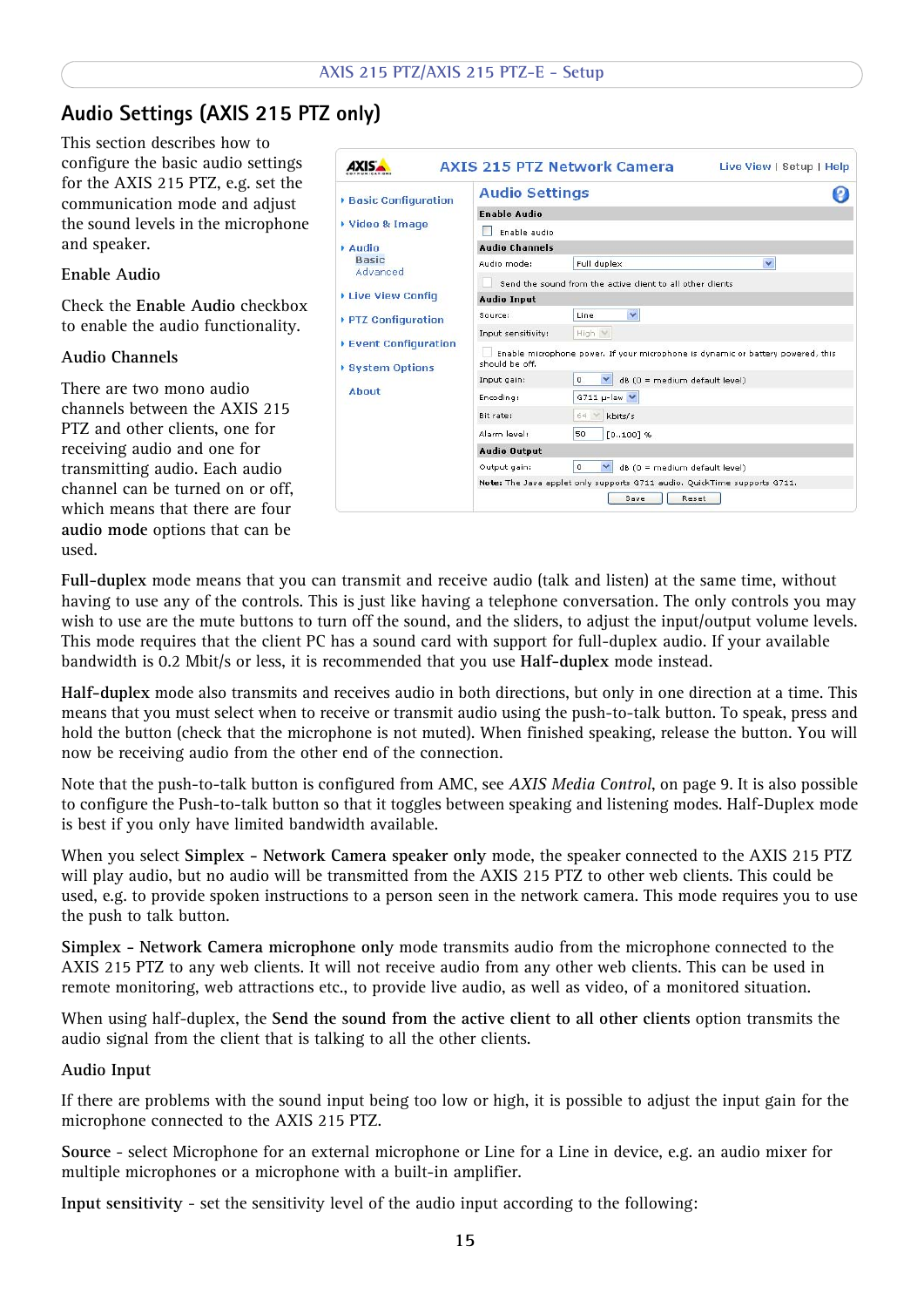If **Microphone** is selected - set the **Input sensitivity** to:

- High if the connected microphone is an ordinary (unamplified) microphone, e.g. a computer mic or clip-on mic.
- Low if the connected microphone has a built-in line amplifier.

**Enable microphone power** - microphone power should only be used with an electret microphone without a battery. This setting should not be enabled when using a dynamic or battery powered microphone.

**Input gain** - volume control of the audio input. The Input sensitivity levels High and Low are volume settings made earlier in the audio path (see above).

Note: Low Input sensitivity should never be compensated by a high Input gain, as this may cause unwanted noise.

**Encoding** - select the digital audio encoding format to use.

**Bit rate** - depending on the selected encoding, set the required bit rate (audio quality). The higher the bit rate, the greater the bandwidth required.

**Alarm level** - event types in the AXIS 215 PTZ can be set to use this level as a trigger. Each individual event type can be configured to trigger if the sound level rises above or falls below the set value.

The alarm level can be set in the range 0-100%, where 0% is the most sensitive and 100% the least sensitive.

#### <span id="page-15-0"></span>**Audio Output**

If the sound from the speaker is too low or high it is possible to adjust the **output gain** for the connected active speaker.

When satisfied with the settings, click **Save**, or click **Reset** to revert to the previously saved settings.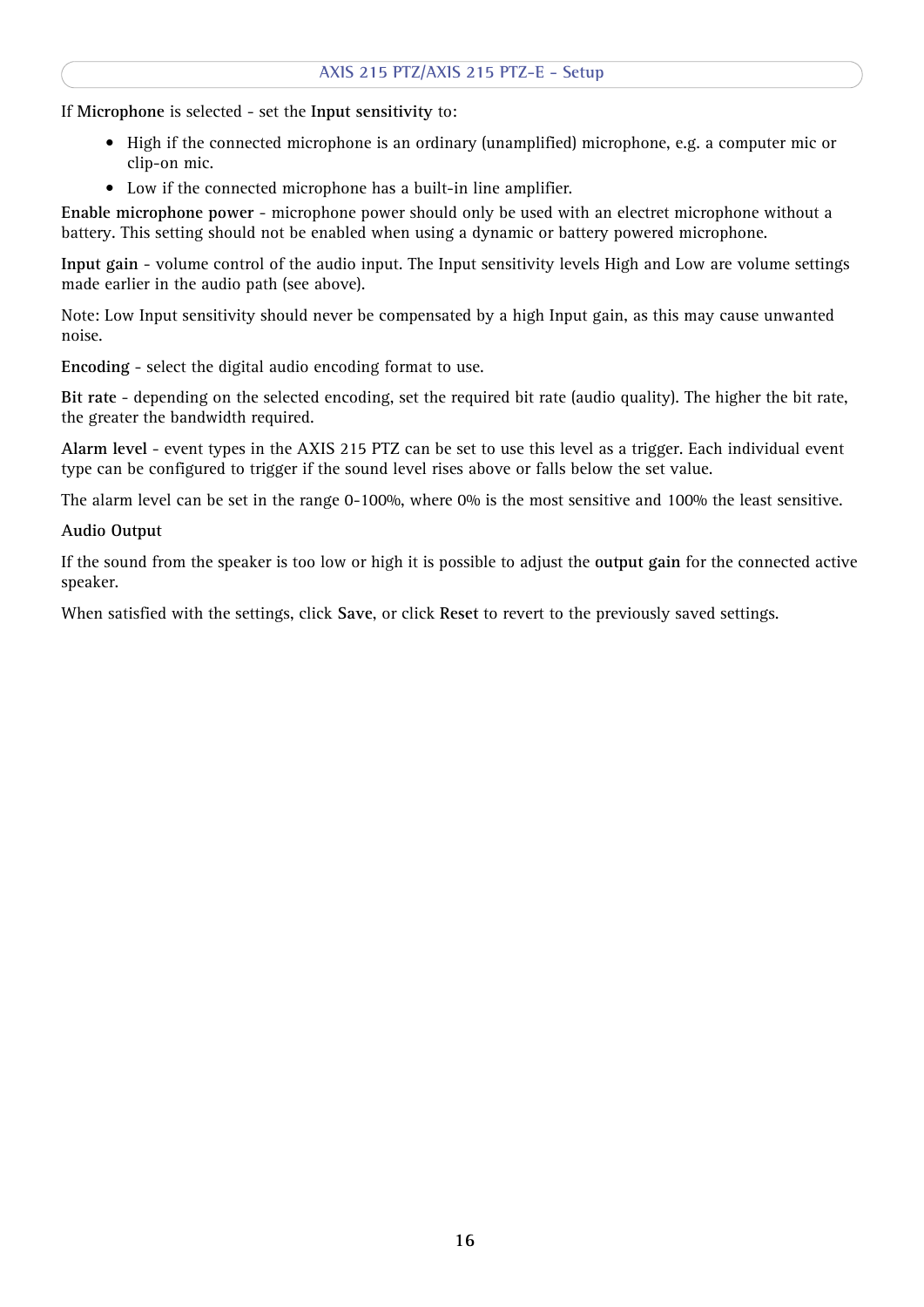## **Advanced Audio Settings (AXIS 215 PTZ only)**

The **Advanced Audio** settings allows you to tune the external microphone connected to the **AXIS 215 PTZ** to suit your environment.

| AXIS.                                                                                           | <b>AXIS 215 PTZ Network Camera</b>                            | Live View   Setup   Help |
|-------------------------------------------------------------------------------------------------|---------------------------------------------------------------|--------------------------|
| ▶ Basic Configuration                                                                           | <b>Advanced Audio</b>                                         |                          |
|                                                                                                 | <b>Audio Quality Settings</b>                                 |                          |
| ▶ Video & Image                                                                                 | $\blacktriangledown$<br>Enable speech filter                  |                          |
| Audio<br><b>Basic</b>                                                                           | M<br>Enable echo cancellation                                 |                          |
| Advanced                                                                                        | Noise canceller attenuation:<br>$ightharpoonup$ dB<br>$\circ$ |                          |
| ▶ Live View Config<br>▶ PTZ Configuration<br>▶ Event Configuration<br>▶ System Options<br>About | Save                                                          | Reset                    |

**Enable speech filter** improves the sound quality when the microphone is placed close to the person talking and can also help reduce background noise. The filter cuts the lowest and the highest frequencies. The bypass frequency range is approximately 250Hz to 3700Hz (measured at -10dB cut-off break points).

**Enable echo cancellation** reduces acoustic echoing if sound from the speaker is captured by the microphone.

Noise canceling is a way of reducing the background noise when there is no useful audio present. A typical application could be that the camera is set up in a noisy environment, and you are only interested in hearing audio from the AXIS 215 PTZ when someone is speaking close to the microphone.

**Noise canceller attenuation** - when the incoming sound is louder than the threshold, it will pass without any changes. When lower than the threshold, the incoming sound will be reduced by a certain attenuation factor. The threshold level should be set higher than the background noise, but lower than the useful audio.

There is a trade-off between noise canceling and sound quality. In other words, increasing the **noise canceller attenuation** deteriorates sound quality. Adjust the threshold and the attenuation to an optimum by listening and changing the levels.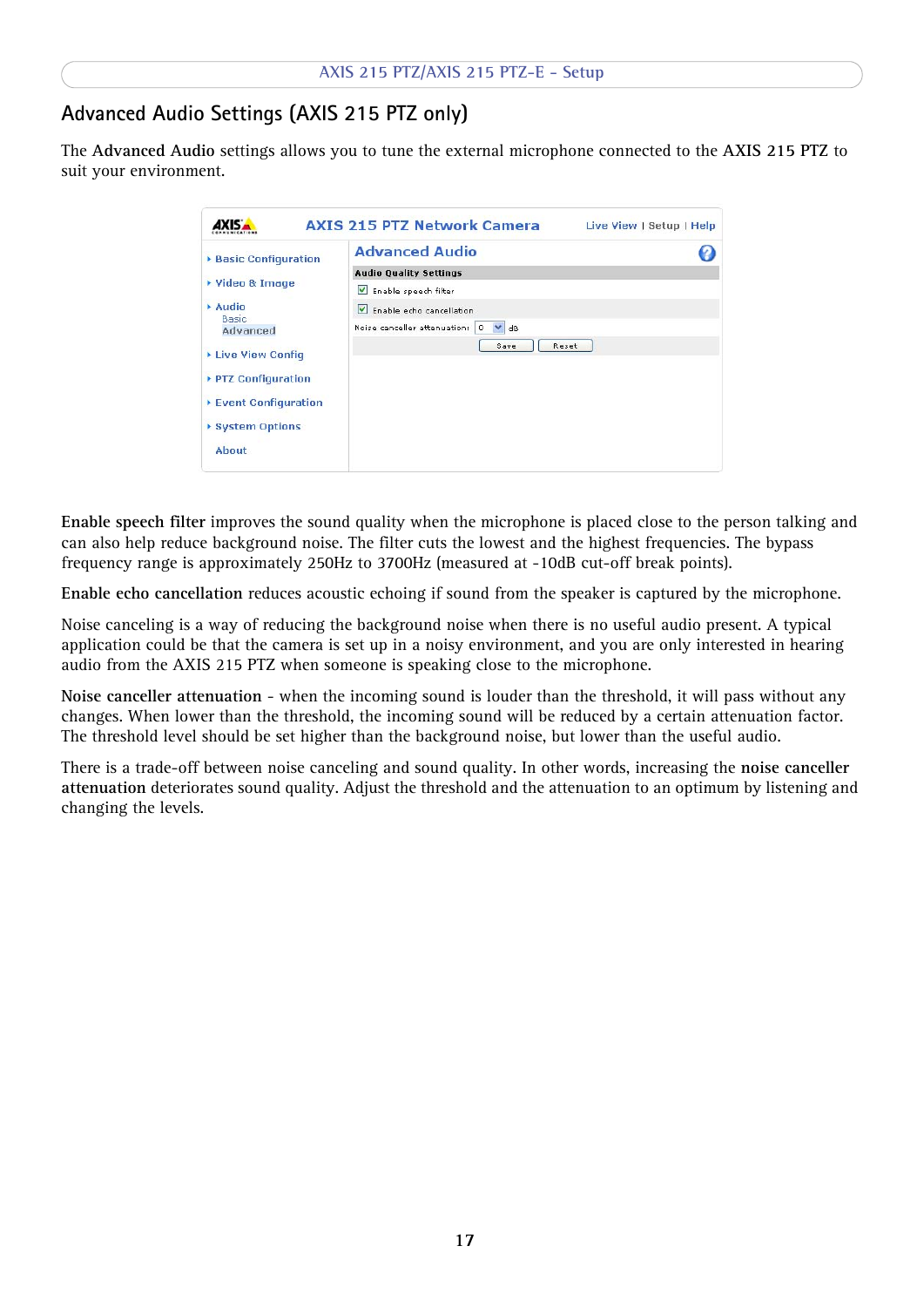### <span id="page-17-1"></span>**Live View Config - Live View Layout**

These are the tools for determining the layout of the Live View page. The layout can be set in 3 ways:

- Use Axis look the layout is unchanged.
- Use custom settings modify the default page with your own colors, images etc. Click the **Configure** button and see the following page.
- Own Home Page upload and use your own custom made page as the default web page. Click the **Configure** button and see the following page.



### <span id="page-17-0"></span>**Custom Settings**



### <span id="page-17-2"></span>**Upload Own Web Files**

Your own web files, background picture, color etc. must first be uploaded to the AXIS 215 PTZ/AXIS 215 PTZ-E in order to be available for selection. Once uploaded, the files are shown in the drop-down list.

- 1. Enter the path to the file, e.g. a file located on your workstation or click the **Browse** button.
- 2. Select the user level for the uploaded file. Setting the user access level means that you have complete control over which pages can be viewed by which users.
- 3. When the path is shown correctly in the text field, click the **Upload** button.

All uploaded files are shown in the list in the lower section of the page. To remove a file, check the box provided next to it and then click the **Remove** button.

### **Modify the Axis Look**

Adjust the settings under **Modify the Axis Look**, to change the background color, text color, background picture, banner, banner link, Logo, etc.

- To use your uploaded file, click the **Own** radio button and select the file from the drop-down list.
- To use an external file located somewhere other than in the AXIS 215 PTZ/AXIS 215 PTZ-E, click the **External** radio button and enter the URL to the file (applies to background picture, banner and logo).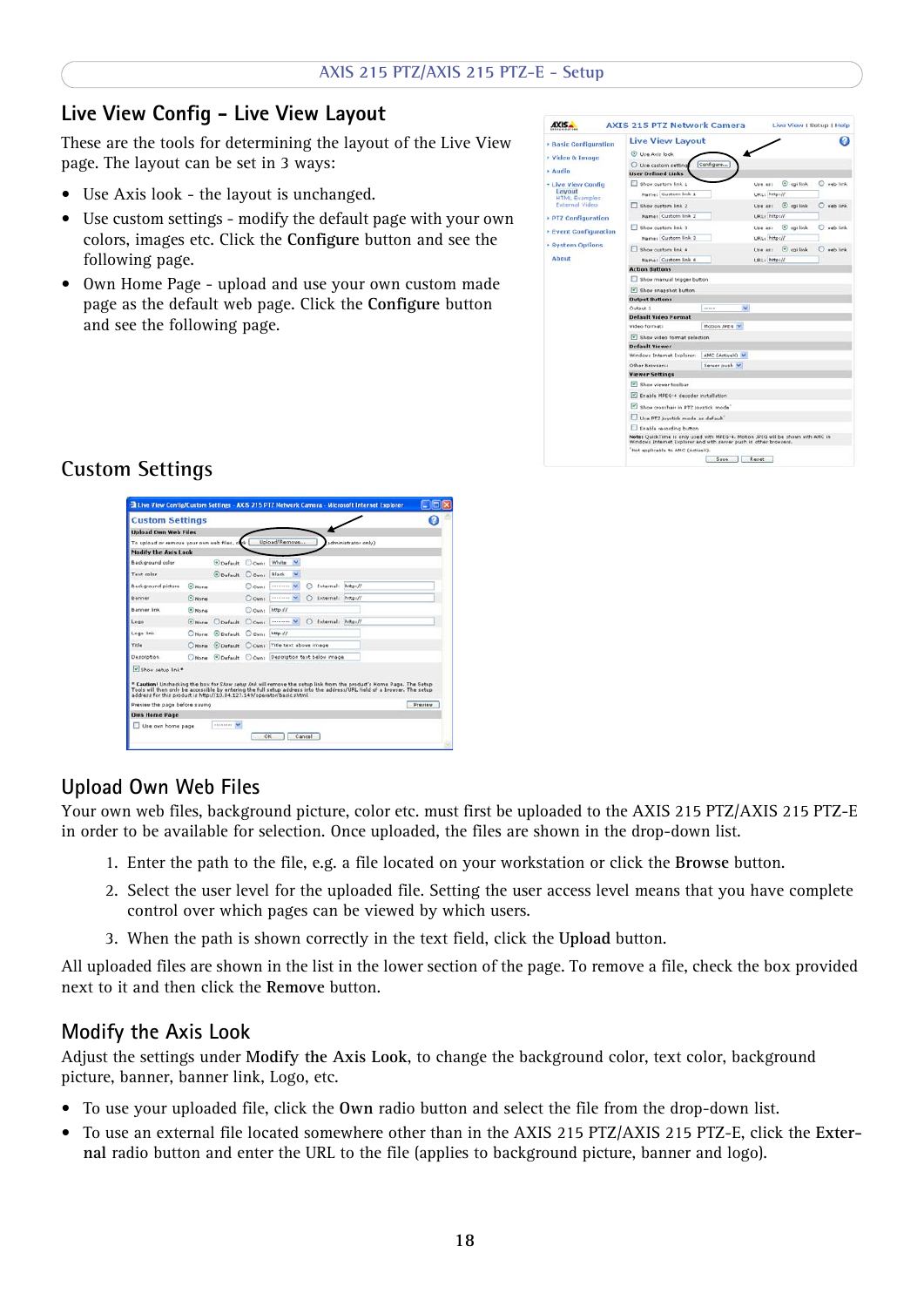### **Show Setup link**

Note that unchecking the box for **Show setup link** will remove the setup link from the camera's Home Page. The setup tools will then only be accessible by entering the full setup address into the address/URL field of a browser, i.e.

<span id="page-18-12"></span>http://<ip address>/operator/basic.shtml

### <span id="page-18-8"></span>**Own Home Page**

To use a previously uploaded web page as the default page, check the checkbox, select the page from the drop-down list and click **OK**.

**Note:** You can also add live video from the AXIS 215 PTZ/AXIS 215 PTZ-E to your own web site. For further information, please refer to *[HTML Examples](#page-19-0)*, on page 20.

### <span id="page-18-11"></span><span id="page-18-0"></span>**User Defined Links**

Enter a descriptive name and enter the URL in the provided field. The link will appear on the **Live View** page.

<span id="page-18-9"></span><span id="page-18-4"></span>User defined CGI links can be used to issue The VAPIX® API requests, e.g. PTZ commands.

Example:

- 1. Check **Show custom link 1**
- 2. Enter a descriptive name, e.g. CAM START.
- 3. Select the **Use as cgi link** radio button and enter the cgi link in the field:

http://192.168.0.125/axis-cgi/com/ptz.cgi?continuouspantiltmove=-30,-30

- 4. Check **Show custom link 2.**
- 5. Enter a descriptive name, e.g. CAM STOP.
- 6. Select the **Use as cgi link** radio button and enter the cgi link in the field:

<span id="page-18-3"></span>http://192.168.0.125/axis-cgi/com/ptz.cgi?continuouspantiltmove=0,0

7. These links will appear in the web interface and can be used to control the PTZ camera.

For more information on the The VAPIX® API, see the Support / Developer pages on the Axis Website at http://www.axis.com

<span id="page-18-1"></span>**Action Buttons** - these buttons can then be used to manually trigger and stop an event from the Live View page. See *[Event Servers](#page-22-2)*, on page 23.

<span id="page-18-7"></span>The snapshot button allows users to take a snapshot of the video stream and save it on a computer.

**Output Buttons (**AXIS 215 PTZ **only)** - these buttons can then be used to manually start and stop an event from the Live View page, e.g. switch a light on/off:

- <span id="page-18-10"></span><span id="page-18-2"></span>• The Pulse button activates the port for a defined period
- Active/Inactive displays 2 buttons, one for each action (on/off)

<span id="page-18-5"></span>**Default Video Format** - select default video format from the drop-down list. Check the box to enable video format selection from the Live View Page.

<span id="page-18-6"></span>**Default Viewer**

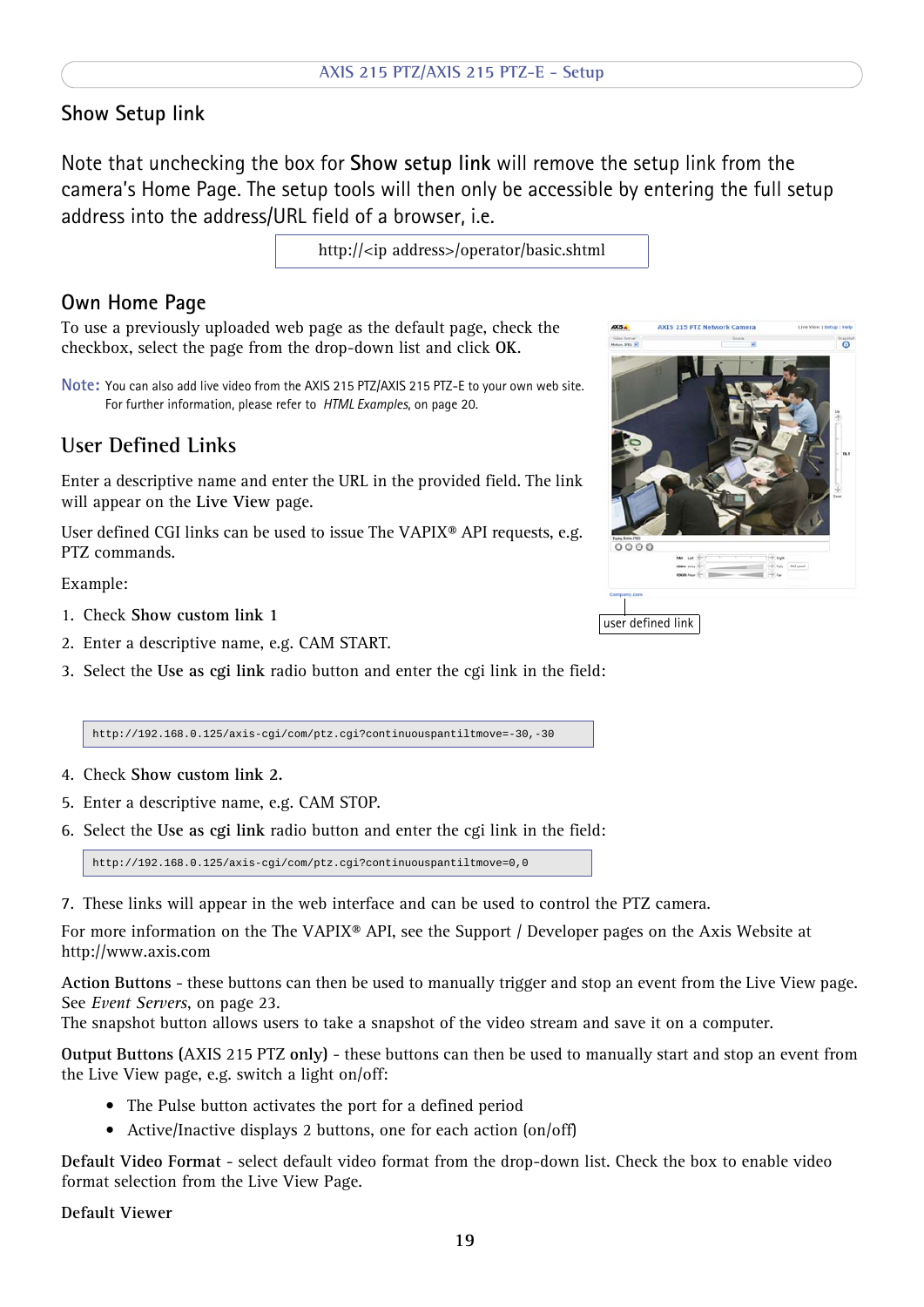When using **Microsoft Internet Explorer (IE)** for Windows, select your preferred method of viewing moving images. The options are:

- **AMC (ActiveX)**  this is the best choice for fast image updating in Internet Explorer for Windows, but might not be possible on computers that have restriction on the installation of additional software.
- **QuickTime** for use with MPEG-4 only, select this to use the QuickTime plug-in for Microsoft Internet Explorer.
- **Java applet** this alternative uses a Java applet to update the images in the browser.
- **Still Image**  displays still images only. Hit the **Refresh** button in your browser to view a new image.

When using any other browser than Internet Explorer for Windows, select the appropriate method from the drop-down list for viewing images. The available options are similar to Internet Explorer except for **Server Push.** With this method, the camera maintains and controls an open HTTP connection to the browser and sends data as and when required for as long as required.

Please see the online help  $\bullet$  for more information.

<span id="page-19-2"></span>**Viewer settings**

**Show viewer toolbar** - uncheck to remove the viewer toolbar from the Live View page.

**Enable MPEG-4 decoder installation -** enables/disables the installation of the MPEG-4 decoder included with AMC.

**Show crosshair in PTZ joystick mode** - enables/disables a red position indicator in the center of the image when the joystick navigation mode is selected.

**Use PTZ joystick mode as default** - enabling this sets the PTZ mode to joystick. The mode can temporarily be changed on the Live View page, but will default to joystick if selected.

**Enable recording button** - enables recording directly from the Live View page. The recording is saved in the folder specified in the Recording tab in the AMC Control Applet. Note that this button is only available when viewing with AMC.

### <span id="page-19-1"></span><span id="page-19-0"></span>**HTML Examples**

You can add live video from the AXIS 215 PTZ/AXIS 215 PTZ-E to your own web site. The camera can transmit a Motion JPEG stream to up to 20 simultaneous connections, although an administrator can restrict this to fewer.

Select the preferred **Video Format** from the drop down list. The available options are Motion JPEG, MPEG-4 using AMC and MPEG-4 using QuickTime. If MPEG-4 is set as the video format, note that a separate MPEG-4 license is required for each viewer.

The Motion JPEG selection has additional settings for **Image Type**, **Image size** and other optional settings to configure the video stream to suit your Web page. Click **Update** once satisfied.

The camera generates the required source code for your configuration. Copy this code and paste it into your own Web page code.

### **External Video**

An external video source is a source originating from some other Axis device on the network. The images from these sources can be displayed just as if they were produced by the AXIS 215 PTZ/AXIS 215 PTZ-E.

The External Video Source list shows all of the external video sources currently configured. The information displayed is the name of the source and the path to the video stream. Up to 20 external video sources can be configured. Please see the online help  $\bullet$  for more information.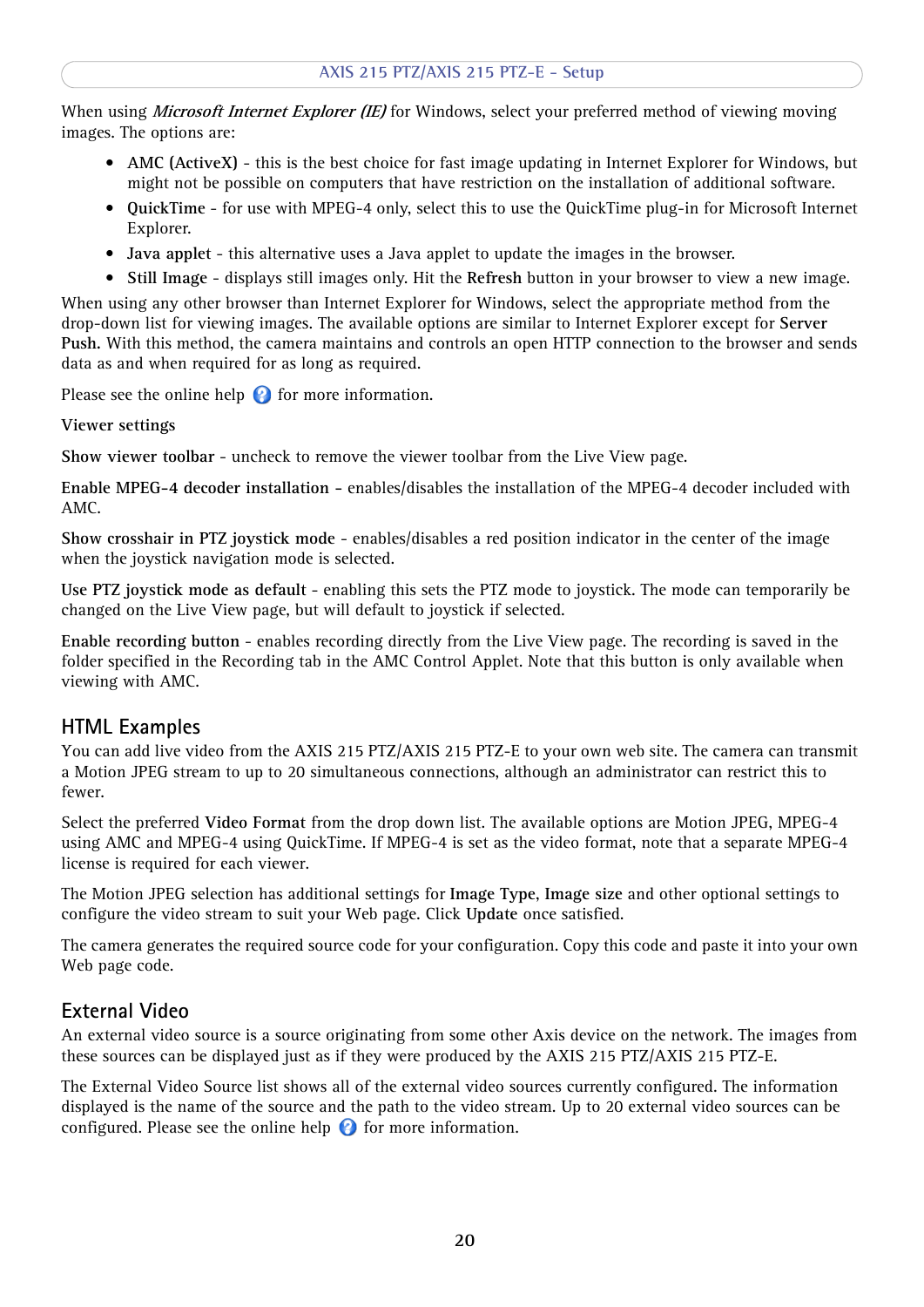### <span id="page-20-0"></span>**PTZ Configuration**

### **Preset Positions**

A preset position is a pre-defined camera view than can quickly and easily be viewed.

From **Preset Position Setup**, use the Pan, Tilt and Zoom (PTZ) controls to steer the camera to the required position. When satisfied with the camera's position, enter a descriptive name. This camera position is then saved as a **preset position**.

The AXIS 215 PTZ/AXIS 215 PTZ-E will take the exact position when the preset's name is selected from the Preset positions drop-down list. Preset positions can be selected in **Live View**, from **events** and in **Sequence mode**.

One position can be set as the **Home** position, which is readily accessible by clicking on the **Home** button in both the Preset Position Setup window and the Live View window. The position's name will have (H) added, e.g. Office Entrance (H).



### **Sequence Mode**

The Live View page can be configured to rotate through the selected preset positions, in a set order or randomly.

Select the desired preset positions and enter the time to display each position. Click **Save**.



The Sequence buttons will appear on the Live View page to enable the viewer to start and stop the sequence mode.

### **OSDI Zones**

On-Screen Direction Indicator Zones are areas that you define with coordinates and a descriptive name. These zones can then be included in the Image text to aid the viewer in navigating the camera.

The camera uses the coordinates of the center of the image to set the lower left and upper right zone areas. First navigate where you would like the most lower left point of the OSDI Zone to be located. The coordinates are set by clicking on the **Get** button. Proceed to where the upper right point of the zone should be located and click on the corresponding **Get** button. Give the zone a descriptive name and go to *[Overlay Image Settings,](#page-12-0)* on page 13 for information about including the name of OSDI Zone in the Image text.

### <span id="page-20-1"></span>**Advanced - Limits**

Define the **pan, tilt** and **zoom** limits for the AXIS 215 PTZ/AXIS 215 PTZ-E. Movements to the left and right, up and down can be restricted to narrow the area under surveillance.

**Note:** The image is automatically flipped over (E-flip) e.g. when the target moves under the camera and then moves on. In situations where E-flip is not desired, set the Lower limit to -90°, which will disable this function.

**Move speed** - sets the speed of the camera's Pan/Tilt movements. The default setting is maximum speed.

**Enable proportional speed** - when using a joystick (or emulating one with the mouse), this setting can be used to reduce the maximum pan/tilt movement speed, i.e. the speed the camera moves at when the joystick is pushed all the way out in any pan/tilt direction. This is useful when the camera is zoomed in on an object and a pan/tilt movement is performed

**Auto-flip** - the AXIS 215 PTZ will simulate continuous pan movement in the same direction, i.e. the camera will pan the full 360 degrees, even though there is a mechanical stop at  $\pm$ 170 degrees.

This is achieved by reversing the camera lens and flipping it over when the camera reaches the mechanical stop. There will be a slight delay during the lens reversal.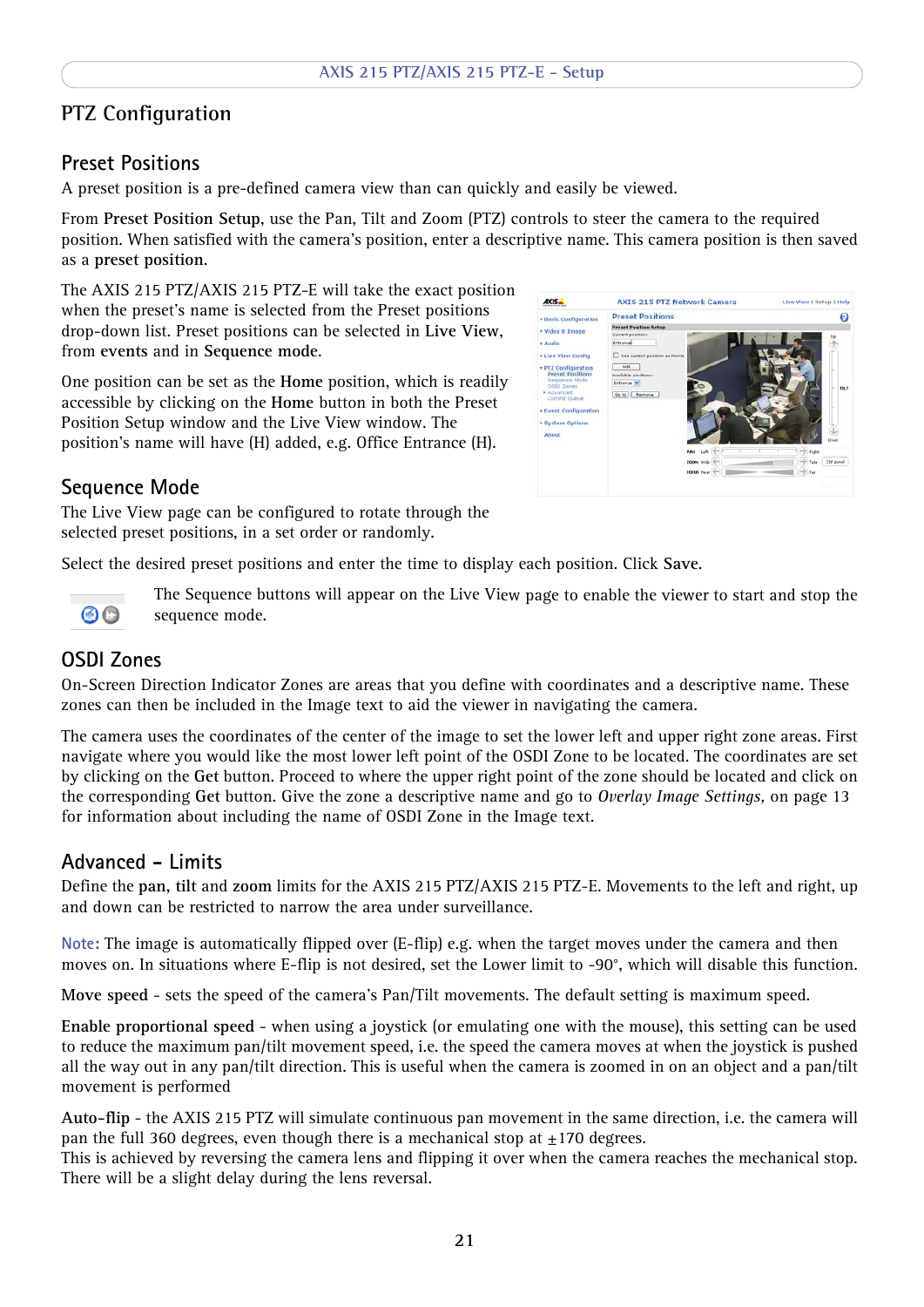**Movement prediction after Auto-flip** - the camera will attempt to predict the new position in the pan movement, after compensating for the slight delay while the camera changes direction after an Auto-flip. This is useful for e.g. tracking moving objects or persons when using the joystick or emulated joystick mode.

See the online help for more information.

### <span id="page-21-0"></span>**Advanced - Ctrl Panel**

This allows you to add a shortcut command button to the control panel. This requires you to provide the URL (path) to an auxiliary command provided by the PTZ driver, or to some other command accessed via the The VAPIX® API. See the online help for more information.

### **Advanced - Calibration**

The Area zoom functionality on the Live View page provides the possibility to zoom in on an area marked by drawing a square directly in the image. In order to fine-tune the precision of the square, Area zoom should first be calibrated from this page.

Follow the on-screen instructions to calibrate the precision of the zoom.

### **Control Queue**

**PTZ Control Queue** - the administrator can set up a queue for the PTZ controls. Once set up, the PTZ Control Queue buttons will appear on the Live View page offering one viewer exclusive control for a limited amount of time. Other users will be placed in the queue.

| <b>PTZ Control Queue</b> |              |                    |  |
|--------------------------|--------------|--------------------|--|
| Status in queue:         | Not in queue | Position in queue: |  |
| Time remaining:          | seconds      | Request control    |  |

PTZ Control Queue on Live View page

Please see the online help  $\bullet$  for more information.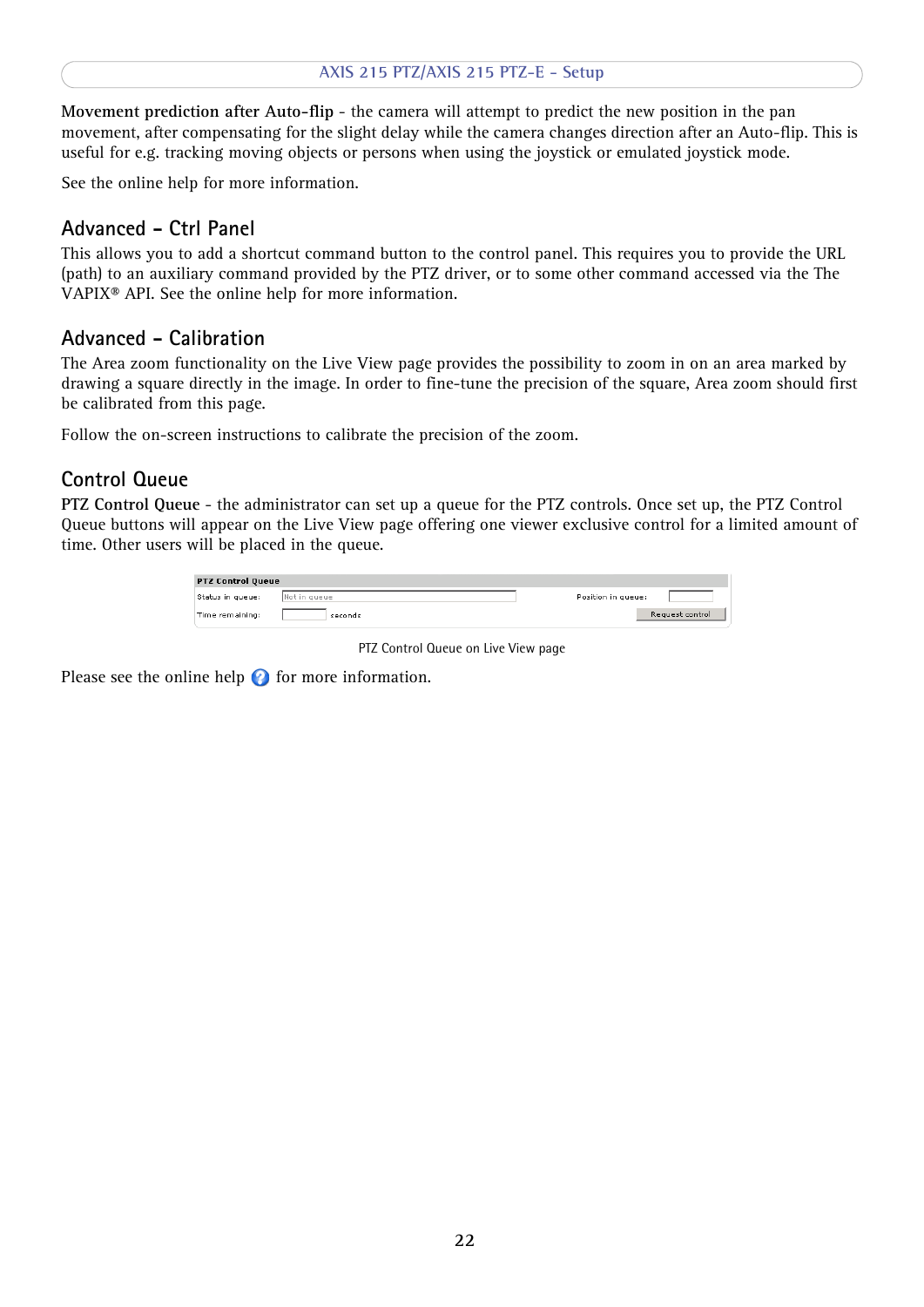## <span id="page-22-5"></span><span id="page-22-0"></span>**Event Configuration**

<span id="page-22-4"></span>This section describes how to configure the AXIS 215 PTZ/AXIS 215 PTZ-E for alarm and event handling. The AXIS 215 PTZ/AXIS 215 PTZ-E can be configured to perform certain actions when certain types of events occur.

<span id="page-22-10"></span><span id="page-22-8"></span>

| Event Type                                                                                        | A set of parameters describing how and when the AXIS 215 PTZ/AXIS 215 PTZ-E is to perform certain actions |                                                                       |  |
|---------------------------------------------------------------------------------------------------|-----------------------------------------------------------------------------------------------------------|-----------------------------------------------------------------------|--|
| Triggered Event page 24                                                                           | the circumstances that start an event                                                                     | e.g. at a signal from an external device, such as motion detection    |  |
| Scheduled Event page 25<br>the circumstances that start an event<br>e.g. at a pre-programmed time |                                                                                                           |                                                                       |  |
| Action                                                                                            | what occurs when the event triggers                                                                       | e.g. uploaded video images to an FTP server, email notification, etc. |  |

### <span id="page-22-3"></span><span id="page-22-2"></span><span id="page-22-1"></span>**Event Servers**

Event Servers are used, e.g. for receiving uploaded image files and/or notification messages. To set up Event server connections in your AXIS 215 PTZ/AXIS 215 PTZ-E, go to **Setup > Event Configuration > Event Servers** and enter the required information according to the selected server type.

<span id="page-22-7"></span><span id="page-22-6"></span>

| Server type        | Purpose                                                               | Required information                                                                                                                                                                                                                                                                                                                                                            |
|--------------------|-----------------------------------------------------------------------|---------------------------------------------------------------------------------------------------------------------------------------------------------------------------------------------------------------------------------------------------------------------------------------------------------------------------------------------------------------------------------|
| <b>FTP Server</b>  | • used for uploading saved images                                     | Descriptive name of your choice<br>٠<br>• Network address (host name or IP address)<br>Upload path e.g. images/<br>• Port number<br>• User name/Password<br>• Use passive mode if there is a firewall between the PTZ camera and the FTP server<br>• Use temporary file if your FTP server doesn't allow an existing file to be overwritten by a<br>new file with the same name |
| <b>HTTP Server</b> | • used for notification messages<br>• used for uploading saved images | • Descriptive name of your choice<br>$\bullet$ URL<br>• User Name and Password (to HTTP server)<br>• Proxy address/Proxy port (if required)<br>• Proxy User Name and Password (if required)                                                                                                                                                                                     |
| <b>TCP Server</b>  | • used for notification messages                                      | Descriptive name of your choice<br>• Network address (host name or IP address)<br>Port<br>٠                                                                                                                                                                                                                                                                                     |

<span id="page-22-9"></span>For details on each setting, please refer to the online help files  $\bullet$  which are available from each web page.

**Note:** Pre-trigger and Post-trigger buffers will be lost if the connection to the event server fails.

When the setup is complete, the connection can be tested by clicking the **Test** button (the connection test will take approximately 10 seconds).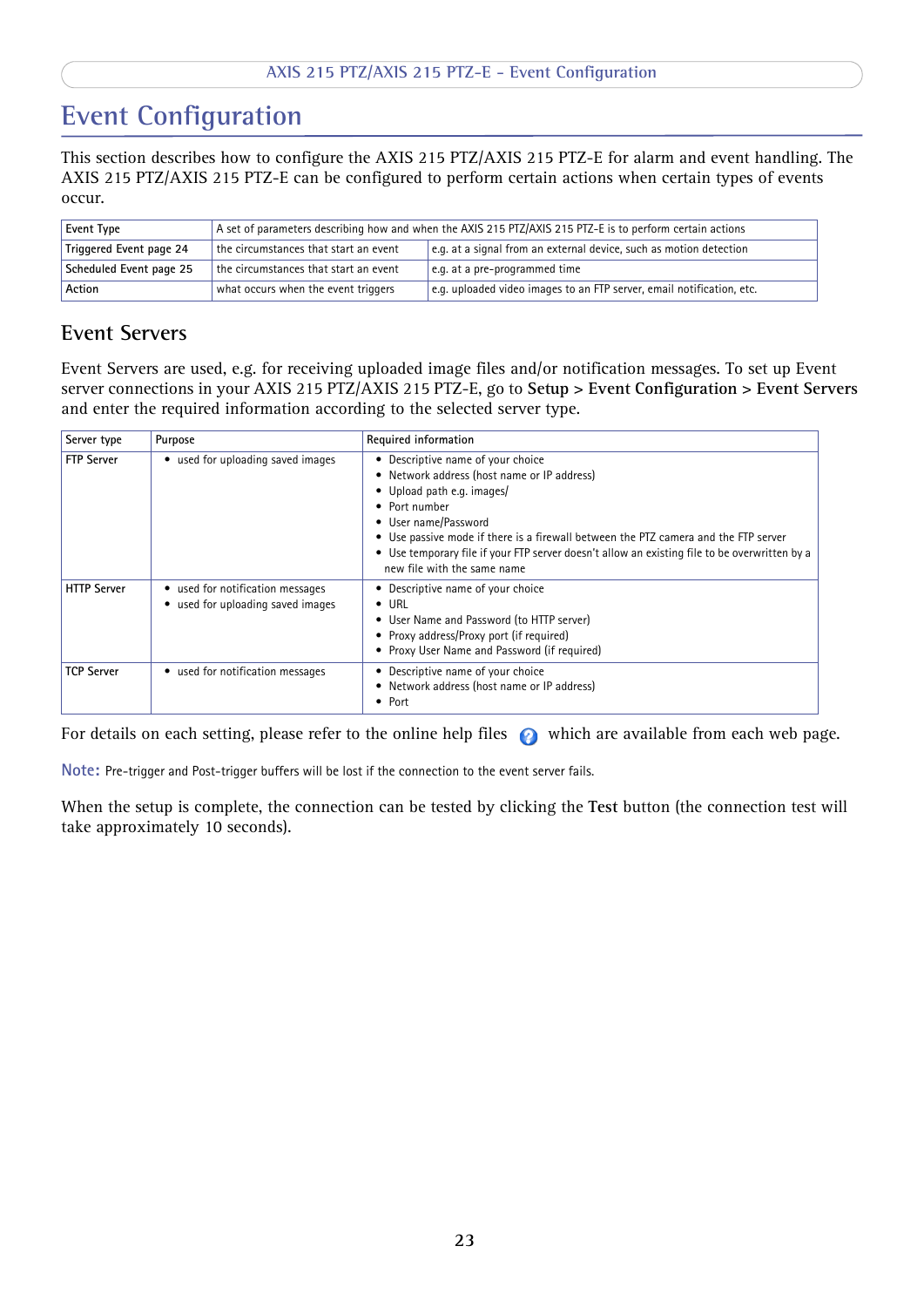### <span id="page-23-3"></span><span id="page-23-0"></span>**Event Types**

An **Event Type** is a set of parameters describing how and when the AXIS 215 PTZ/AXIS 215 PTZ-E is to perform certain actions.

**Example:** If somebody passes a connected sensor and an event type has been configured to act on this, the camera can e.g. record and save images to an FTP server, and/or send a notification email to a pre-configured email address with a pre-configured message. Images can be sent as email attachments.

#### <span id="page-23-4"></span><span id="page-23-1"></span>**Triggered Event**

A Triggered event is activated from, e.g:

- a switch connected to an input port on the AXIS 215 PTZ
- a manually activated action e.g. from an action button in the web interface
- on restart (reboot) after e.g. power loss

**Note:** AXIS 215 PTZ-E does not support I/O ports.

#### <span id="page-23-2"></span>**How to set up a triggered event**

This example describes how to set the AXIS 215 PTZ/AXIS 215 PTZ-E to upload images when the main door is opened:

- 1. Click **Add triggered** on the **Event types** page.
- 2. Enter a descriptive **name** for the event, such as Motion Detection. To configure motion detection see [page](#page-24-0)  [25](#page-24-0).
- 3. Set the **Priority** High, Normal or Low (see online help files).
- 4. Set the **Respond to Trigger...** parameters when the event is to be active, for example. only after office hours.
- 5. Select the trigger alternative from the **Triggered by...** drop-down list, e.g. on restart.
- 6. Set the **When Triggered...** parameters i.e. set what the AXIS 215 PTZ/AXIS 215 PTZ-E is to do if motion is detected, e.g. upload images to an FTP server or send an e-mail.
- 7. Click **OK** to save the Event in the Event Types list.

Please use the online help  $\bullet$  for descriptions of each available option. Image file names can be formatted according to specific requirements, such as time/date or type of triggered event. See *File Naming & Date/Time Formats* under *Event Configuration*.

|                                                                                                                               | <b>AXIS 215 PTZ Network Camera</b>                                                                                                                                 |               |               |          | Live View   Setup   Help |                      |
|-------------------------------------------------------------------------------------------------------------------------------|--------------------------------------------------------------------------------------------------------------------------------------------------------------------|---------------|---------------|----------|--------------------------|----------------------|
| <b>Basic Configuration</b>                                                                                                    | <b>Event Types</b>                                                                                                                                                 |               |               |          |                          |                      |
|                                                                                                                               | <b>Event Type List</b>                                                                                                                                             |               |               |          |                          |                      |
| ▶ Video & Image                                                                                                               | <b>Name</b>                                                                                                                                                        | <b>Status</b> | Enabl.        | Priority | Triq./Sched.             | Actions <sup>*</sup> |
| Audio                                                                                                                         |                                                                                                                                                                    |               |               |          |                          |                      |
| <b>Eive View Config</b>                                                                                                       |                                                                                                                                                                    |               |               |          |                          |                      |
| ▶ PTZ Configuration                                                                                                           |                                                                                                                                                                    |               |               |          |                          |                      |
| ▼ Event Configuration<br>Instructions<br><b>Fvent Servers</b><br><b>Event Types</b><br><b>Motion Detection</b><br>Port Status | Add triggered<br>Fu=FTP upload, Hu=HTTP upload, Eu=Email upload, O=Output port, En=Email notification,<br>Hn=HTTP notification. Tn=TCP notification. P=PTZ preset. |               | Add scheduled | Copy     | Modify                   | Remove               |
| ▶ System Options                                                                                                              |                                                                                                                                                                    |               |               |          |                          |                      |
| About                                                                                                                         |                                                                                                                                                                    |               |               |          |                          |                      |

Please use the online help files  $\Theta$  for descriptions of each available option.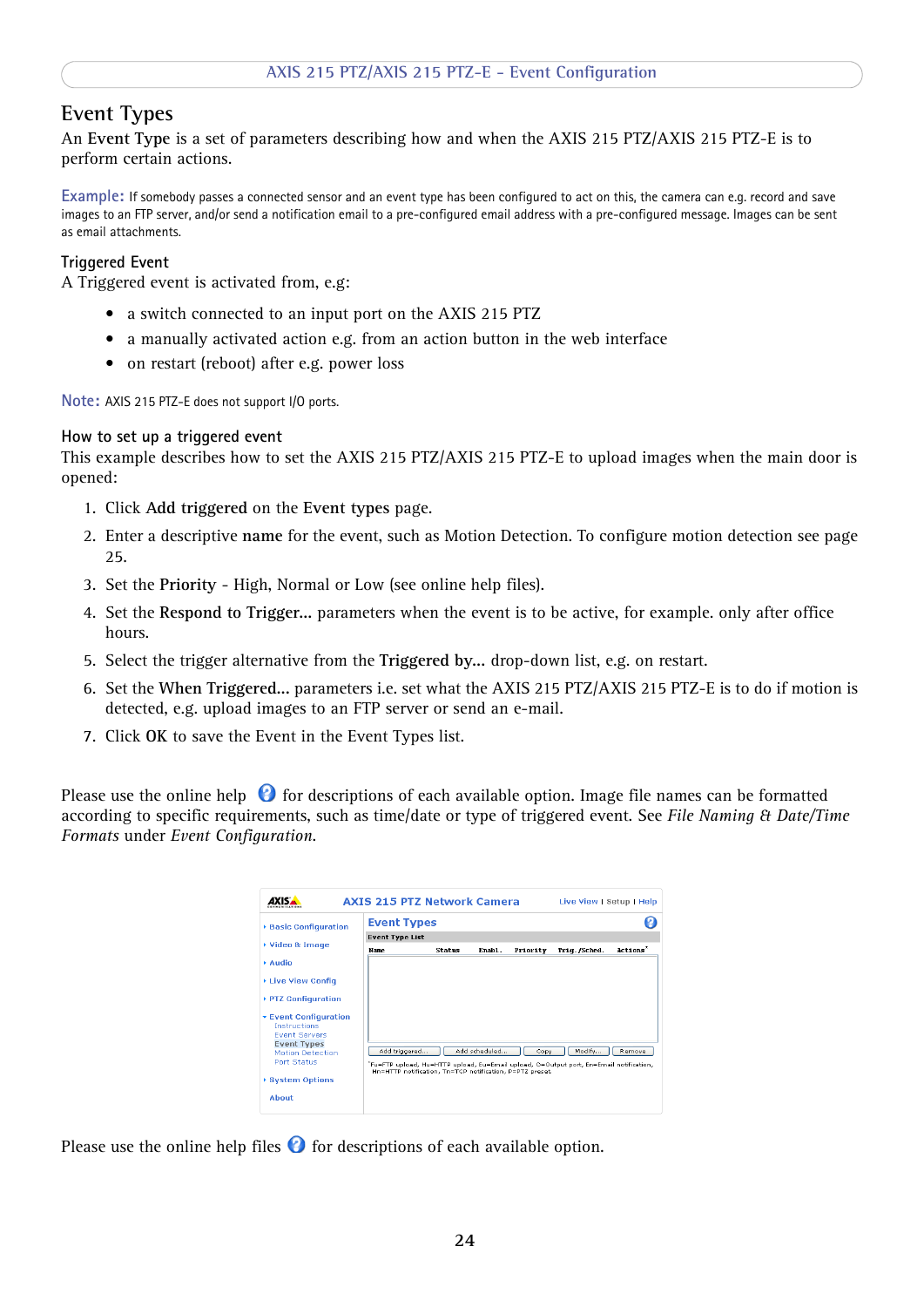#### <span id="page-24-7"></span><span id="page-24-6"></span><span id="page-24-4"></span>**Pre-trigger and Post-trigger buffers**

This function is very useful when checking to see what happened immediately before and after a trigger, e.g. 2 minutes before and after a door has been opened. Check the **Upload images** checkbox under **Event Types > Add Triggered... > When Triggered...** to expand the web page with the available options.

<span id="page-24-3"></span>**Note: Buffer size** - up to 9 MB buffer. The maximum length of time of the pre-/post-buffer depends on the image size and selected frame rate.

**Include pre-trigger buffer** - images stored internally in the server from the time immediately preceding the trigger. Check the box to enable the pre-trigger buffer, enter the desired length of time and specify the required image frequency.

**Include post-trigger buffer** - contains images from the time immediately after the trigger. Configure as for pre-trigger.

**Note:** If the pre- or post-buffer is too large for the internal memory, the frame rate will be reduced and individual images may be missing. If this occurs, an entry will be created in the unit's log file.

**Continue image upload (unbuffered)** - enable the upload of images for a fixed length of time. Specify the length of time for the uploaded recording, in seconds, minutes or hours, or for as long as the trigger is active. Finally, set the desired image frequency to the maximum (the maximum available) or to a specified frame rate. The frame rate will be the best possible, but might not be as high as specified, especially if uploading via a slow connection.

#### <span id="page-24-8"></span><span id="page-24-1"></span>**Scheduled Event**

A **Scheduled event** can be activated at pre-set times, in a repeating pattern on selected weekdays.

#### **How to set up a scheduled event**

This example describes how to set the AXIS 215 PTZ/AXIS 215 PTZ-E to send an email notification with saved images from a set time:

- 1. Click **Add scheduled** on the **Event types** page.
- 2. Enter a descriptive **name** for the event, e.g. Scheduled email.
- 3. Set the **Priority** (High, Normal or Low).
- 4. Set the **Activation Time** parameters (24h clock) when the event is to be active, e.g. start on Fridays at 18.00 with a duration of 62 hours.
- 5. Set the **When Activated...** parameters i.e. set what the AXIS 215 PTZ/AXIS 215 PTZ-E is to do at the specified time e.g. send uploaded images to an email address.
- 6. Click **OK** to save the Event in the Event Types list.

Please use the online help files  $\Theta$  for descriptions of each available option.

### <span id="page-24-5"></span><span id="page-24-0"></span>**Motion Detection**

In the Motion Detection menu, you can configure the AXIS 215 PTZ/AXIS 215 PTZ-E for motion detection. The motion detection feature is used to generate an alarm whenever movement occurs (or stops) in the image. The AXIS 215 PTZ/AXIS 215 PTZ-E can use a maximum of 10 Include/Exclude windows.

- <span id="page-24-2"></span>• **Include** windows target specific areas within the image
- **Exclude** windows are areas to be ignored within the Include window

Once configured, the motion detection windows will appear in a list when motion detection is selected to trigger an event. See *[How to set up a triggered event](#page-23-2)* above.

**Note:** Using the motion detection feature may decrease overall performance in the camera.

Motion detection will not function while the lens is moving (i.e. pan, tilt, zoom)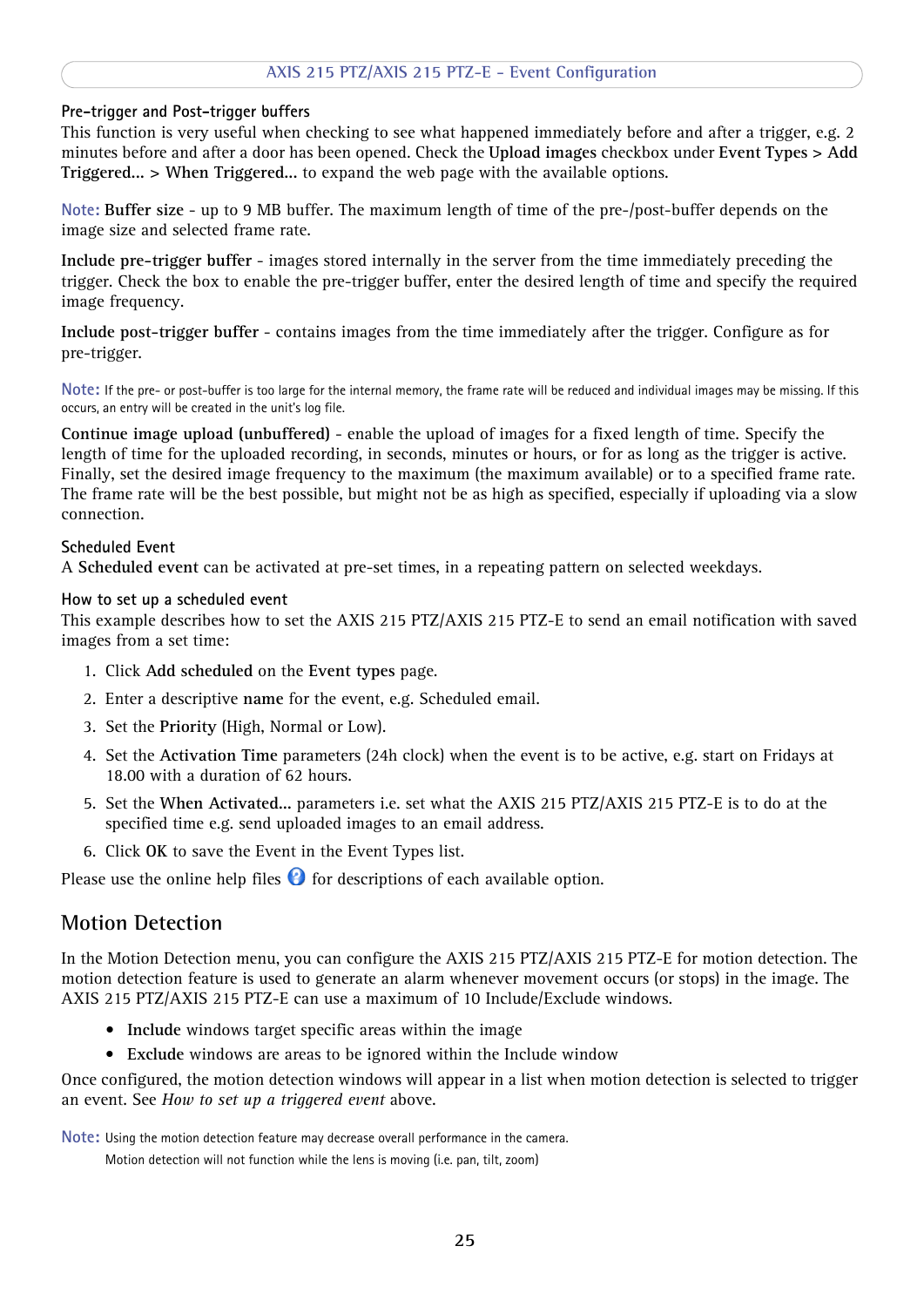#### **How to configure Motion Detection**

This example describes how to configure motion detection:

- <span id="page-25-1"></span>1. Click **Motion Detection** in the **Event Configuration** menu.
- 2. Click the **Configure Included Windows** radio button.
- 3. Click **New**.
- 4. Enter a descriptive name of your choice under **Windows name**.
- 5. Adjust the size (drag the bottom right-hand corner) and position (click on the text at the top and drag to the desired position).
- 6. Adjust the Object size, History and Sensitivity profile sliders (see table below for details). Any detected motion within an active window is then indicated by red peaks in the **Activity** window (the active window has a red frame).
- 7. Click **Save**.

If there are parts of the Include window that you wish to exclude, click the **Configure Excluded Windows** radio button and repeat steps 1-7 above.

Please use the online help  $\bullet$  for descriptions of each available option.

| Parameter           | Size                            | History                                           | Sensitivity                                     |
|---------------------|---------------------------------|---------------------------------------------------|-------------------------------------------------|
| High                | Only very large objects trigger | An object that appears in the region will trigger | Ordinary colored objects against ordinary back- |
|                     | motion detection                | the motion detection for a long period            | grounds will trigger the motion detection       |
| Low                 | Even very small objects trigger | An object that appears in the region will trigger | Only very bright objects against a dark back-   |
|                     | motion detection                | motion detection for only a very short period     | ground will trigger motion detection            |
| Default val-<br>ues | Low                             | Medium to High                                    | Medium to High                                  |

#### **Examples:**

- Avoid triggering on small objects in the image by selecting a high **size** level.
- To trigger motion detection as long as there is activity in the area, select a high **history** level.
- To only detect flashing light, low sensitivity can be selected. In other cases, a high sensitivity level is recommended.

### <span id="page-25-2"></span><span id="page-25-0"></span>**Port Status (AXIS 215 PTZ only)**

Under **Event Configuration > Port Status** there is a list that shows the status for the connected inputs and outputs of the AXIS 215 PTZ for the benefit of the Operator who cannot access the System Options section.

**Example:** If the Normal state for a push button connected to an input is set to **Inactive -** as long as the button is not pushed, the state is i**nactive**. If the button is pushed, the state of the input changes to **active**.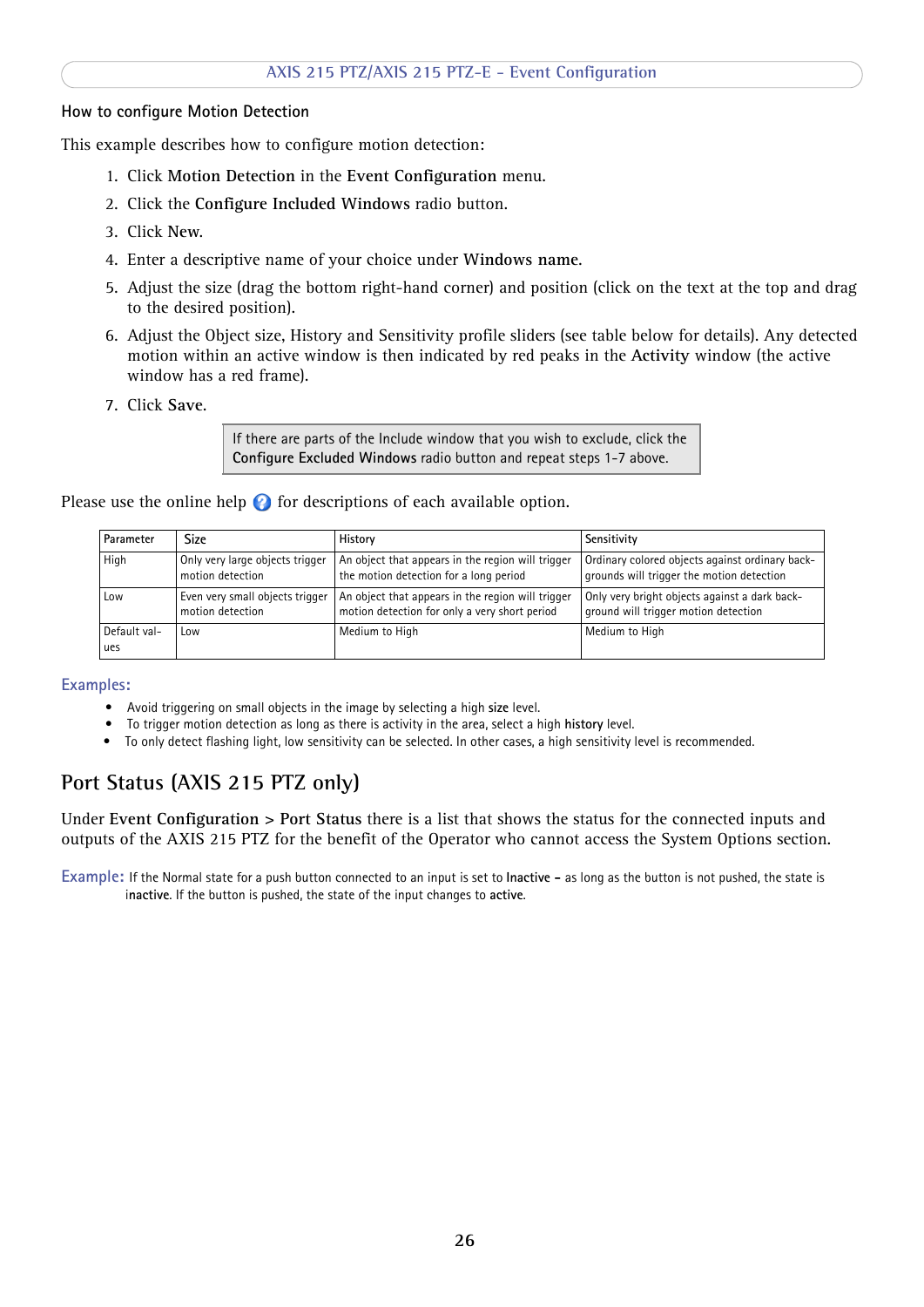## <span id="page-26-8"></span><span id="page-26-0"></span>**System Options**

### <span id="page-26-2"></span><span id="page-26-1"></span>**Security**

User access control is enabled by default, the administrator sets the root password on first access. Other users are authorized with user names and passwords, or the administrator can choose to allow anonymous viewer login to the Live View page, as described below:

<span id="page-26-7"></span>**Users** - the **user list** displays the authorized users and access levels:

- <span id="page-26-10"></span>• **Viewer** - the lowest level of access, which only allows the user access to the Live View page.
- **Operator** an Operator can view the Live View page, create and modify event types and adjust certain other settings. The Operator does not have access to the Systems Options configuration pages.
- **Administrator** an administrator has unrestricted access to the Setup Tools and can determine the registration of all other users.

**User Settings** - check the corresponding checkboxes to enable:

- **Anonymous viewer login** allows any viewer direct access to the Live View page.
- **Maximum number of simultaneous viewers** enter a value here to restrict the number of unicast viewers accessing the unit. This is useful if you need to save on bandwidth. (Note that all multicast viewers count as 1 viewer.)
- **Anonymous PTZ control login** allows any viewer access to the Pan/Tilt/Zoom controls on the Live View page.

#### **IP Address Filter**

**Enable IP Address Filtering** - to allow or deny access to the AXIS 215 PTZ/AXIS 215 PTZ-E, check the box **Enable IP address filtering.** Once enabled, the IP addresses in the list will be allowed or denied access according to the choice made in the drop-down list **Allow/Deny the following IP addresses**.

The administrator can add up to 256 IP address ranges or single IP addresses to the **Filtered IP Addresses** list. If IP address filtering is enabled, the AXIS 215 PTZ/AXIS 215 PTZ-E will allow or deny requests coming from the IP addresses in the list.

<span id="page-26-9"></span><span id="page-26-5"></span>See the IP address filtering help files  $\bullet$  for information on how to add IP address ranges.

<span id="page-26-3"></span>The users from these IP addresses need to be specified in the user list with the appropriate access rights (**User**, **Operator** or **Administrator**).

<span id="page-26-6"></span>**Referrals** - to prevent unauthorized sources from including the video stream from the AXIS 215 PTZ/AXIS 215 PTZ-E into external Web pages, check the **Referrals** checkbox and enter the IP address or Host name of the computer that hosts the Web pages with the included video stream. Several IP addresses/host names can be defined and are separated by semicolons(;)

#### <span id="page-26-4"></span>**HTTPS**

For greater security, the AXIS 215 PTZ/AXIS 215 PTZ-E can be configured to use HTTPS (Hypertext Transfer Protocol over SSL (Secure Socket Layer)). That is, all communication that would otherwise go via HTTP will instead go via an encrypted HTTPS connection.

**Certificate** - to use HTTPS for communication with the AXIS 215 PTZ/AXIS 215 PTZ-E, a **Certificate** must be created using one of the following methods:

- A self-signed certificate can be created in the network camera, but this does not guarantee the same level of security as an official certificate.
- An official certificate issued by a CA (Certificate Authority). A CA issues and manages security credentials and public keys for message encryption.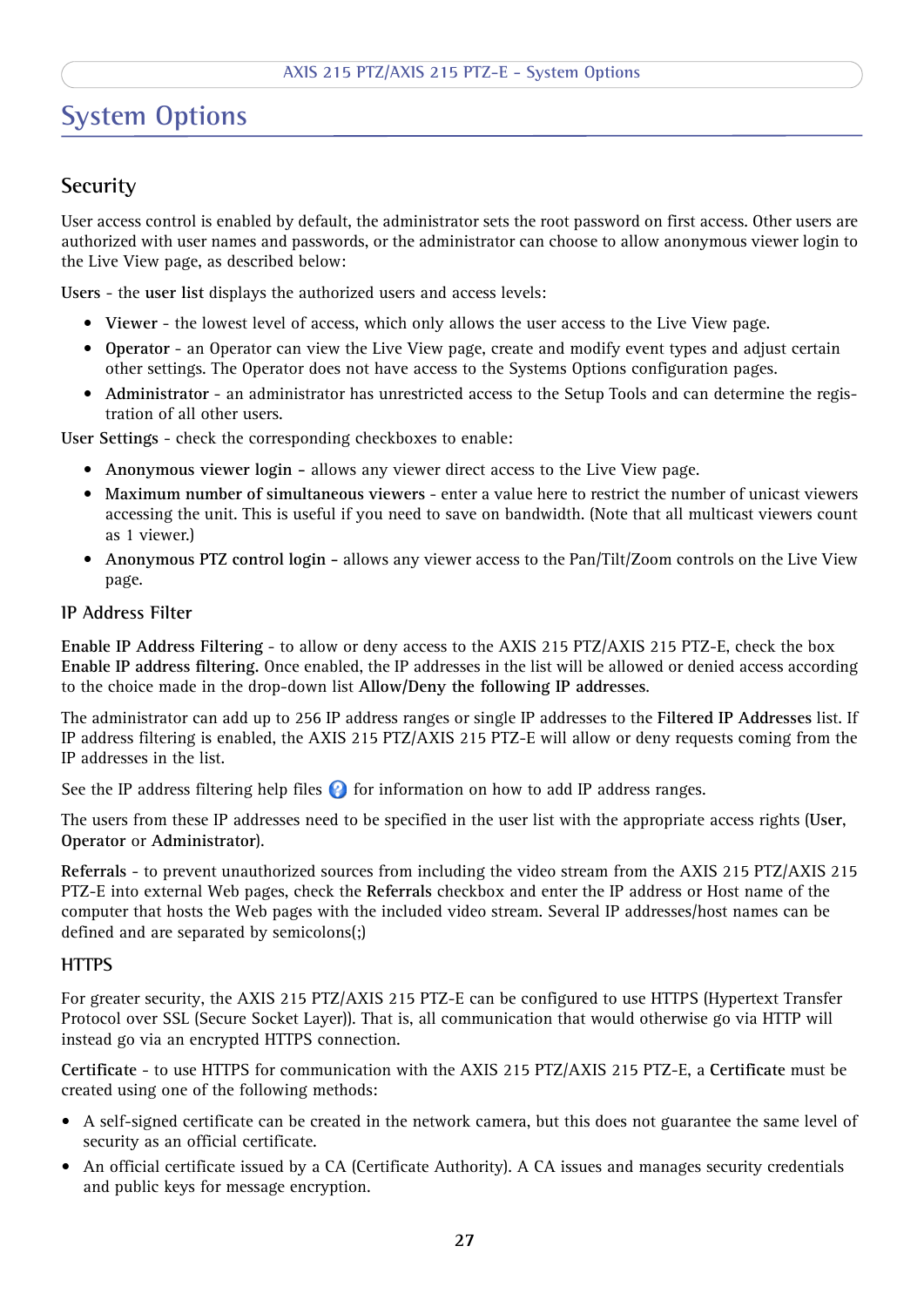- 1. Click either **Create self-signed certificate** or **Create Certificate Request** and enter the required information in the provided fields.
- 2. Click **OK**.
- 3. **Create self-signed certificate** generates and installs a certificate which will be displayed under **Installed Certificate**.

**Create Certificate Request** generates a PEM formatted request which you copy and send to a CA for signing. When the signed certificate is returned, click **Install signed certificate...** to install the certificate in the AXIS 215 PTZ/AXIS 215 PTZ-E.

4. Set the **HTTPS Connection Policy** for the administrator, Operator and Viewer to enable HTTPS connection (set to HTTP by default)

Please refer to the home page of your preferred CA for information on where to send the request etc. For more information, please refer to the online help files  $\odot$ 

#### <span id="page-27-0"></span>**802.1X - Network Admission Control**

IEEE 802.1X is an IEEE standard for port-based Network Admission Control. It provides authentication to devices attached to a network port (wired or wireless), establishing a point-to-point connection, or, if authentication fails, preventing access on that port. 802.1X is based on EAP (Extensible Authentication Protocol).

In an 802.1X enabled network switch, clients equipped with the correct software can be authenticated and allowed or denied network access at the Ethernet level.

Clients and servers in an 802.1X network may need to authenticate each other by some means. In the Axis implementation this is done with the help of digital certificates provided by a **Certification Authority**. These are then validated by a third-party entity, such as a **RADIUS server**, examples of which are Free Radius and Microsoft Internet Authentication Service.

To perform the authentication, the RADIUS server uses various EAP methods/protocols, of which there are many. The one used in the Axis implementation is EAP-TLS (EAP-Transport Layer Security).

The AXIS network video device presents its certificate to the network switch, which in turn forwards this to the RADIUS server. The RADIUS server validates or rejects the certificate and responds to the switch, and sends its own certificate to the client for validation. The switch then allows or denies network access accordingly, on a pre-configured port.

#### **The authentication process**

- 1. A CA server provides the required signed certificates.
- 2. The Axis video device requests access to the protected network at the network switch. The switch forwards the video device's CA certificate to the RADIUS server, which then replies to the switch.
- 3. The switch forwards the RADIUS server's CA certificate to the video device, which also replies to the switch.
- 4. The switch keeps track of all responses to the validation requests. If all certificates are validated, the Axis video device is allowed access to the protected network via a pre-configured port.

<span id="page-27-2"></span>**RADIUS** (Remote Authentication Dial In User Service) - AAA (Authentication, Authorization and Accounting) protocol for applications such as network access or IP mobility. It is intended to work in both local and roaming situations.

<span id="page-27-1"></span>**CA servers -** In cryptography, a Certification Authority (CA) is an entity that provides signed digital certificates for use by other parties, thus acting a trusted third party. There are many commercial CA's that charge for their services. Institutions and governments may have their own CA, and there are free CA's available.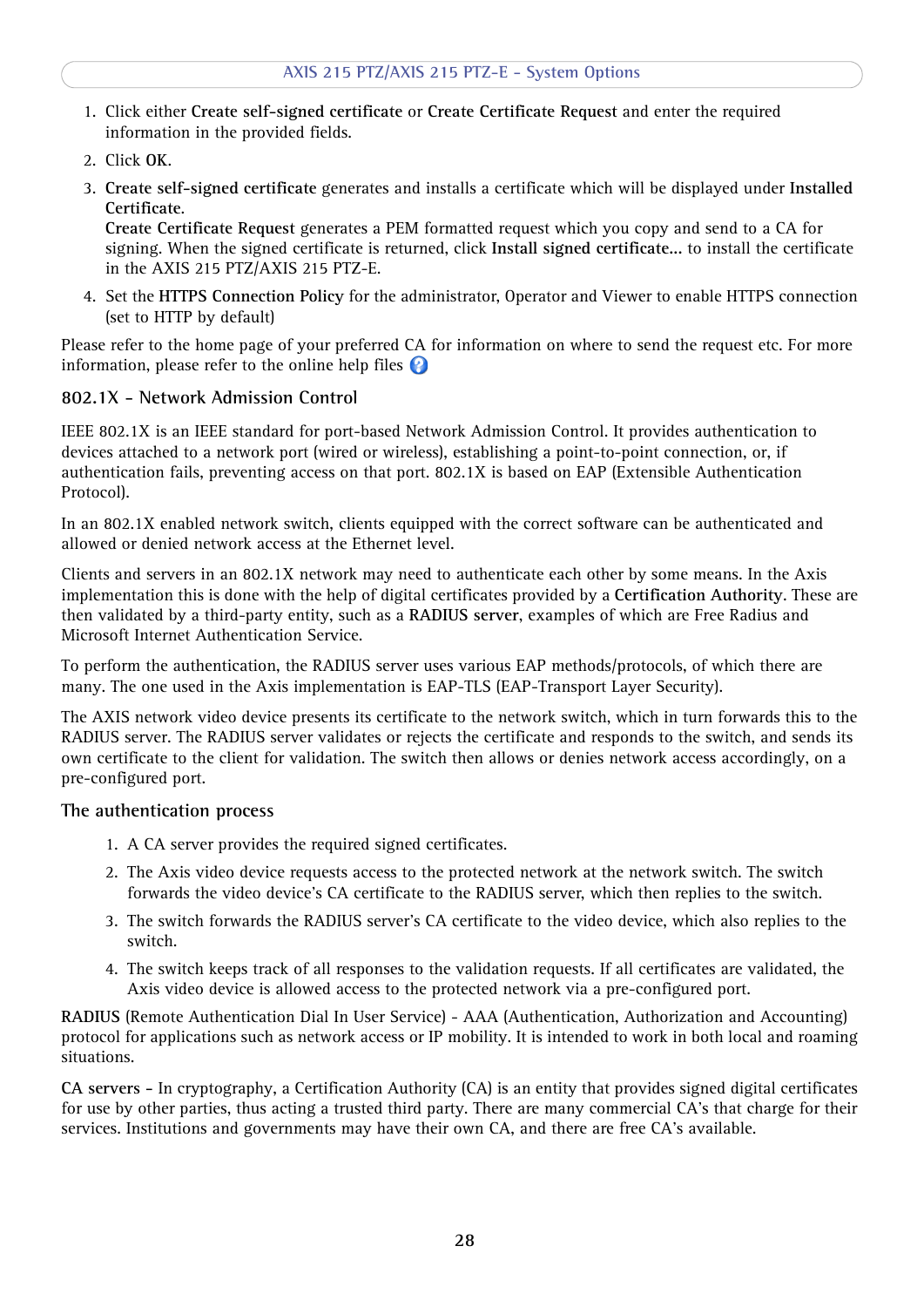### <span id="page-28-3"></span><span id="page-28-0"></span>**Date & Time**

**Current Server Time** - displays the current date and time (24h clock). If this has not been configured, the time displayed is the default setting. The time can be displayed in 12h clock format in the Overlay Images (see below).

<span id="page-28-5"></span>**New Server Time** - Select your time zone from the drop-down list and check the daylight saving time changes, if desired.

From the **Time Mode** section, select the preferred method to use for setting the time:

- <span id="page-28-8"></span><span id="page-28-6"></span>• **Synchronize with computer time** - sets the time from the clock on your computer.
- **Synchronize with NTP Server** the AXIS 215 PTZ/AXIS 215 PTZ-E will obtain the time from an NTP server every 60 minutes. Specify the NTP server's IP address or host name. Note that if using a host name for the NTP server, a DNS server must be configured under TCP/IP settings. See Network > TCP/IP below.
- **Set manually** this option allows you to manually set the time and date.

**Date & Time Format Used in Images** - specify the formats for the date and time (12h or 24h) displayed in the Live View video streams.

Use the predefined formats or use your own custom date and time formats. See **Advanced File Naming & Date/Time Formats** in the help files  $\bullet$  for information on how to create your own file formats.

### <span id="page-28-4"></span><span id="page-28-1"></span>**Network**

#### **Basic TCP/IP Settings**

The AXIS 215 PTZ/AXIS 215 PTZ-E supports both IP version 4 and IP version 6. Both versions may be enabled simultaneously, and at least one version must always be enabled.

**IPv4 Address Configuration** - when using IPv4, the IP address for the AXIS 215 PTZ/AXIS 215 PTZ-E can be set automatically via DHCP, or a static IP address can be set manually.

**IPv6 Address Configuration** - If IPv6 is enabled, the AXIS 215 PTZ/AXIS 215 PTZ-E will receive an IP address according to the configuration in the network router.

There are also options for setting up notification of changes in the IP address, and for using the AXIS Internet Dynamic DNS Service. For more information on setting the IP address, please see the online help.

- **Notes:**  DHCP is a protocol for automatic IP address assignment on a network. IP address assignment via DHCP may lead to the situation where the IP address changes and you lose contact. Configure the options for notification of IP address change (under Services) to receive notification from the network camera when the IP address changes.
	- Alternatively, if your DHCP server can update a DNS server, you can access the AXIS 215 PTZ/AXIS 215 PTZ-E by host name which is always the same, regardless of the IP address.

For more information, please refer to the online help files  $\bullet$ 

#### <span id="page-28-2"></span>**Services**

**Enable ARP/Ping setting of IP address** - The IP address can be set using the ARP/Ping method, which associates the unit's MAC address with an IP address. Check this box to enable the service. Leave disabled to prevent unintentional resetting of the IP address.

**Notes:** • The ARP/Ping service is automatically disabled 2 minutes after the unit is started, or as soon as an IP address is set.

<span id="page-28-7"></span>• Pinging the unit will still be possible when this service is disabled.

**Options for notification of IP address change** - if the IP Address for the AXIS 215 PTZ/AXIS 215 PTZ-E is changed automatically, e.g. by DHCP, you can choose to be notified. Click **Settings...** and enter the required information.

**AXIS Internet Dynamic DNS Service -** If the AXIS 215 PTZ/AXIS 215 PTZ-E has been registered with the Axis Internet Dynamic DNS service and the IP address for the product changes, the service is updated to reflect the change. Check the box to enable/disable automatic updates.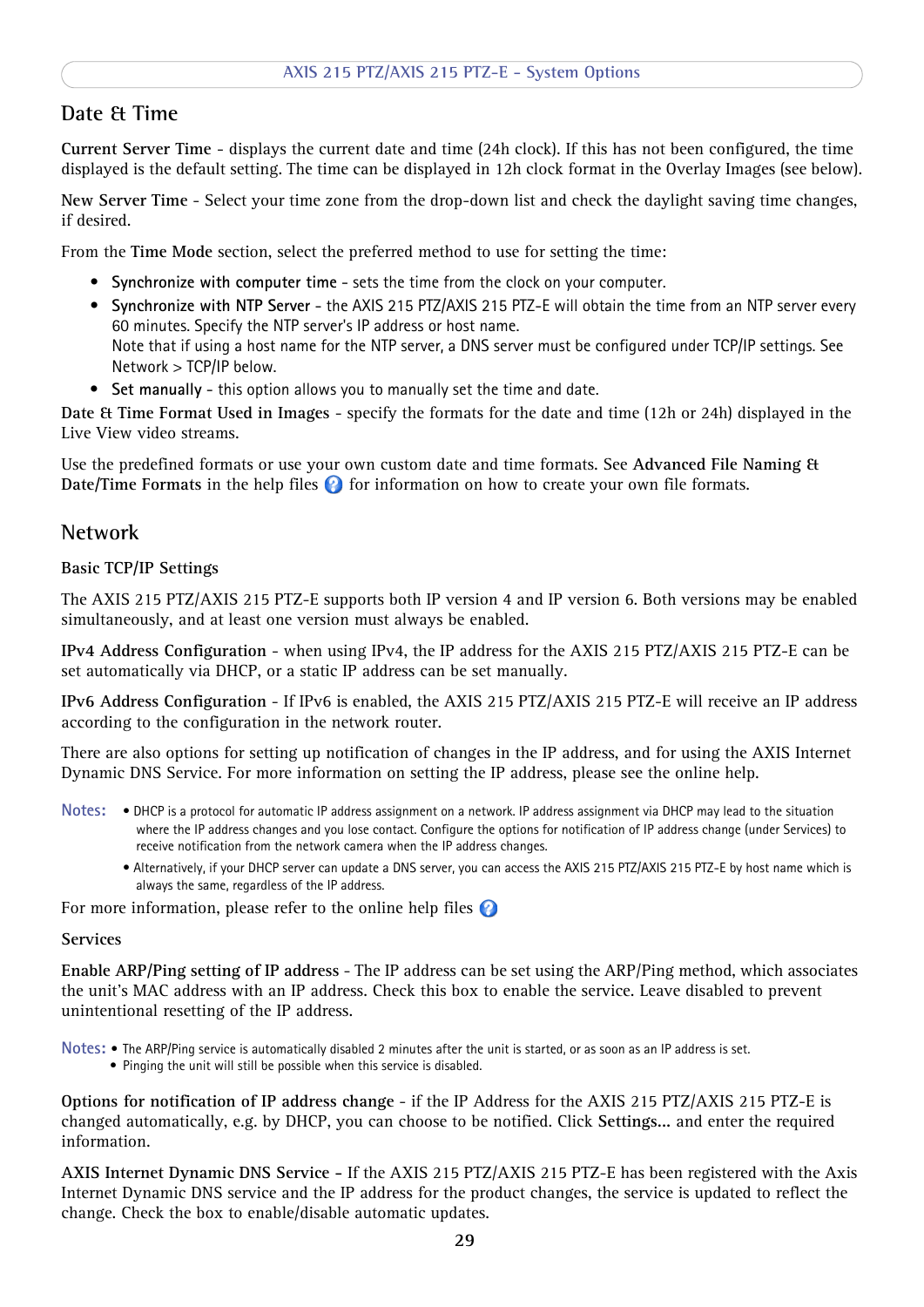The domain name currently registered at the Axis Internet Dynamic DNS service for your product can at any time be removed. To do this click **Settings...** and follow the instructions.

For more information, please refer to the online help files  $\bullet$ 

#### **Advanced TCP/IP Settings**

<span id="page-29-0"></span>**DNS Configuration** - DNS (Domain Name Service) provides the translation of host names to IP addresses on your network.

<span id="page-29-1"></span>**Obtain DNS server address via DHCP** - automatically use the DNS server settings provided by the DHCP server. Click the **View** button to see the current settings.

**Use the following DNS server address** - enter the desired DNS server by specifying the following:

- <span id="page-29-2"></span>• **Domain name** - enter the domain(s) to search for the host name used by the AXIS 215 PTZ/AXIS 215 PTZ-E. Multiple domains can be separated by semicolons (;). The host name is always the first part of a Fully Qualified Domain Name, e.g. myserver is the host name in the Fully Qualified Domain Name myserver.mycompany.com where mycompany.com is the Domain name.
- **Primary DNS server** enter the IP address of the primary DNS server.
- **Secondary DNS server** will be used if the primary DNS server is unavailable.

<span id="page-29-6"></span>**NTP Configuration** - The AXIS 215 PTZ/AXIS 215 PTZ-E can obtain the correct time from an NTP server. The address for the NTP server can either be obtained via the DHCP server, or it can be entered manually.

<span id="page-29-3"></span>**Host Name Configuration** - The AXIS 215 PTZ/AXIS 215 PTZ-E can be accessed using a host name, instead of an IP address. The host name is usually the same as the assigned DNS Name. It is always the first part of a Fully Qualified Domain Name and is always one word, with no period. For example, **myserver** is the host name in the Fully Qualified Domain Name myserver.mycompany.com.

**The enable dynamic DNS updates** allows you to alias a dynamic IP address to a static host name, allowing your computer to be more easily accessed from various locations on the Internet. Outside users can always access your server using the associated DNS name regardless of the WAN IP. The DNS server used by the user and/or the DNS server responsible for the domain in use must support RFC2136 and allow updates from the camera.

The **TTL** (Time To Live) value determines how long (in seconds) the reply from the DNS server should be remembered when checking that the domain name for the registered IP address is still valid.

#### **Link-Local IPv4 Address**

<span id="page-29-7"></span>This is enabled by default and assigns the AXIS 215 PTZ/AXIS 215 PTZ-E an additional IP address for use with UPnP**™**. The AXIS 215 PTZ/AXIS 215 PTZ-E can have both a Link-Local IP and a static/DHCP-supplied IP address at the same time - these will not affect each other.

<span id="page-29-4"></span>**HTTP** - The default HTTP port number (port 80) can be changed to any port within the range 1024-65535. This is useful for e.g. simple security port mapping.

**HTTPS** - If applicable, enter the HTTPS port the AXIS 215 PTZ/AXIS 215 PTZ-E will use. The default setting (443) can be changed to any port within the range 1024-65535. HTTPS is used to provide encrypted web browsing.

<span id="page-29-5"></span>**NAT Traversal (port mapping) for IPv4** - Use NAT traversal when your AXIS 215 PTZ/AXIS 215 PTZ-E is located on an intranet (LAN) and you wish to make it available from the other (WAN) side of a NAT router. With NAT traversal properly configured, all HTTP traffic to an external HTTP port in the NAT router will be forwarded to the network camera.

**Enable/Disable** - When enabled, the AXIS 215 PTZ/AXIS 215 PTZ-E will attempt to configure port mapping in a NAT router on your network, using UPnP™.

**Use manually selected NAT router** - Select this option to manually select a NAT router. Enter the IP address for the router in the field provided.

If a router is not manually specified, the AXIS 215 PTZ/AXIS 215 PTZ-E Network Camera will automatically search for NAT routers on your network. If more than one router is found, the default router will be selected.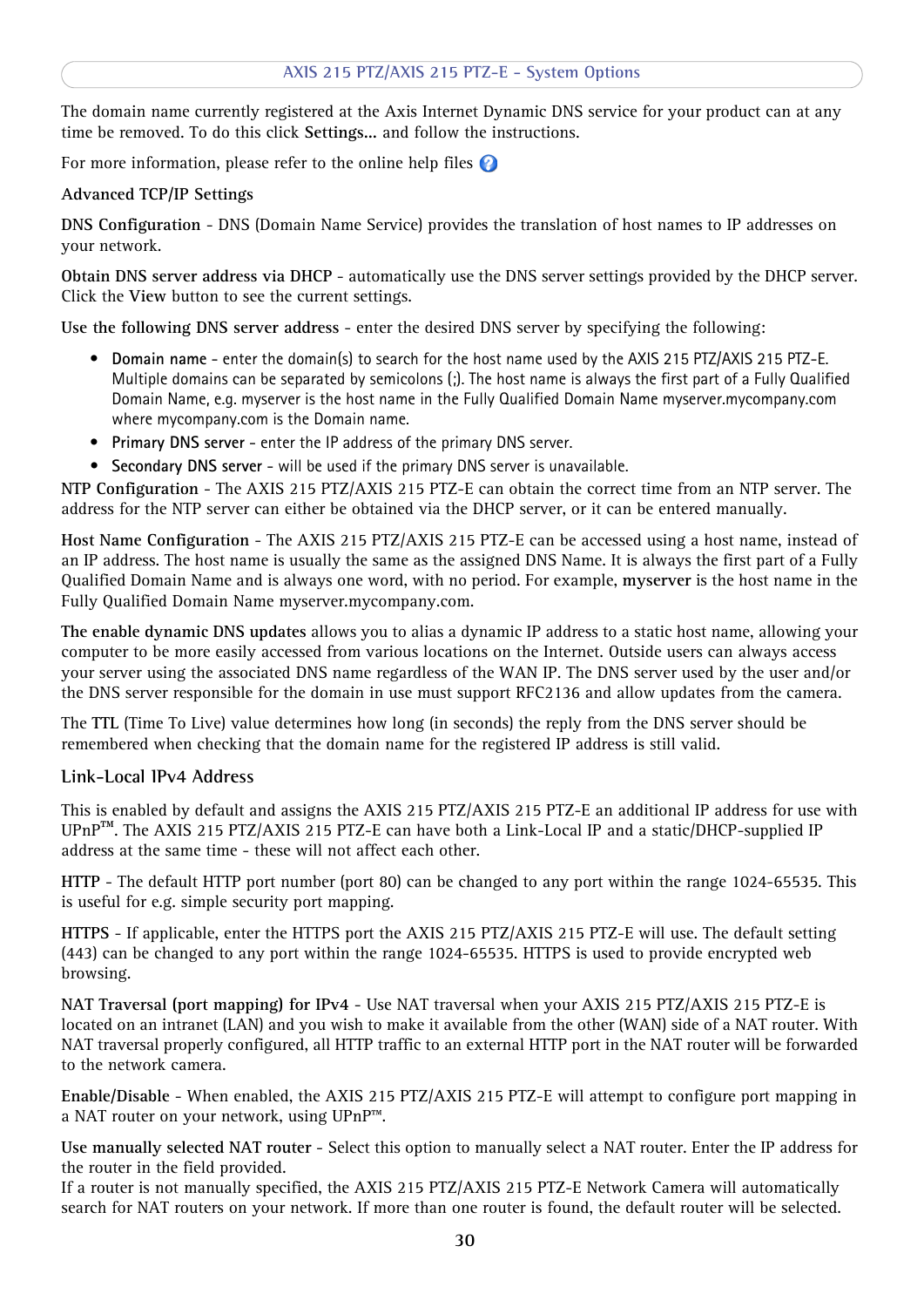**Alternative HTTP port** - Select this option to manually define an external HTTP port. Enter the port number in the field provided. If no port is entered here a port number will automatically be selected when NAT traversal is enabled.

**FTP** - The FTP server running in the AXIS 215 PTZ/AXIS 215 PTZ-E enables the upload of e.g. new firmware, user applications, etc. Check the box to enable the service.

**RTSP** - The RTSP protocol allows a connecting client to start an MPEG-4 stream. Enter the RTSP port number to use. The default setting is 554.

#### **Network Traffic**

The default setting is **Auto-negotiate** which means that the correct speed is automatically selected. If necessary, you can set the connection speed by selecting it from the drop-down list. 10BaseT (Half/Full Duplex), 100BaseTX (Half/Full Duplex).

**Maximum bandwidth** - Specify, in Mbit/s or Kbit/s, the maximum bandwidth that the AXIS 215 PTZ/AXIS 215 PTZ-E is allowed to use on your network. This is a useful function when connecting the AXIS 215 PTZ/AXIS 215 PTZ-E to busy or heavily loaded networks. The default setting is **Unlimited**.

For more information, please refer to the online help files <sup>2</sup>

### <span id="page-30-6"></span><span id="page-30-0"></span>**Network - SOCKS**

SOCKS is a networking proxy protocol. The AXIS 215 PTZ/AXIS 215 PTZ-E can be configured to use a SOCKS server to reach networks on the other side of a firewall/proxy server. This functionality is useful if the AXIS 215 PTZ/AXIS 215 PTZ-E is located on a local network behind a firewall, but notifications, uploads, alarms, etc., need to be sent to a destination outside the local network (e.g. to the Internet).

### <span id="page-30-4"></span><span id="page-30-1"></span>**Network - QoS (Quality of Service)**

Quality of Service (QoS) provides the means to guarantee a certain level of a specified resource to selected traffic on a network. Quality can be defined as e.g. a maintained level of bandwidth, low latency, no packet losses, etc. The main benefits of a QoS-aware network can be summarized as:

- The ability to prioritize traffic and thus allow critical flows to be served before flows with lesser priority.
- Greater reliability in the network, thanks to the control of the amount of bandwidth an application may use, and thus control over bandwidth races between applications.

The QoS in Axis network video products marks the data packets for various types of network traffic originating from the product. This makes it possible for network routers and switches to e.g. reserve a fixed amount of bandwidth for these types of traffic. The types of traffic marked by the camera are video, audio, event/alarm and management network traffic.

#### <span id="page-30-5"></span><span id="page-30-3"></span>**QoS DSCP Settings**

For each type of network traffic supported by your Axis network video product, enter a DSCP (Differentiated Services Codepoint) value. This value is used to mark the traffic's IP header. When the marked traffic reaches a network router or switch, the DSCP value in the IP header tells the router or switch which type of treatment to apply to this type of traffic, for example, how much bandwidth to reserve for it.

Note that DSCP values can be entered in decimal or hex form, but saved values are always shown in decimal. For more information on Quality of Service, please see the Axis support web at www.axis.com/techsup

### <span id="page-30-2"></span>**Network - SMTP (email)**

Simple Mail Transfer Protocol (SMTP) - enter the host names or addresses for your primary and secondary mail servers in the fields provided to enable event and error email messages from the AXIS 215 PTZ/AXIS 215 PTZ-E to predefined addresses, via SMTP.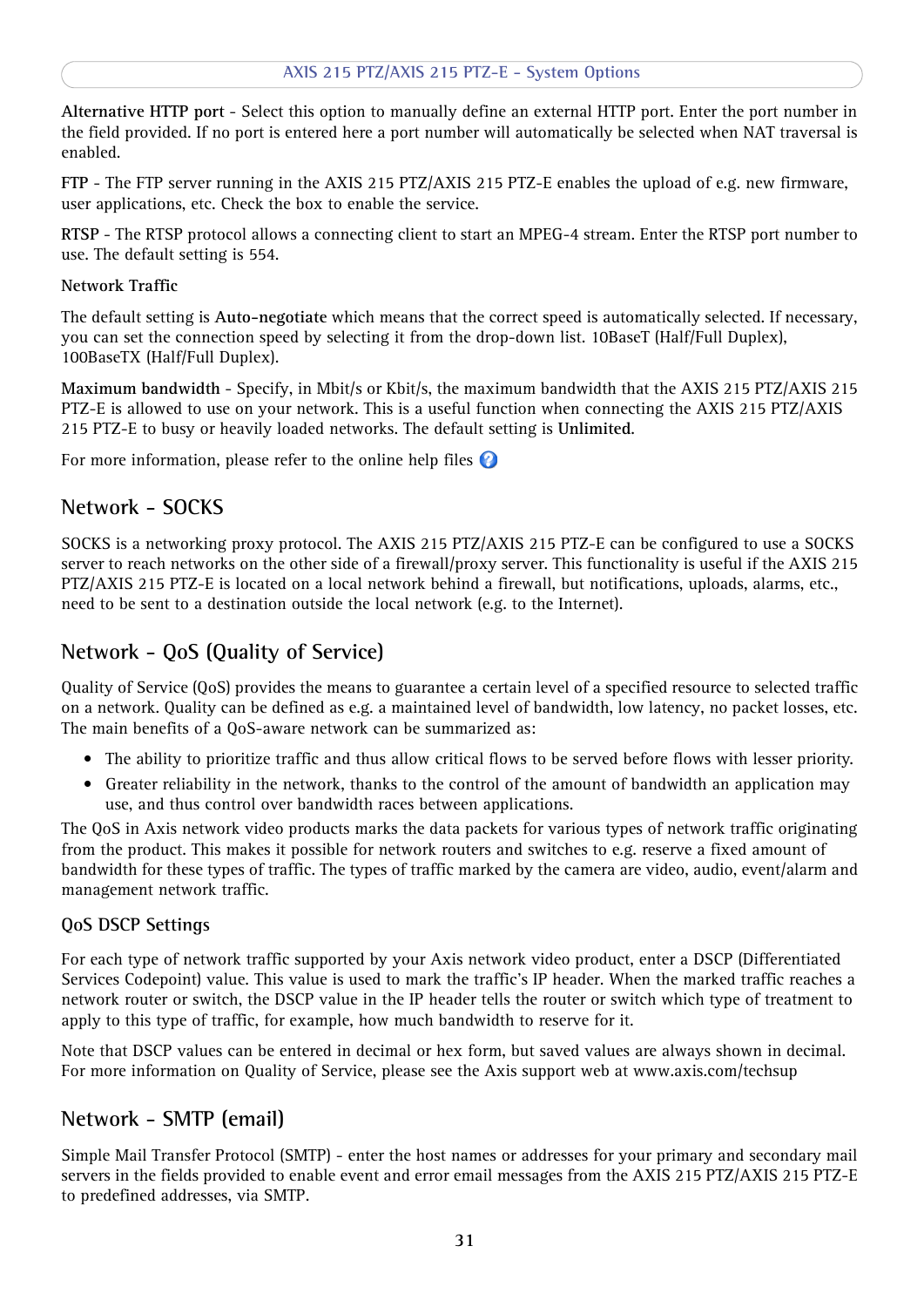### <span id="page-31-9"></span><span id="page-31-0"></span>**Network - SNMP**

The Simple Network Management Protocol (SNMP) allows remote management of network devices. Depending on the level of security required, select the version of SNMP to use. The three levels of security are:

- SNMP V1 includes no security.
- SNMP V2c uses simple security. The community name can be specified as a password for read or read/write access to all supported SNMP objects. The community is the group of network devices using SNMP.
- SNMP V3 provides encryption and secure passwords. HTTPS must be enabled.

### <span id="page-31-10"></span><span id="page-31-1"></span>**Network - UPnP**

The AXIS 215 PTZ/AXIS 215 PTZ-E includes support for UPnP in Windows Millennium and Windows XP. UPnP is enabled by default.

**Note:** UPnP must be installed on your workstation. To do this, open the Control Panel from the **Start Menu** and select **Add/Remove Programs**. Select **Add/Remove Windows Components** and open the **Networking Services** section. Click **Details** and then select **UPnP**.

### <span id="page-31-8"></span><span id="page-31-2"></span>**Network - RTP/MPEG-4**

<span id="page-31-6"></span>Multicast must be enabled for these settings to take effect. The settings are only valid when MPEG-4 is used as the video format. These settings are the port range, IP address, port number, and Time-To-Live value to use for the video stream(s) in MPEG-4 format. Only certain IP addresses and port numbers should be used for multicast streams.

Enter the port range, IP address and the port number to use for the video and audio streams in the required fields. (AXIS 215 PTZ-E does not support audio.)

Only IP addresses within certain ranges can be used for multicasting. The camera has been pre-configured with an address from these ranges, and this does not normally need to be changed. Please contact your network administrator if you have special requirements.

- **Notes:**  Viewers do not need to know this IP address or port number, but simply the main IP address or host name otherwise used for accessing the camera.
	- Setting the video port number to 0 means a random port number will be used.

If IP packets (i.e. data) fail to be delivered to their destination within a reasonable length of time the number entered in the Time to live field tells the network routers when to discard the packet. The value is usually measured in 'hops', i.e. the number of network routers that can be passed before the packet arrives at its destination or is dropped.

### <span id="page-31-5"></span><span id="page-31-3"></span>**Network - Bonjour**

The AXIS 215 PTZ/AXIS 215 PTZ-E includes support for Bonjour. When enabled, the camera is automatically detected by operating systems and clients that support this.

### <span id="page-31-7"></span><span id="page-31-4"></span>**Ports & Devices - I/O Ports (for AXIS 215 PTZ only)**

Ports can be given descriptive names and their Normal state can be configured.

The 2 options for Normal state are Open circuit and Grounded circuit. The input is activated when the Current state changes so that it no longer equals the Normal state.

As an example, if the Normal state for a pushbutton connected to an input is Open circuit, this means that as long as the button is not pushed (and the Current state remains as Open Circuit), the state will be inactive.

For more information, please refer to the online help files  $\odot$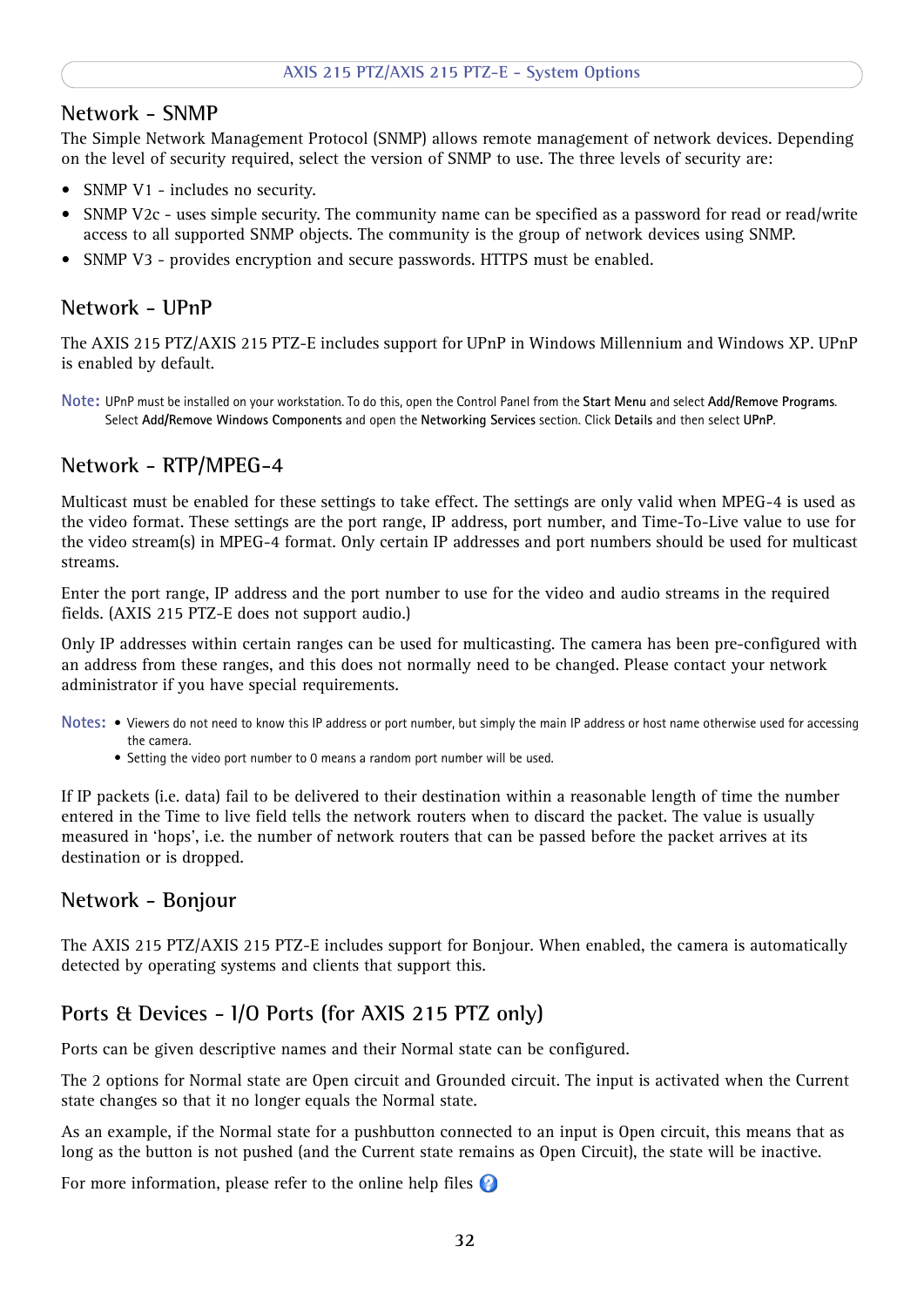### <span id="page-32-0"></span>**Maintenance**

- <span id="page-32-3"></span>• **Restart** - the unit is restarted without changing any of the settings. Use this method if the unit is not behaving as expected.
- <span id="page-32-4"></span>• **Restore** - the unit is restarted and most current settings are reset to factory default values. The settings that will not be reset are as follows:
	- boot protocol (DHCP or static)
	- static IP address
	- default router
	- subnet mask
	- system time
- <span id="page-32-2"></span>• **Default** - the Factory default button should be used with caution. Pressing this button will reset all of the AXIS 215 PTZ/AXIS 215 PTZ-E's settings to the factory default values (including the IP address).

<span id="page-32-1"></span>**PTZ Status** - click the **Test** button to check the pan, tilt, zoom mechanics and camera for errors. If you receive an error message as the result of this test, contact Axis Customer Services at www.axis.com/techsup

<span id="page-32-5"></span>**Upgrade Server** - See *[Updating the Firmware](#page-36-3)*, on page 37.

**Backup** - click the **Backup** button to take a backup of all of the parameters, and any user-defined scripts. If necessary, it is then possible to return to the previous settings if the settings are changed and there is unexpected behavior.

**Note:** The root password will also be reset to the password saved in the backup file.

**Restore** - click the **Browse** button to locate the saved backup file (see above) and then click the **Restore** button. The settings will be restored to the previous configuration.

**Note: Backup** and **Restore** can only be used on the same unit running the same firmware. This feature is not intended for multi-configurations or for firmware upgrades.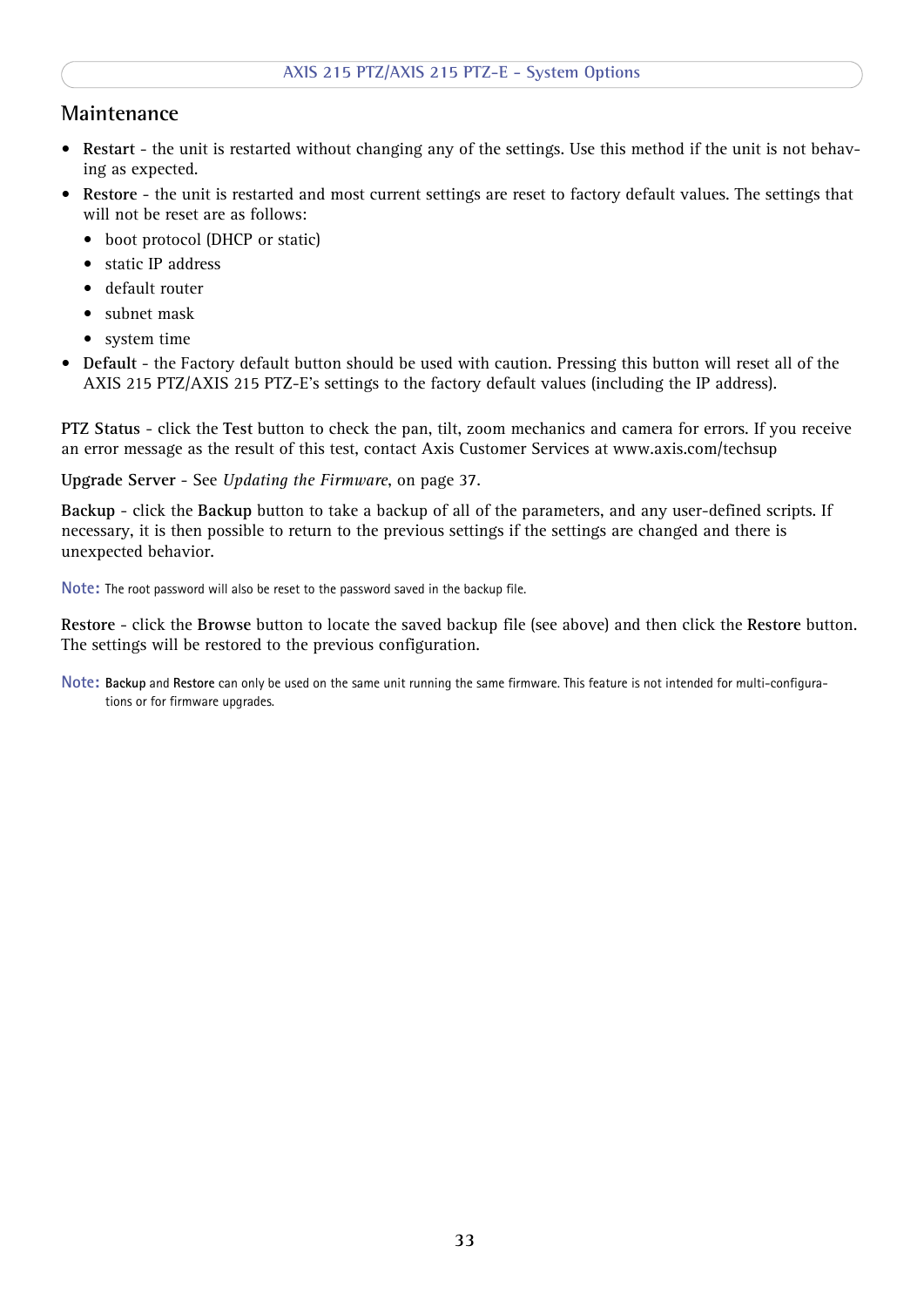### <span id="page-33-7"></span><span id="page-33-0"></span>**Support**

The **support overview** page provides valuable information on troubleshooting and contact information, should you require technical assistance.

<span id="page-33-8"></span>**Support - System Overview** is a quick look over the camera's status and settings. Information that can be found here includes the camera's Firmware version, IP address, Security, Event and Image settings and Recent log items. Many of the captions are also links to the proper **Setup page** to conveniently make adjustments in the camera's settings.

<span id="page-33-5"></span>**Support - Logs & Reports** - when contacting Axis support, please be sure to provide all relevant information:

**Logs** - the **Log** report including all log information

**Reports** - the **Server Report** and **Parameter List** provide valuable information for troubleshooting, be sure to include the server report when contacting Axis' support service.

**Configuration**

- **Log Level for Log Files** from the drop-down list, select the level of information to be added to the Log file
- **Log Level for Email**  from the drop-down list, select the level of information to send as email and enter the destination email address.

### <span id="page-33-1"></span>**Advanced**

**Scripting** is an advanced function that provides the possibility to customize and use scripts. This function is a very powerful tool.

#### **Caution!**

Improper use may cause unexpected behavior or even cause loss of contact with the unit. If a script does cause problems, reset the unit to its factory default settings. A backup file may be of use to return the unit to its latest configuration.

**Axis strongly recommends that you do not use this function unless you fully understand the consequences.**  Note that Axis support does not provide assistance for problems with customized scripts.

For more information, please visit the Developer pages at www.axis.com/developer

**Plain Config** - this function is for the advanced user with experience of Axis network camera configuration. All parameters can be set and modified from this page. Help is available from the standard help pages.

### <span id="page-33-4"></span><span id="page-33-3"></span><span id="page-33-2"></span>**Resetting to Factory Default Settings**

To reset the AXIS 215 PTZ/AXIS 215 PTZ-E to the original default settings, go to the **System Options > Maintenance** web page (described in *[Maintenance](#page-32-0)*, on page 33) **or** use the Reset button on the **AXIS 215 PTZ/AXIS 215 PTZ-E** as described below:

#### <span id="page-33-6"></span>**Using the Reset Button**

Follow the instructions below to reset the AXIS 215 PTZ/AXIS 215 PTZ-E to factory default settings using the Reset Button.

- 1. Switch off the AXIS 215 PTZ/AXIS 215 PTZ-E by disconnecting the power supply.
- 2. Press and hold the Reset button while you reconnect the power connector.
- 3. Keep the Reset button pressed for approximately 15 seconds.
- 4. Release the Reset button.
- **Note:** Resetting to the factory default settings using the Reset Button will cause all parameters (including the IP address) to be reset. Refer t[o](#page-32-0) *[Maintenance](#page-32-0)*, on page 33 for other methods that do not reset the IP address.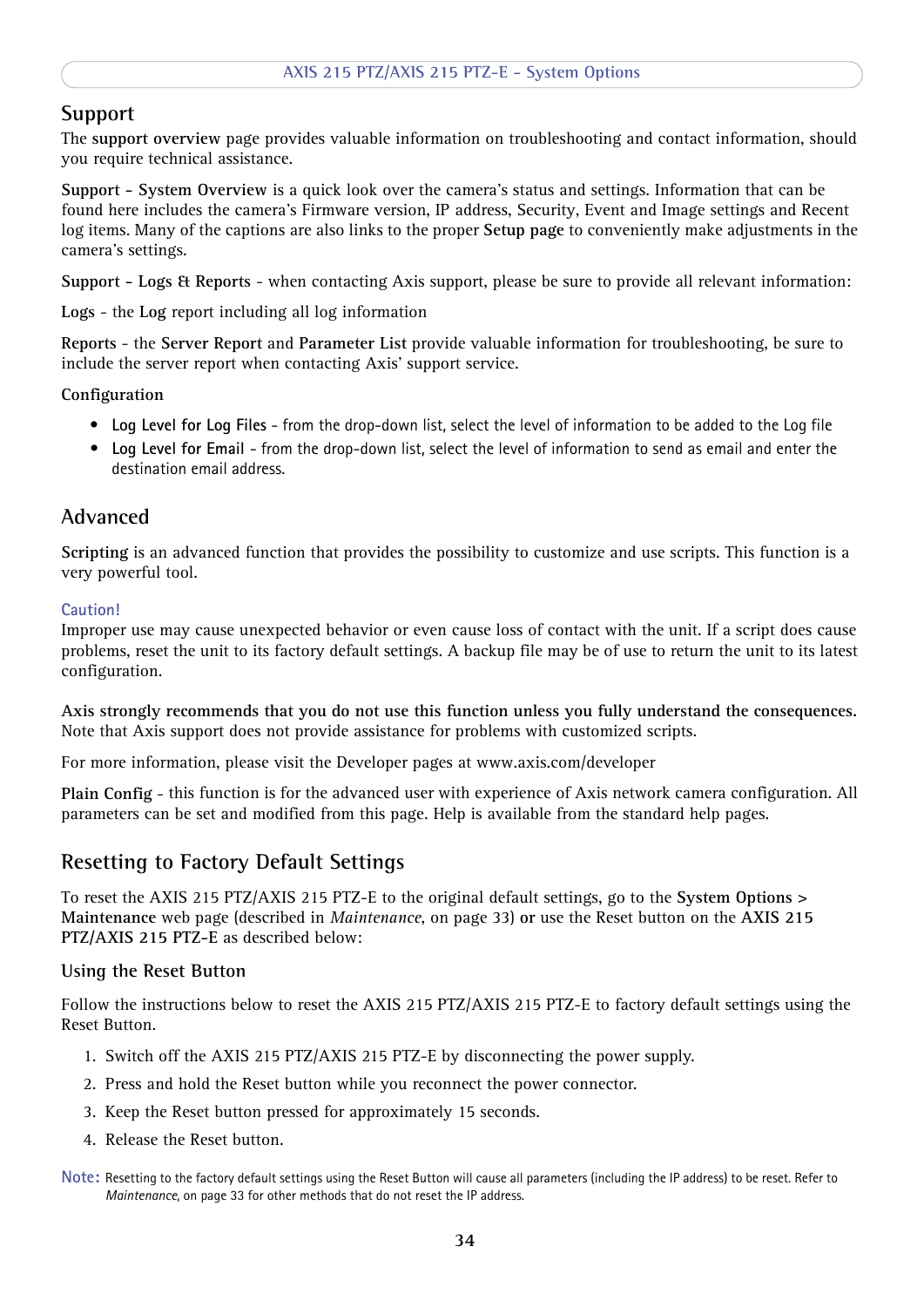## <span id="page-34-0"></span>**Unit Connectors**

This section describes the following:

- <span id="page-34-8"></span>• The I/O terminal block (for AXIS 215 PTZ only)
- LED indicators
- Power connection

**Note:** AXIS 215 PTZ-E does not support audio and does not have I/O ports.



<span id="page-34-5"></span>**AXIS 215 PTZ Network Camera**

### <span id="page-34-1"></span>**I/O terminal connector (for AXIS 215 PTZ only)**

<span id="page-34-2"></span>Used in applications for e.g. motion detection, event triggering, time lapse recording and alarm notifications. It provides the interface to:

<span id="page-34-6"></span>• 1 transistor output - For connecting external devices such as relays and LEDs. Connected devices can be activated by VAPIX®, output buttons on the **Live View** page or by an **Event Type**. The output will show as active (shown under **Event Configuration > Port Status**) if the alarm device is activated.

<span id="page-34-7"></span>

- <span id="page-34-4"></span>• 1 digital input - An alarm input for connecting devices that can toggle between an open and closed circuit, for example: PIRs, door/window contacts, glass break detectors, etc. When a signal is received the **state** changes and the input becomes active (shown under **Event Configuration > Port Status**).
- Function Pin number Notes **Specifications** Specifications GND 1 Ground 12V DC Power 2 Can be used to power auxiliary equipment. Note that the AXIS 215 PTZ itself cannot be powered via the I/O terminal connector.  $Max load = 100mA$ Digital Input 3 Connect to GND to activate, or leave floating (or unconnected) to deactivate. Must not be exposed to voltages greater than 12V DC Transistor **Output** 4 Uses an open-collector NPN transistor with the emitter connected to the GND pin. If used with an external relay, a diode must be connected in parallel with the load, for protection against voltage transients.  $Max load = 100mA$ Max voltage = 24V DC (to the transistor)
- <span id="page-34-3"></span>• Auxiliary power and GND

Network connector - RJ-45 Ethernet connector. Using shielded cables is recommended.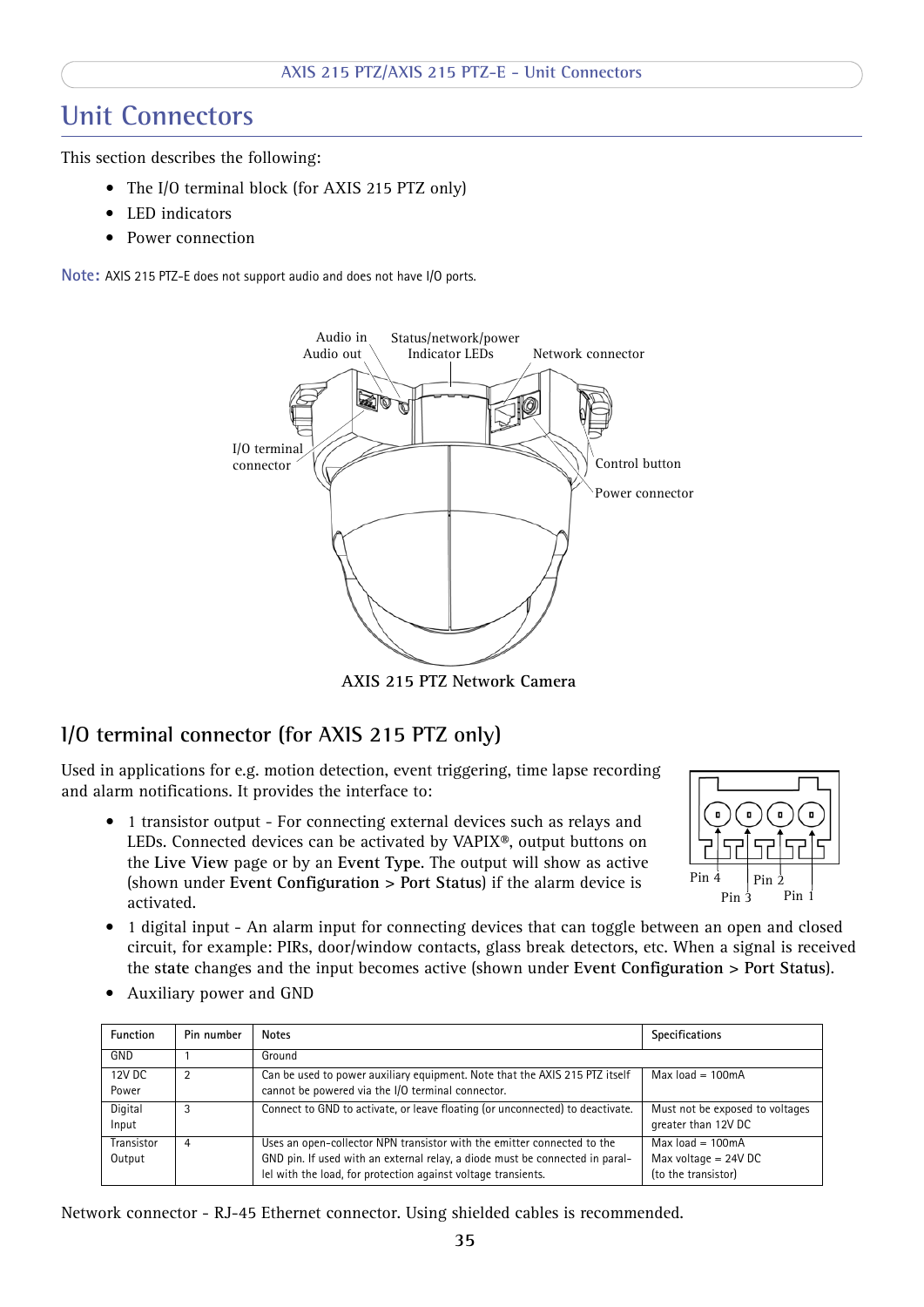Power connector - Mini DC connector 12V DC ±5%, max 11.5W. See product label for ± connection.

Audio in - 3.5mm input for a mono microphone, or a line-in mono signal (left channel is used from a stereo signal).

Audio out - Audio output (line level) that can be connected to a public address (PA) system or an active speaker with a built-in amplifier. A pair of headphones can also be attached. A stereo connector must be used for the audio out.

### <span id="page-35-0"></span>**Connection diagram**



#### <span id="page-35-1"></span>**LED indicators**

| <b>LED</b>                                                                                       | Color | Indication                                                                         |
|--------------------------------------------------------------------------------------------------|-------|------------------------------------------------------------------------------------|
| Steady for connection to a 100 Mbit/s network. Flashes for network activity.<br>Green<br>Network |       |                                                                                    |
|                                                                                                  | Amber | Steady for connection to 10 Mbit/s network. Flashes for network activity.          |
|                                                                                                  | Unlit | No network connection.                                                             |
| <b>Status</b>                                                                                    | Green | Steady green for normal operation.                                                 |
|                                                                                                  | Amber | Steady during startup, during reset to factory default or when restoring settings. |
|                                                                                                  | Red   | Slow flash for failed upgrade.                                                     |
| Power                                                                                            | Green | Normal operation.                                                                  |
|                                                                                                  | Amber | Flashes green/amber during firmware upgrade.                                       |

#### <span id="page-35-2"></span>**Power connection**

Connect the supplied indoor power adapter to the power connector in the camera casing.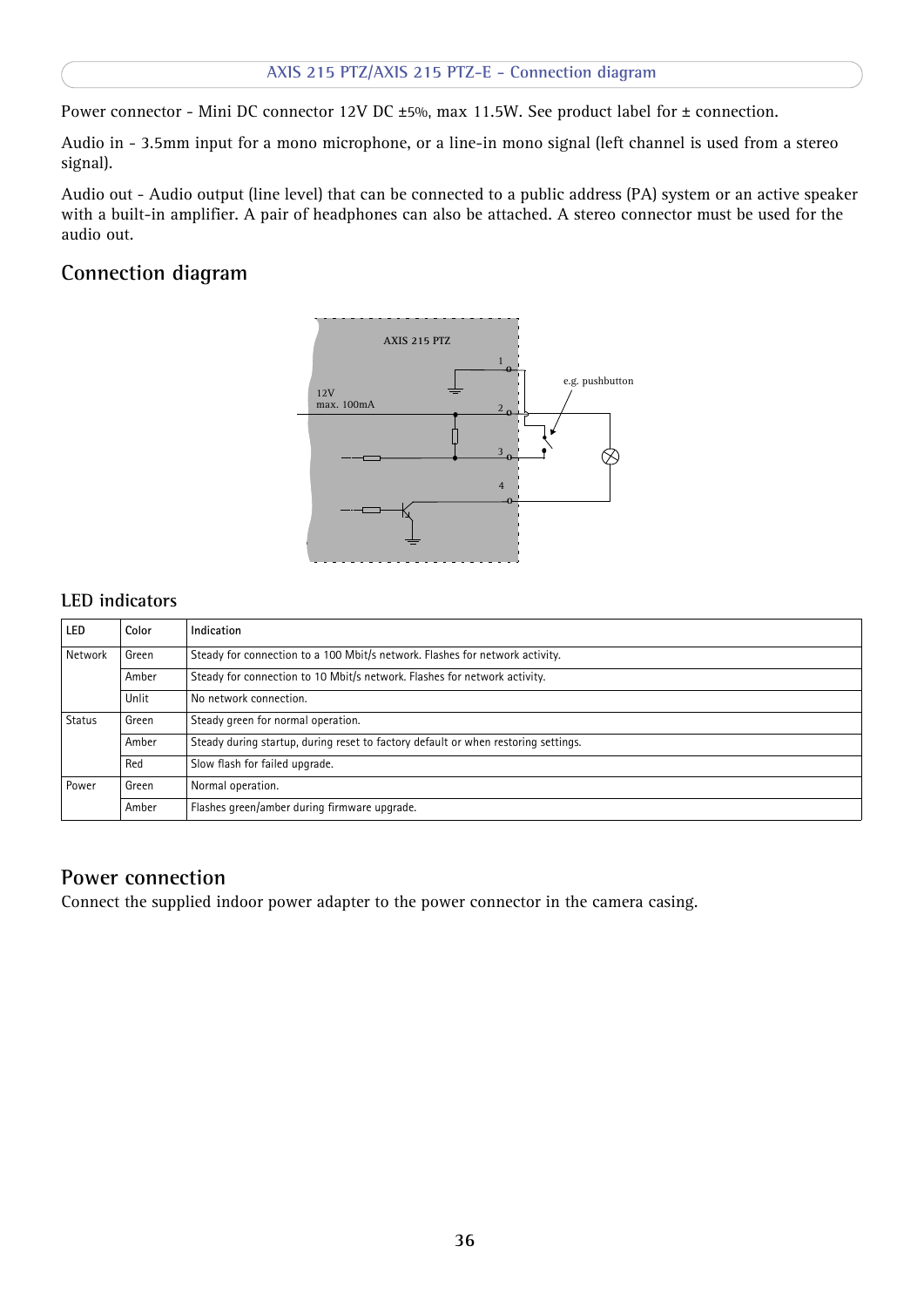## <span id="page-36-4"></span><span id="page-36-0"></span>**Troubleshooting**

### <span id="page-36-1"></span>**Checking the Firmware**

The firmware is software that determines the functionality of the AXIS 215 PTZ/AXIS 215 PTZ-E. When you download firmware from the Axis Website, your Axis product will receive the latest available functionality.

One of your first actions when troubleshooting a problem should be to check the currently installed firmware version. The latest version may contain a correction that fixes your particular problem. The current software version in your AXIS 215 PTZ/AXIS 215 PTZ-E is available under **Setup > Basic Configuration.**

### <span id="page-36-3"></span><span id="page-36-2"></span>**Updating the Firmware**

New firmware can be downloaded to the AXIS 215 PTZ/AXIS 215 PTZ-E over the network. Always read the upgrade instructions available with each new release, before updating the firmware.

- 1. Save the firmware file to your computer. The latest version of the AXIS 215 PTZ/AXIS 215 PTZ-E firmware is available free of charge from the Axis Website at **http://www.axis.com/techsup** or from your local distributor.
- 2. Go to **Setup > System Options > Maintenance** in the AXIS 215 PTZ/AXIS 215 PTZ-E Web pages.
- 3. In the **Upgrade Server** section and browse to the firmware file on your computer. Click **Upgrade**.
- 4. Wait at least 20 minutes before restarting the AXIS 215 PTZ/AXIS 215 PTZ-E after upgrading.
- **Notes:**  Pre-configured and customized settings will be retained for use when the new firmware is running (providing that the features are available in the new firmware) although this is not guaranteed by Axis Communications.
	- After starting the process, you should always wait at least 20 minutes before restarting the AXIS 215 PTZ/AXIS 215 PTZ-E, even if you suspect the procedure has failed.
	- Your dealer reserves the right to charge for any repair attributable to faulty updating by the user.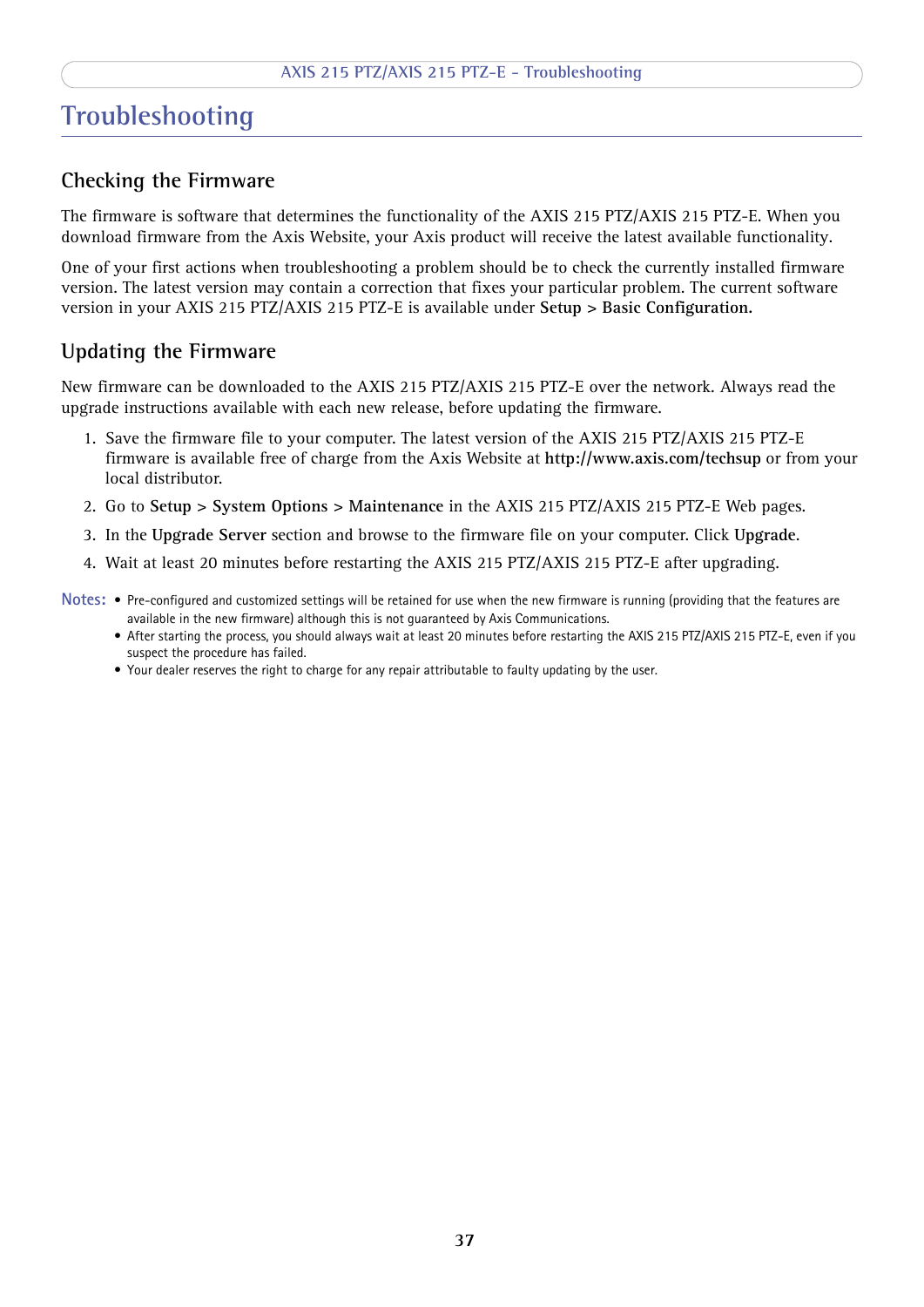### <span id="page-37-0"></span>**Customer Services**

If you contact the Axis support desk, please help us help you resolve your problems expediently by providing a server report, log file and a brief description of the problem.

**Server Report** - go to **Setup > System Options > Support Overview**. The server report contains important information about the server and its software, as well as a list of the current parameters.

**Log file** - go to **Setup > System Options > Logs & Reports**. The Log file records events within the unit since the last restart of the system and can prove a useful diagnostic tool for troubleshooting.

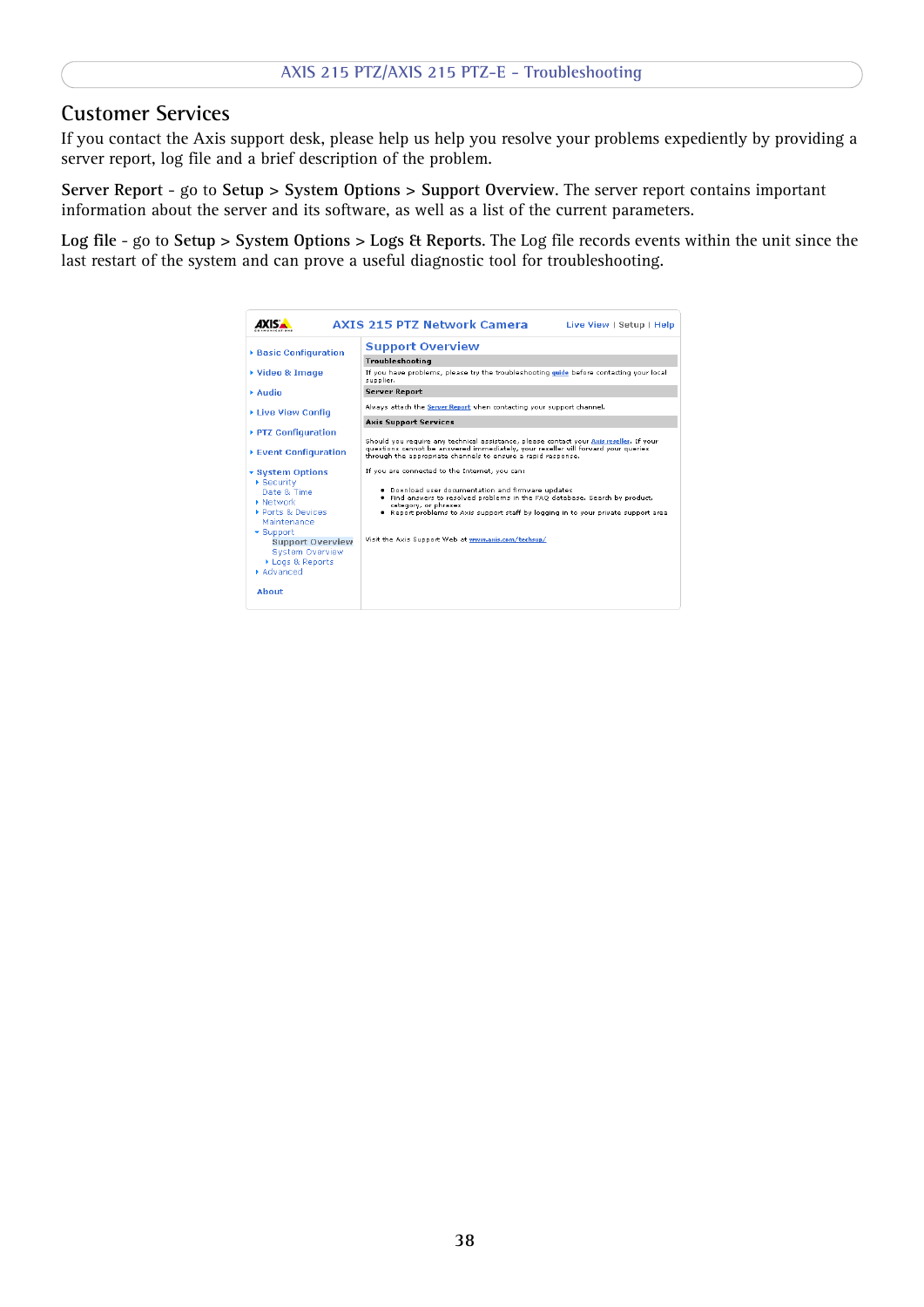### **Symptoms, Possible Causes and Remedial Actions**

| Problems setting the IP address |                                                                            |                                                                                                                                                                                                                                                                                                                                                                                                                                                                                                                                                                                                                                                                             |  |  |  |
|---------------------------------|----------------------------------------------------------------------------|-----------------------------------------------------------------------------------------------------------------------------------------------------------------------------------------------------------------------------------------------------------------------------------------------------------------------------------------------------------------------------------------------------------------------------------------------------------------------------------------------------------------------------------------------------------------------------------------------------------------------------------------------------------------------------|--|--|--|
|                                 | Using ARP Ping                                                             | The IP address must be set within two minutes after the power has been applied to the AXIS 215 PTZ/AXIS 215 PTZ-E,                                                                                                                                                                                                                                                                                                                                                                                                                                                                                                                                                          |  |  |  |
|                                 |                                                                            | restart the server and try again. Also, make sure the ping length is set to 408.                                                                                                                                                                                                                                                                                                                                                                                                                                                                                                                                                                                            |  |  |  |
|                                 | The AXIS 215 PTZ/AXIS 215 PTZ-E is<br>located on a different subnet        | If the IP address intended for the AXIS 215 PTZ/AXIS 215 PTZ-E and the IP address of your computer are located on<br>different subnets, you will not be able to set the IP address. Contact your network administrator for an IP address on<br>the same subnet as the computer you are performing the installation from.                                                                                                                                                                                                                                                                                                                                                    |  |  |  |
|                                 | The IP address is being used by another<br>device                          | Disconnect power from the AXIS 215 PTZ/AXIS 215 PTZ-E.<br>Run the Ping command (in a Command/DOS window, type ping and the IP address of the unit).                                                                                                                                                                                                                                                                                                                                                                                                                                                                                                                         |  |  |  |
|                                 |                                                                            | If you receive: Reply from <ip address="">: bytes = 32; time = 10 ms - this means that the IP address may already<br/>be in use by another device on your network. You must obtain a new IP address and reinstall the unit.</ip>                                                                                                                                                                                                                                                                                                                                                                                                                                            |  |  |  |
|                                 |                                                                            | If you receive: Request timed out - this means that the IP address is available for use with your AXIS 215 PTZ/AXIS<br>215 PTZ-E. In this case, check all cabling and reinstall the unit.                                                                                                                                                                                                                                                                                                                                                                                                                                                                                   |  |  |  |
|                                 | The AXIS 215 PTZ/AXIS 215 PTZ-E cannot be accessed from a browser          |                                                                                                                                                                                                                                                                                                                                                                                                                                                                                                                                                                                                                                                                             |  |  |  |
|                                 | The IP address has been changed by<br>DHCP                                 | 1) Move the AXIS 215 PTZ/AXIS 215 PTZ-E to an isolated network or to one with no DHCP or BOOTP server. Set the IP<br>address again, using the ARP Ping command.<br>2) Access the unit and disable BOOTP and DHCP in the TCP/IP settings. Return the unit to the main network. The unit<br>now has a fixed IP address that will not change.<br>3) As an alternative to 2), if dynamic IP address via DHCP or BOOTP is required, select the required service and then<br>configure IP address change notification from the network settings. Return the unit to the main network. The unit will<br>now have a dynamic IP address, but will notify you if the address changes. |  |  |  |
|                                 | Other networking problems                                                  | Test the network cable by connecting it to another network device, then Ping that device from your workstation.                                                                                                                                                                                                                                                                                                                                                                                                                                                                                                                                                             |  |  |  |
|                                 |                                                                            | Cannot send notifications, uploads, alarms, etc, to a destination outside the local network.                                                                                                                                                                                                                                                                                                                                                                                                                                                                                                                                                                                |  |  |  |
|                                 | Firewall protection                                                        | The AXIS 215 PTZ/AXIS 215 PTZ-E can be configured to use a SOCKS server to reach networks on the other side of a<br>firewall/proxy server.                                                                                                                                                                                                                                                                                                                                                                                                                                                                                                                                  |  |  |  |
|                                 | Your AXIS 215 PTZ/AXIS 215 PTZ-E is accessible locally, but not externally |                                                                                                                                                                                                                                                                                                                                                                                                                                                                                                                                                                                                                                                                             |  |  |  |
|                                 | Firewall protection                                                        | Check the Internet firewall with your system administrator.                                                                                                                                                                                                                                                                                                                                                                                                                                                                                                                                                                                                                 |  |  |  |
|                                 | Default routers required                                                   | Check if you need to configure the default router settings.                                                                                                                                                                                                                                                                                                                                                                                                                                                                                                                                                                                                                 |  |  |  |
|                                 | The Internet site is too heavily loaded                                    | Use a script running on your web server to relay images from the AXIS 215 PTZ/AXIS 215 PTZ-E to the Internet.                                                                                                                                                                                                                                                                                                                                                                                                                                                                                                                                                               |  |  |  |
|                                 | A firmware upgrade has been interrupted                                    | A rescue firmware is running in the product. First, set the IP address using AXIS IP utility or ARP and Ping,                                                                                                                                                                                                                                                                                                                                                                                                                                                                                                                                                               |  |  |  |
|                                 | or the firmware has in some other way<br>been damaged                      | Then, from a Web browser, access the unit and download the latest firmware to the product, see Updating the Firm-<br>ware, on page 37.                                                                                                                                                                                                                                                                                                                                                                                                                                                                                                                                      |  |  |  |
|                                 | Problems with the MPEG-4 format                                            |                                                                                                                                                                                                                                                                                                                                                                                                                                                                                                                                                                                                                                                                             |  |  |  |
|                                 | No MPEG-4 displayed in the                                                 | Check that the correct network interface is selected in the AMC control panel applet (network tab).                                                                                                                                                                                                                                                                                                                                                                                                                                                                                                                                                                         |  |  |  |
|                                 | client.                                                                    | Check that the relevant MPEG-4 connection methods are enabled in the AMC control panel applet (network tab).                                                                                                                                                                                                                                                                                                                                                                                                                                                                                                                                                                |  |  |  |
|                                 |                                                                            | In the AMC control applet, select the MPEG-4 tab and click the button Set to default MPEG-4 decoder.                                                                                                                                                                                                                                                                                                                                                                                                                                                                                                                                                                        |  |  |  |
|                                 | No multicast MPEG-4 displayed in the                                       | Check with your network administrator that the multicast addresses used by the                                                                                                                                                                                                                                                                                                                                                                                                                                                                                                                                                                                              |  |  |  |
|                                 | client.                                                                    | AXIS 215 PTZ/AXIS 215 PTZ-E are valid for your network.                                                                                                                                                                                                                                                                                                                                                                                                                                                                                                                                                                                                                     |  |  |  |
|                                 |                                                                            | Check with your network administrator to see if there is a firewall preventing viewing.                                                                                                                                                                                                                                                                                                                                                                                                                                                                                                                                                                                     |  |  |  |
|                                 | Multicast MPEG-4 only accessible by<br>local clients.                      | Check if your router supports multicasting, or if the router settings between the client and the server need to be con-<br>figured. The TTL (Time To Live) value may need to be increased.                                                                                                                                                                                                                                                                                                                                                                                                                                                                                  |  |  |  |
|                                 | Poor rendering of MPEG-4 images                                            | Color depth set incorrectly on clients. Set to 16-bit or 32-bit color.                                                                                                                                                                                                                                                                                                                                                                                                                                                                                                                                                                                                      |  |  |  |
|                                 |                                                                            | If text overlays are blurred, or if there are other rendering problems, you may need to enable Advanced Video Render-<br>ing from the MPEG-4 tab in the AMC control panel applet.                                                                                                                                                                                                                                                                                                                                                                                                                                                                                           |  |  |  |
|                                 |                                                                            | Ensure that your graphics card is using the latest device driver. The latest drivers can usually be downloaded from the<br>manufacturer's website.                                                                                                                                                                                                                                                                                                                                                                                                                                                                                                                          |  |  |  |
|                                 | Color saturation is different in MPEG-4<br>and Motion JPEG.                | Modify the settings for your graphics adapter. Please see the adapter's documentation for more information.                                                                                                                                                                                                                                                                                                                                                                                                                                                                                                                                                                 |  |  |  |
|                                 | Lower frame rate than expected.                                            | Reduce number of applications running on the client computer.                                                                                                                                                                                                                                                                                                                                                                                                                                                                                                                                                                                                               |  |  |  |
|                                 |                                                                            | Check with the system administrator that there is enough bandwidth available. See also the online help.                                                                                                                                                                                                                                                                                                                                                                                                                                                                                                                                                                     |  |  |  |
|                                 |                                                                            | Check in the AMC control panel applet (MPEG-4 tab) that video processing is not set to Decode only I frames.                                                                                                                                                                                                                                                                                                                                                                                                                                                                                                                                                                |  |  |  |
|                                 |                                                                            | Lower the image resolution.                                                                                                                                                                                                                                                                                                                                                                                                                                                                                                                                                                                                                                                 |  |  |  |
|                                 | Image degeneration.                                                        | Decrease the GOV length, see the online help for more information.                                                                                                                                                                                                                                                                                                                                                                                                                                                                                                                                                                                                          |  |  |  |
|                                 | No images displayed in the Web interface                                   |                                                                                                                                                                                                                                                                                                                                                                                                                                                                                                                                                                                                                                                                             |  |  |  |
|                                 | Problem with AMC<br>(Internet Explorer for Windows only)                   | To enable the updating of images in Microsoft Internet Explorer for Windows, set your Web browser to allow ActiveX<br>controls. Also, make sure that AXIS Media Control (AMC) component is installed on your workstation.                                                                                                                                                                                                                                                                                                                                                                                                                                                   |  |  |  |
|                                 | nent restricted or prohibited                                              | Installation of additional ActiveX compo- Configure your AXIS 215 PTZ/AXIS 215 PTZ-E to use a Java applet for updating the images under<br>Live View Config > Layout > Default Viewer for Internet Explorer. See help files for more information.                                                                                                                                                                                                                                                                                                                                                                                                                           |  |  |  |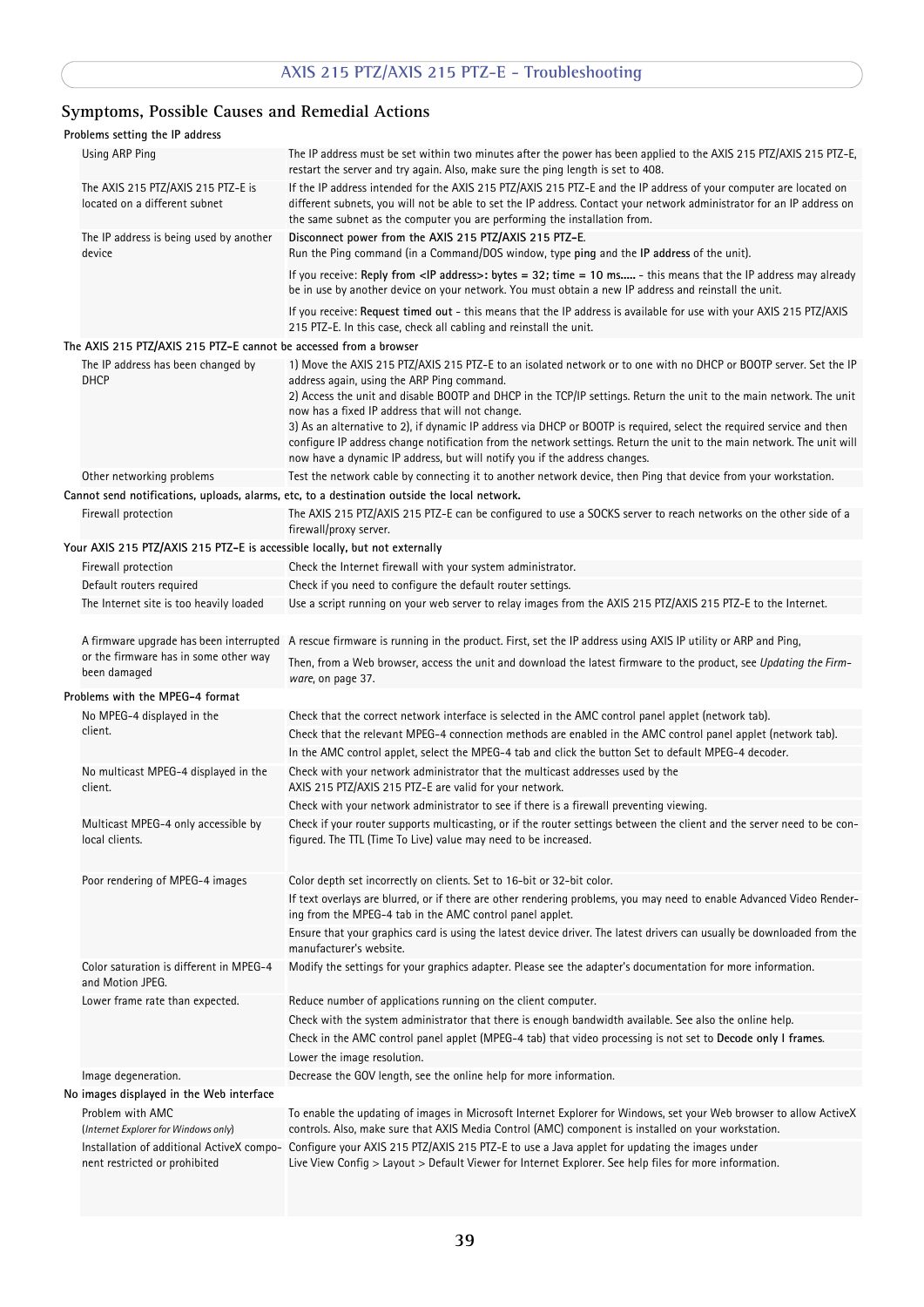### **AXIS 215 PTZ/AXIS 215 PTZ-E - Troubleshooting**

#### <span id="page-39-0"></span>**Video Image Problems**

|                     | Distorted colors                       | Problems may occur if the image contains no white color at all, or if the dominant color is not white. In these circum-<br>stances, the white balance may incorrectly be based on another visible color in the image, and colors may become dis-<br>torted. A pale background picture with reddish or blue foreground objects is very symptomatic of this condition. In<br>such cases it is recommended that a fixed white balance setting is selected. |  |  |
|---------------------|----------------------------------------|---------------------------------------------------------------------------------------------------------------------------------------------------------------------------------------------------------------------------------------------------------------------------------------------------------------------------------------------------------------------------------------------------------------------------------------------------------|--|--|
|                     | Image too dark or too light            | See the help on Video & Image Settings.                                                                                                                                                                                                                                                                                                                                                                                                                 |  |  |
|                     | Problems uploading own files           | There is only limited space available for the upload of your own files. Try deleting one or more existing files, to free up<br>space.                                                                                                                                                                                                                                                                                                                   |  |  |
|                     | Missing images in uploads              | This can occur when trying to use a larger image buffer than is actually available. Try lowering the frame rate or the<br>upload period.                                                                                                                                                                                                                                                                                                                |  |  |
|                     | Slow image update                      | Configuring, e.g. pre-buffers, hi-res images, high frame rate etc will reduce the performance of the AXIS 215 PTZ/AXIS<br>215 PTZ-E.                                                                                                                                                                                                                                                                                                                    |  |  |
|                     | Slow performance                       | Slow performance may be caused by e.g. heavy network traffic, many users with access to unit, low performing client,<br>use of features such as Event handling., Image rotation.                                                                                                                                                                                                                                                                        |  |  |
|                     | Bad snapshot images                    |                                                                                                                                                                                                                                                                                                                                                                                                                                                         |  |  |
|                     | Display incorrectly configured on your | In Display Properties, configure your display to show at least 65000 colors, i.e. at least 16-bit.                                                                                                                                                                                                                                                                                                                                                      |  |  |
|                     | workstation                            | Using only 16 or 256 colors on your display will produce dithering artifacts in the image.                                                                                                                                                                                                                                                                                                                                                              |  |  |
|                     | Audio problems (AXIS 215 PTZ only)     |                                                                                                                                                                                                                                                                                                                                                                                                                                                         |  |  |
|                     | No audio                               | Check that:                                                                                                                                                                                                                                                                                                                                                                                                                                             |  |  |
|                     |                                        | PC sound card, speakers and microphone are correctly connected<br>$\bullet$                                                                                                                                                                                                                                                                                                                                                                             |  |  |
|                     |                                        | the Mute button is not pressed<br>$\bullet$                                                                                                                                                                                                                                                                                                                                                                                                             |  |  |
|                     |                                        | the volume in and volume out settings are correct<br>$\bullet$                                                                                                                                                                                                                                                                                                                                                                                          |  |  |
|                     |                                        | all cabling is connected                                                                                                                                                                                                                                                                                                                                                                                                                                |  |  |
|                     |                                        | the value of the Post Content Length in your proxy server is 1MB or more. You may need to contact your system<br>administrator to do this.                                                                                                                                                                                                                                                                                                              |  |  |
|                     | No full-duplex function                | Incorrect configuration. Check the setting in the camera's Setup pages.                                                                                                                                                                                                                                                                                                                                                                                 |  |  |
|                     |                                        | Sound card does not support full-duplex. For information on how to check if your sound card supports full-duplex,<br>please visit www.axis.com and see the support section for Axis camera products.                                                                                                                                                                                                                                                    |  |  |
|                     | Poor performance                       | Too many users/clients connected. Try limiting the number of clients allowed to connect.                                                                                                                                                                                                                                                                                                                                                                |  |  |
|                     |                                        | Low bandwidth. Reduce the Speed setting on the Audio settings page. Setting lower speed will reduce any break-up in<br>the sound, but will also increase the transmission delay. If running in Full-Duplex mode, try switching to Half-Duplex<br>mode.                                                                                                                                                                                                  |  |  |
|                     | ers (feedback)                         | Whining or screeching sound from speak- Poor positioning of speakers and/or microphone. Relocate the speakers or microphone so that they do not point<br>towards each other, and/or lower the volume.                                                                                                                                                                                                                                                   |  |  |
| Mechanical problems |                                        |                                                                                                                                                                                                                                                                                                                                                                                                                                                         |  |  |
|                     | problem with pan, tilt, zoom mechanics | Click the PTZ Status - Test button under System Options > Maintenance to check the pan, tilt, zoom mechanics and<br>camera for errors. If you receive an error message as the result of this test, contact Axis Customer Services at<br>www.axis.com/techsup                                                                                                                                                                                            |  |  |
|                     |                                        |                                                                                                                                                                                                                                                                                                                                                                                                                                                         |  |  |

#### **For additional assistance, please contact your reseller or check the product's support pages on the Axis Website at http://www.axis.com/techsup**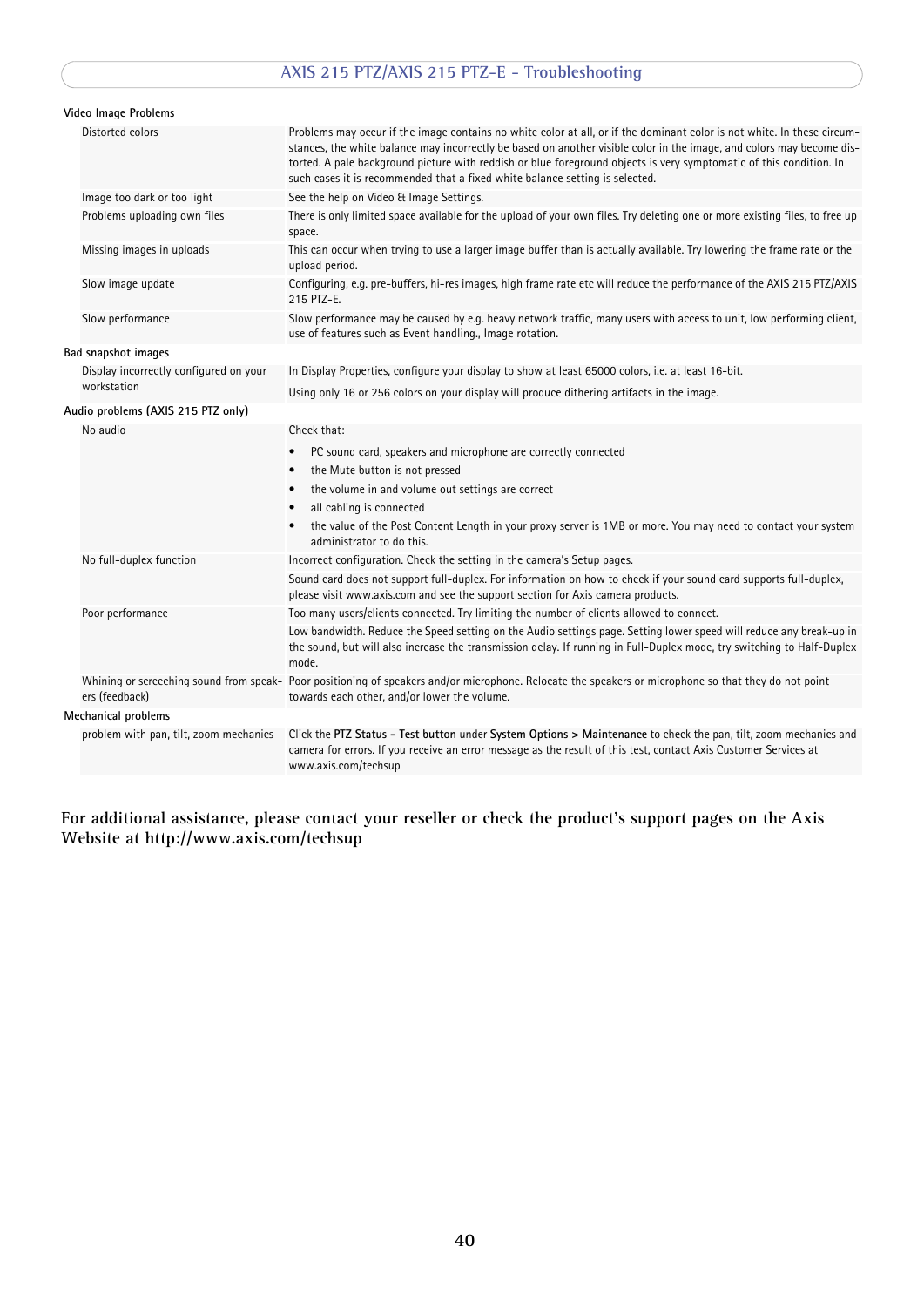## <span id="page-40-0"></span>**Technical Specifications**

| Item                 | Specification                                                                                                |
|----------------------|--------------------------------------------------------------------------------------------------------------|
| Models               | • AXIS 215 PTZ - 60Hz                                                                                        |
|                      | • AXIS 215 PTZ - 50Hz                                                                                        |
|                      | • AXIS 215 PTZ-E 60Hz(NTSC)                                                                                  |
|                      | • AXIS 215 PTZ-E 50Hz (PAL)                                                                                  |
| Image sensor         | 1/4" sony Interlaced CCD                                                                                     |
| Lens                 | $F1.6-F2.7$                                                                                                  |
|                      | $f = 3.8 - 46$ mm                                                                                            |
|                      | Automatic day/night                                                                                          |
|                      | Autofocus                                                                                                    |
|                      | Focus range: 300 mm (wide) or 1000 mm (tele) to infinity                                                     |
| Angle of view        | 4.4° - 51.6° horizontal                                                                                      |
| Zoom                 | 12x optical and 4x digital, total 48x                                                                        |
| Minimum illumination | Color: 1 lux at 30 IRE, F1.6<br>B/W: 0.3 lux at 30 IRE, F1.6                                                 |
| Pan Range            | +/-170° (360° panning via Auto-flip)                                                                         |
| <b>Tilt Range</b>    | $180^\circ$                                                                                                  |
| Max speed            | Pan: 180°/sec                                                                                                |
|                      | Tilt: 140°/sec                                                                                               |
| Video compression    | <b>Motion JPEG</b>                                                                                           |
|                      | MPEG-4 Part 2 (ISO/IEC 14496-2), ASP level 0-5, SP level 0-3                                                 |
| Resolutions          | 4CIF, 2CIFExp, 2CIF, CIF, QCIF                                                                               |
|                      | Max 704x480 (NTSC) 704x576 (PAL)                                                                             |
|                      | Min 176x120 (NTSC) 176x144 (PAL)                                                                             |
| Frame rate           | Motion JPEG:                                                                                                 |
| (NTSC/PAL)           | Up to 30/25 fps in all resolutions                                                                           |
|                      | MPEG-4 (AXIS 215 PTZ):<br>• Up to 30/25 fps at 2CIF/CIF/QCIF                                                 |
|                      | • Up to 25/21 fps at 4CIF/2CIFExp                                                                            |
|                      | MPEG-4 (AXIS 215 PTZ-E)                                                                                      |
|                      | • Up to 30/25 (NTSC/PAL) in 2CIF/CIF/QCIF                                                                    |
|                      | • Up to 26/22 (NTSC/PAL) in 4CIF/2CIFExp                                                                     |
| Video streaming      | Simultaneous Motion JPEG and MPEG-4                                                                          |
|                      | Controllable frame rate and bandwidth                                                                        |
|                      | Constant and variable bit rate (MPEG-4)                                                                      |
|                      | 3GPP and ISMA compatible                                                                                     |
| Image settings       | De-interlace (4CIF resolution)                                                                               |
|                      | Compression levels: 100                                                                                      |
|                      | Rotation: 0°, 180°<br>Aspect ratio correction                                                                |
|                      | Configurable white balance, exposure control, brightness, sharpness and color mode                           |
|                      | Overlay capabilities: Zone ID, preset ID, time, date, PTZ coordinates, text or image                         |
|                      | Automatic or manual day/night mode                                                                           |
|                      | Backlight compensation                                                                                       |
| Pan/tilt/zoom        | Auto-flip                                                                                                    |
|                      | E-flip                                                                                                       |
|                      | 20 preset positions                                                                                          |
|                      | Sequence mode                                                                                                |
|                      | Control queue                                                                                                |
|                      | Image freeze                                                                                                 |
|                      | Supports Windows compatible joysticks                                                                        |
|                      | Designed for operator control*                                                                               |
|                      | *Not designed for continuous PTZ movements e.g. Guard tour. For continuous movement, please see Axis network |
|                      | dome offering                                                                                                |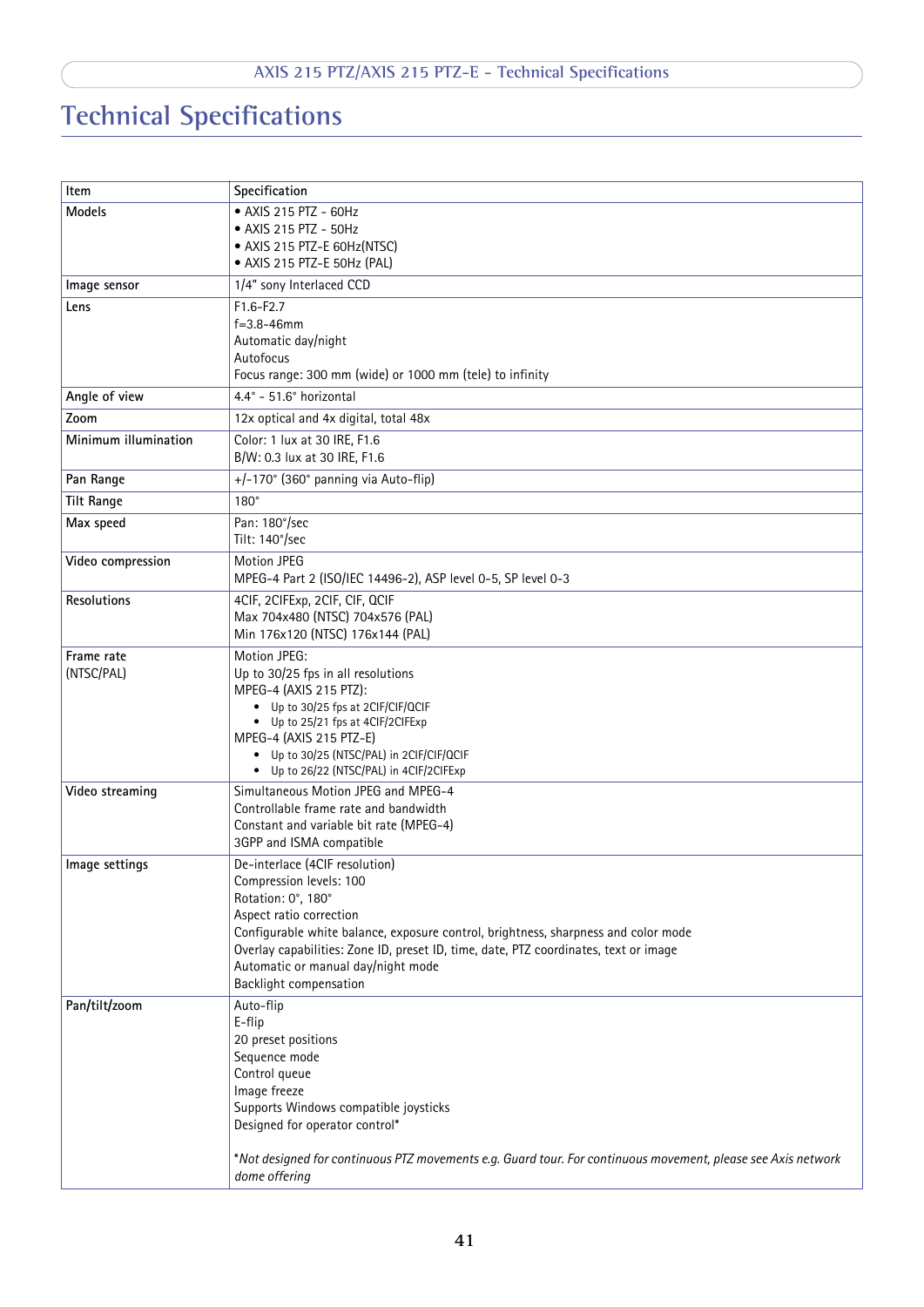### **AXIS 215 PTZ/AXIS 215 PTZ-E - Technical Specifications**

| Item                                        | Specification                                                                                                                                                                                                                                                                                                                                                                                                   |  |  |
|---------------------------------------------|-----------------------------------------------------------------------------------------------------------------------------------------------------------------------------------------------------------------------------------------------------------------------------------------------------------------------------------------------------------------------------------------------------------------|--|--|
| Shutter time                                | • NTSC: 4/3 - 1/50000 sec<br>• PAL: 8/5 - 1/50000 sec                                                                                                                                                                                                                                                                                                                                                           |  |  |
| Audio (AXIS 215 PTZ only)                   | Two-way (full or half duplex) or one-way<br>G.711 PCM 64kbit/s, G.726 ADPCM 32 or 24 kbit/s<br>Requires external microphone or line in. Mono audio output (line level) connects to PA system or active speaker<br>with built-in amplifier                                                                                                                                                                       |  |  |
| Security                                    | Multiple user access levels with password protection<br>IP address filtering<br>HTTPS encryption<br>IEEE 802.1X network access control                                                                                                                                                                                                                                                                          |  |  |
| <b>Users</b>                                | 20 simultaneous unicast users<br>Unlimited users using multicast (MPEG-4)                                                                                                                                                                                                                                                                                                                                       |  |  |
| Alarm and event<br>management               | Events triggered by<br>• built-in multi-window motion detection<br>· external input (AXIS 215 PTZ only)<br>· audio detection (AXIS 215 PTZ only)<br>• temperature<br>• PTZ preset position<br>• according to schedule<br>Image upload over FTP, email and HTTP<br>Notification over TCP, email, HTTP<br>Pre- and post alarm buffering in Motion JPEG up to 9 MB (approx 4 min of CIF resolution video at 4 fps) |  |  |
| Connectors                                  | AXIS 215 PTZ<br>• Ethernet 10BaseT/100BaseTX, RJ-45<br>. Terminal block for 1 alarm input, 1 output and power out for I/O<br>• Audio line/mic in<br>• Audio line out<br>AXIS 215 PTZ-E<br>• RJ-45 for 10BASE-T/100BASE-TX<br>· Pre-installed 5 m (16.4 ft.) Cat-5e cable                                                                                                                                        |  |  |
| Processors and memory                       | AXIS ETRAX FS 32-bit RISC CPU<br>AXIS ARTPEC-2 video compression chip<br>32 MB RAM, 8 MB flash<br>Battery backed up real-time clock                                                                                                                                                                                                                                                                             |  |  |
| Power                                       | 12VDC ±5%, max 14.5W                                                                                                                                                                                                                                                                                                                                                                                            |  |  |
| Operating conditions                        | AXIS 215 PTZ<br>$\bullet$ 0-45 °C<br>• Humidity 20 - 80% RH (non-condensing)<br>AXIS 215 PTZ-E<br>• -20 to 40 °C (-4 to 104 °F)<br>• 2 built-in heaters, 3 built-in fans                                                                                                                                                                                                                                        |  |  |
| Temperature warning                         | Warning issued when temperature is below or above limits                                                                                                                                                                                                                                                                                                                                                        |  |  |
| Installation, management<br>and maintenance | Installation tool on CD and Web-based configuration<br>Configuration backup and restore<br>AXIS Camera Station One for recording. AXIS Camera Management for camera management.<br>Firmware upgrades over HTTP or FTP, firmware available at www.axis.com                                                                                                                                                       |  |  |
| Video access from<br>Web browser            | Camera live view for up to 20 clients<br>Video recording to file (ASF)<br>Sequence tour for up to 20 Axis video sources<br>Customizable HTML pages                                                                                                                                                                                                                                                              |  |  |
| Minimum web browsing<br>requirements        | • Pentium III CPU 500 MHz or higher, or equivalent AMD, 128 MB RAM,<br>AGP graphics card 32 MB RAM, Direct Draw<br>· Windows XP, 2000, DirectX 9.0 or later<br>• Internet Explorer 6.x or later<br>• For other operating systems and browsers see www.axis.com/techsup                                                                                                                                          |  |  |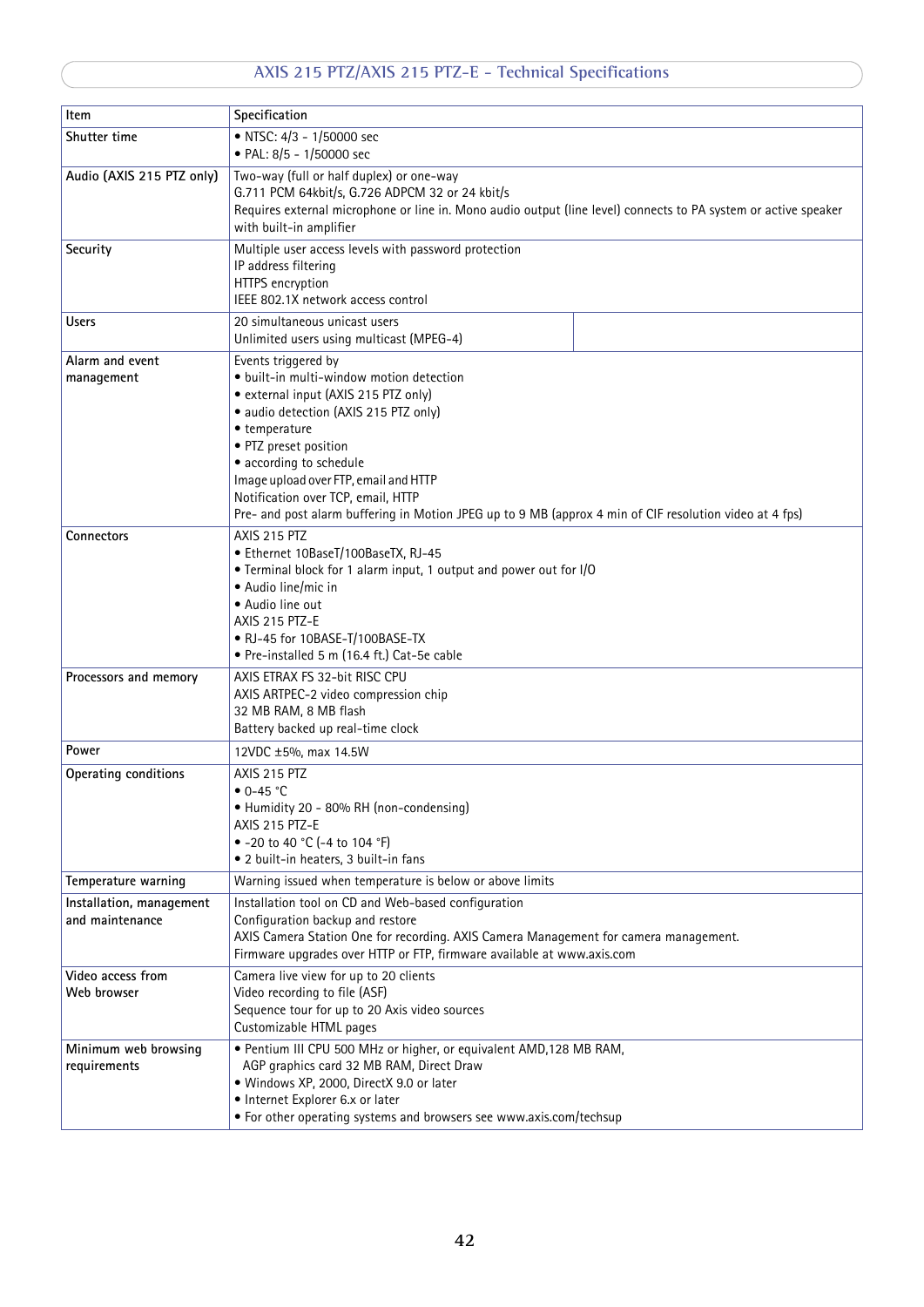### **AXIS 215 PTZ/AXIS 215 PTZ-E - Technical Specifications**

| Item                                     | Specification                                                                                                                                                                                                                                                                                                                                                                               |
|------------------------------------------|---------------------------------------------------------------------------------------------------------------------------------------------------------------------------------------------------------------------------------------------------------------------------------------------------------------------------------------------------------------------------------------------|
| System integration support               | . Open API for application integration, including AXIS VAPIX API*, AXIS Media Control SDK*,<br>event trigger data in video stream<br>. Quality of Service (QoS) Layer 3, DiffServ Model<br>. Watchdog ensures continuous operation, event notifications can be monitored by other systems<br>• Embedded Linux operating system<br>* Available at www.axis.com                               |
| Supported protocols                      | IPv4/v6, HTTP, HTTPS, SSL/TLS*, TCP, QoS, SNMPv1/v2c/v3 (MIB-II), RTSP, RTP, UDP, IGMP, RTCP, SMTP, FTP, ICMP,<br>DHCP, UPnP, Bonjour, ARP, DNS, DynDNS, SOCKS, NTP, IEEE 802.1X. More information on protocol usage<br>available at www.axis.com<br>*This product includes software developed by the Open SSL Project for use in the Open SSL Tool kit<br>(www.openssl.org)                |
| Video management<br>software (not incl.) | AXIS Camera Station - Surveillance application for viewing, recording and archiving up to 25 cameras<br>See www.axis.com/partner/adp_partners.htm for more software applications via partners                                                                                                                                                                                               |
| Accessories<br>(included)                | • Indoor power supply AXIS PS-P 12VDC<br>. Hard ceiling and drop ceiling mount kits<br>• Clear and smoked domes<br>• Installation Guide<br>. CD with installation tool, software and User's Manual<br>· MPEG-4 licenses (1 encoder, 1 decoder)<br>• MPEG-4 decoder (Windows)<br>• 1.5" NPT adapter (AXIS 215 PTZ-E only)                                                                    |
| Accessories<br>(not included)            | AXIS 215 PTZ<br>. Outdoor housing solutions<br>• Outdoor power supply<br>• IR illuminators<br>· AXIS 295 Video Surveillance Joystick<br>AXIS 215 PTZ-E<br>Corner mount, pole mount, AXIS 295 Video Surveillance Joystick, AXIS T90A illuminators                                                                                                                                            |
| Approvals - EMC                          | • EN55024,<br>• EN55022 Class B,<br>$\bullet$ EN61000-3-2,<br>• EN61000-3-3,<br>• EN60950-1,<br>• FCC Part 15 Subpart B Class B,<br>• ICES-003 Class B.<br>• C-tick AS/NZS 3548<br>• Power supply: UL, CSA, CE                                                                                                                                                                              |
| <b>Dimensions</b><br>(HxWxD) and weight  | AXIS 215 PTZ<br>• 128 x 153 x 131 mm (5.0" x 6.0" x 5.2") excl. cover<br>132 x 162 x 149 mm (5.2" x 6.4" x 5.9") incl. hard ceiling cover<br>• 730g incl. hard ceiling cover<br>1260g incl. drop ceiling mounting bracket and cover<br>AXIS 215 PTZ-E<br>• 4.8 kg (10.6 lb.) incl. cables, excl. wall bracket and sunshield<br>• 6.1 kg (13.4 lb.) incl. cables, wall bracket and sunshield |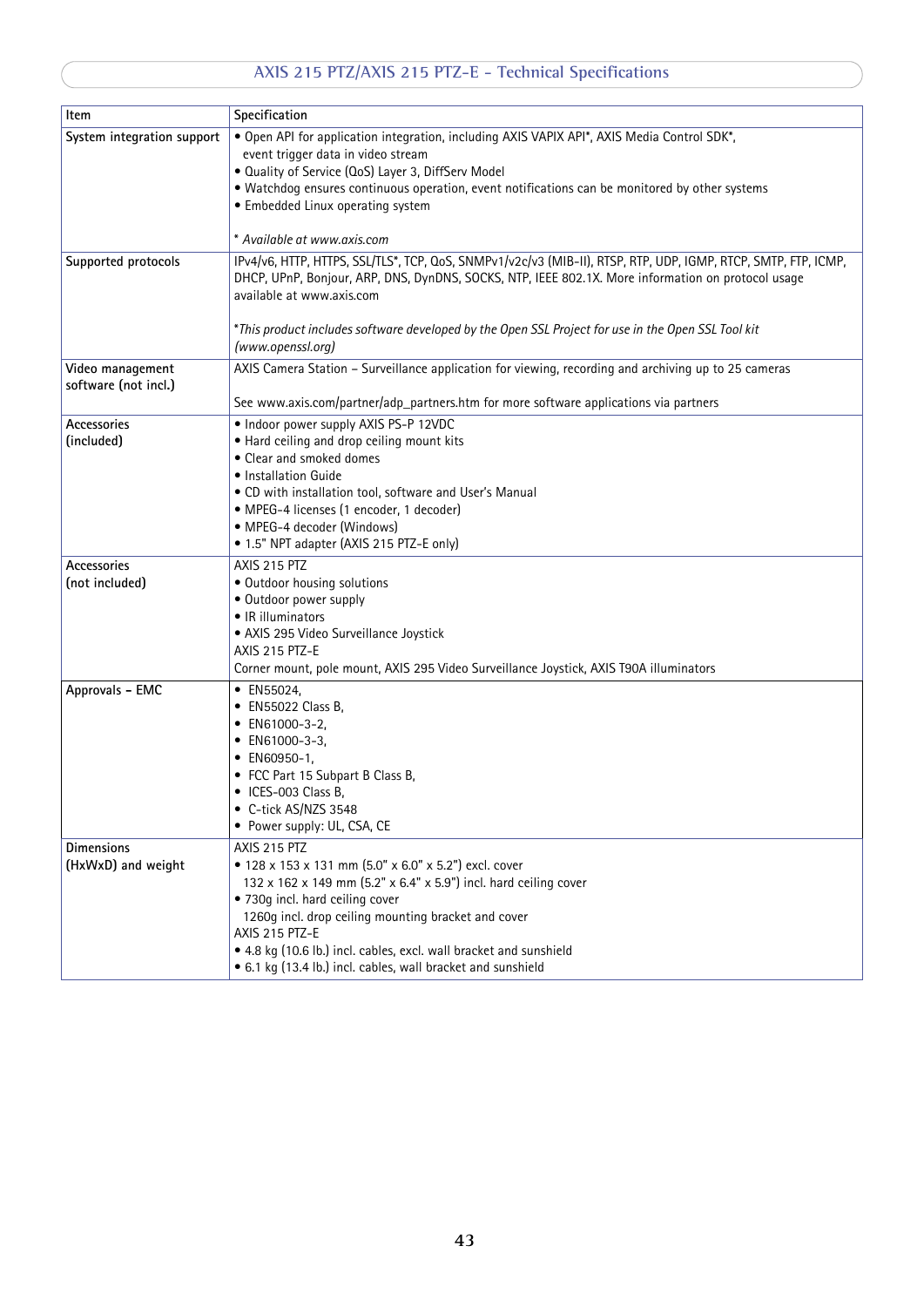### <span id="page-43-0"></span>**File sizes**

The AXIS 215 PTZ/AXIS 215 PTZ-E delivers the following **file sizes (PAL)**:

<span id="page-43-4"></span>

| <b>PAL</b>    |                   |               | <b>PAL aspect ratio corrected</b> |            |              |  |
|---------------|-------------------|---------------|-----------------------------------|------------|--------------|--|
|               | <b>Resolution</b> | $Min-Max(KB)$ |                                   | Resolution | Min-Max (KB) |  |
| 4CIF          | 704x576           | $10 - 300$    | 4CIF                              | 768x576    | $11 - 330$   |  |
| 2CIF expanded | 704x576           | $10 - 250$    | 2CIF expanded                     | 768x576    | $11 - 270$   |  |
| 2CIF          | 704x288           | $5 - 150$     | 2CIF                              | 768x288    | $5.5 - 160$  |  |
| <b>CIF</b>    | 352x288           | $2.5 - 80$    | <b>CIF</b>                        | 384x288    | $2.7 - 90$   |  |
| <b>OCIF</b>   | 176x144           | $1 - 20$      | <b>OCIF</b>                       | 192x144    | $1.1 - 22$   |  |

The AXIS 215 PTZ/AXIS 215 PTZ-E delivers the following **file sizes (NTSC)**:

<span id="page-43-3"></span>

| <b>NTSC</b>   |                   |               | NTSC aspect ratio corrected |            |              |  |
|---------------|-------------------|---------------|-----------------------------|------------|--------------|--|
|               | <b>Resolution</b> | $Min-Max(KB)$ |                             | Resolution | Min-Max (KB) |  |
| 4CIF          | 704x480           | $8 - 250$     | 4CIF                        | 640x480    | $7 - 230$    |  |
| 2CIF expanded | 704x480           | $8 - 200$     | 2CIF expanded               | 640x480    | 7 - 180      |  |
| 2CIF          | 704x240           | $4 - 125$     | 2CIF                        | 640x240    | $3.5 - 110$  |  |
| <b>CIF</b>    | 352x240           | $2 - 70$      | <b>CIF</b>                  | 320x240    | $1.8 - 60$   |  |
| OCIF          | 176x120           | $0.8 - 15$    | <b>OCIF</b>                 | 160x120    | $0.7 - 14$   |  |

### <span id="page-43-1"></span>**General performance considerations**

When setting up the camera, it is important to consider how various settings and situations will affect performance. Some factors affect the amount of bandwidth (the bit rate) required, others can affect the frame rate, and some will affect both. If the load on the CPU reaches its maximum, this will also affect the frame rate.

The following factors are among the most important to consider:

- High image resolutions and/or lower compression levels result in larger images. Bandwidth affected.
- Access by large numbers of Motion JPEG and/or unicast MPEG-4 clients. Bandwidth affected.
- Simultaneous viewing of different streams (resolution, compression, etc.) by many clients. Frame rate and bandwidth affected.
- Accessing both Motion JPEG and MPEG-4 video streams simultaneously. Frame rate and bandwidth affected.
- Heavy usage of event settings affects the CPU load. Frame rate affected.
- Enabled motion detection. Frame rate and bandwidth affected.
- Heavy network utilization due to poor infrastructure. Bandwidth affected.
- Viewing on poorly performing client PC lowers perceived performance. Frame rate affected.
- Access by large number of audio clients using full-duplex mode. Bandwidth affected.

#### <span id="page-43-2"></span>**Optimizing your system**

To see the bandwidth and frame rate currently required by the video stream, the AXIS 215 PTZ/AXIS 215 PTZ-E provides a tool that can be used to display these values directly in the video image.

To do this, special format strings are added as part of a text overlay. Simply add **#r** (average frame rate in fps) and/or **#b** (average bandwidth in Kbps) to the overlay.

For detailed instructions, please see the online help for **Video & Image > Overlay Settings**, and the help for **File Naming & Date/Time Formats**.

| <b>Overlay Settings</b> |                                            |                                                  |  |                      |  |
|-------------------------|--------------------------------------------|--------------------------------------------------|--|----------------------|--|
|                         |                                            | $\Box$ Include overlay image at the coordinates: |  |                      |  |
|                         | $\nabla$ Include date                      |                                                  |  | $\nabla$ Include tim |  |
|                         | $\boxed{\blacksquare}$ Include text: #r #b |                                                  |  |                      |  |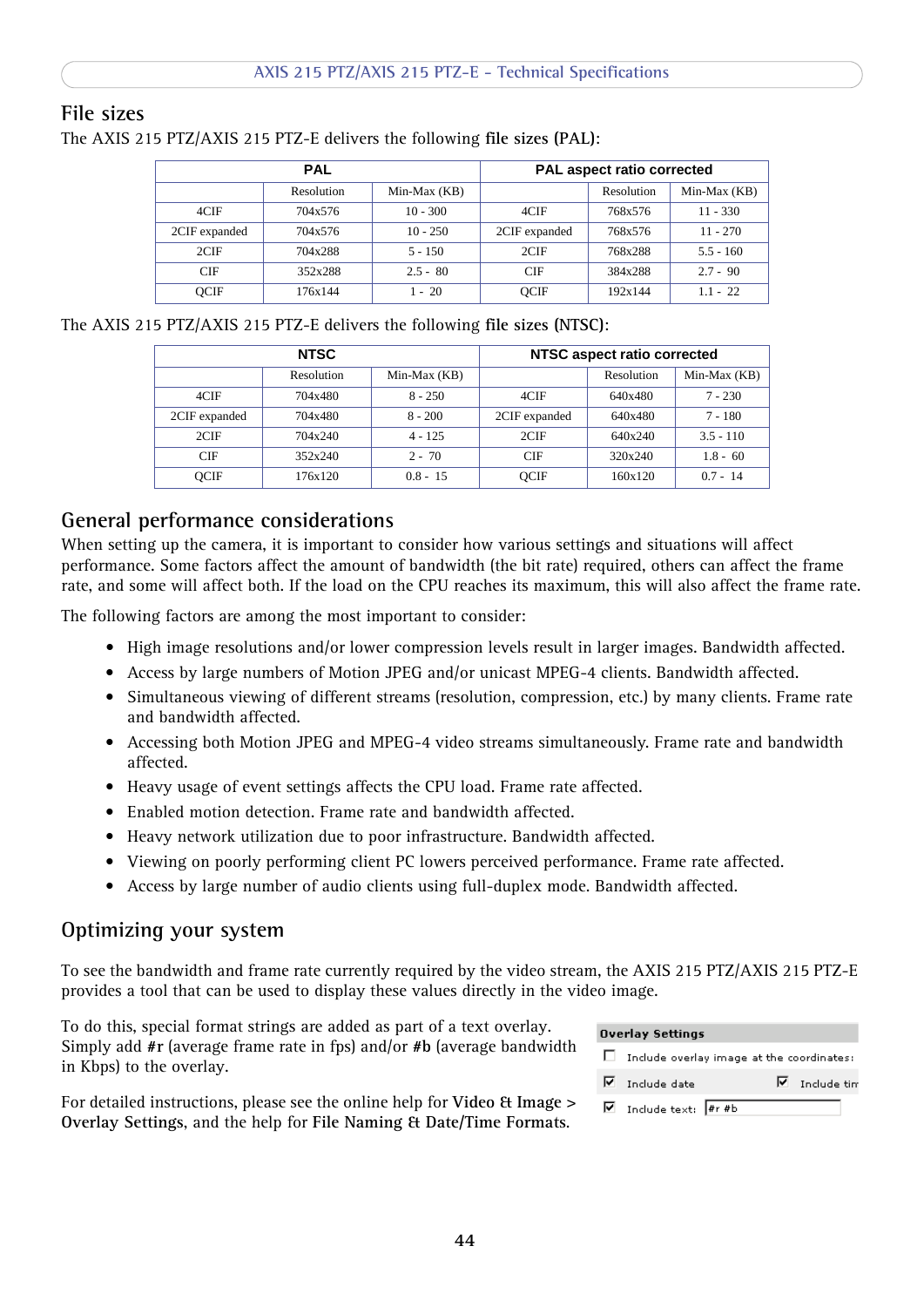#### **Important!**

- •The figures displayed here are the values as delivered by the camera. If other restrictions are currently in force, (e.g. bandwidth limitation) these values might not correspond to those actually received by the client.
- •For Motion JPEG, these values will only be accurate as long as no frame rate limit has been specified.

### <span id="page-44-4"></span><span id="page-44-0"></span>**Frame rates - Motion JPEG**

The following test results show the frame rates in frames/second (fps) for Motion JPEG streams from the AXIS 215 PTZ/AXIS 215 PTZ-E, using a compression level of 50%. Note that these values are guidelines only - actual values may vary.

| <b>Resolutions</b> | $60\frac{\text{Hz}}{50\text{Hz}}$ |
|--------------------|-----------------------------------|
| 4CIF               | $30/25$ fps                       |
| 2CIF expanded      | $30/25$ fps                       |
| 2CIF               | $30/25$ fps                       |
| CIF                | $30/25$ fps                       |
| )CIF               | $30/25$ fps                       |

#### <span id="page-44-1"></span>**Frame rates - MPEG-4**

The following test results show the frame rates in frames/second (fps) for MPEG-4 streams from the AXIS 215 PTZ/AXIS 215 PTZ-E. Note that these values are guidelines only - actual values may vary.

The MPEG-4 test conditions:

- Compression level =  $50\%$
- Video Object Type = Advanced Simple
- GOV structure  $= IP^*$

| Resolutions   | 60Hz/50Hz   |
|---------------|-------------|
| 4CIF          | $25/21$ fps |
| 2CIF expanded | $25/21$ fps |
| 2CIF          | $30/25$ fps |
| CIE           | $30/25$ fps |
| ICIE          | $30/25$ fps |

\*Note that setting the GOV structure to use "I-frames only" will increase the frame rate.

### <span id="page-44-3"></span><span id="page-44-2"></span>**Bandwidth**

As there are many factors affecting bandwidth, it is very difficult to predict the required amounts. The settings that affect bandwidth are:

- the image resolution
- the image compression
- the frame rate
- the MPEG-4 object type
- the MPEG-4 GOV structure
- the audio settings (AXIS 215 PTZ only)

There are also factors in the monitored scene that will affect the bandwidth. These are:

- the amount of motion
- the image's complexity
- the lighting conditions.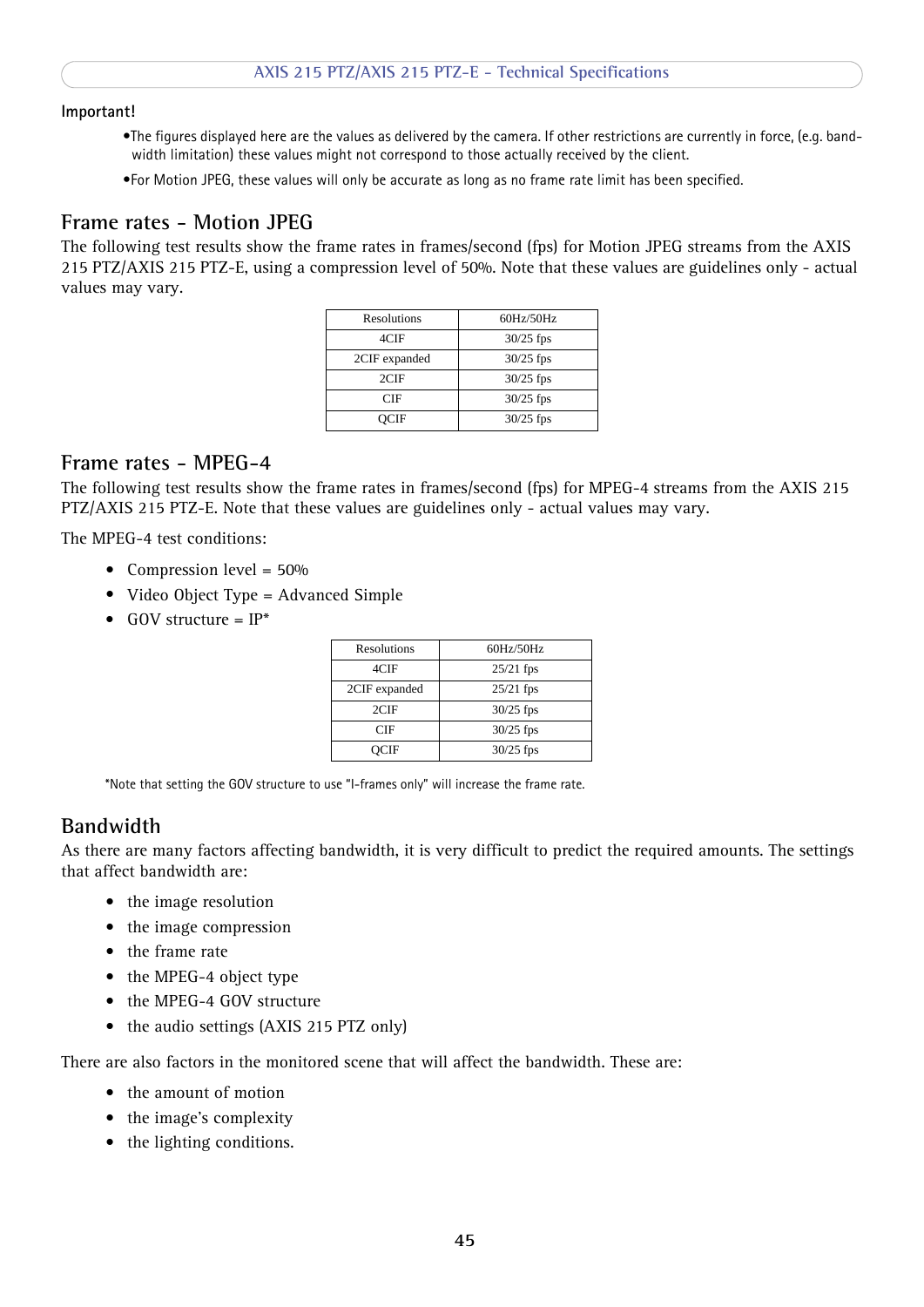For MPEG-4, if there is only limited bandwidth available, and if this is more important than the image quality, using a constant bit rate (CBR) is recommended. Use a variable bit rate (VBR) if the image quality needs to be maintained at a higher level. If supported on the network, consider also using MPEG-4 multicasting, as the bandwidth consumption will be much lower.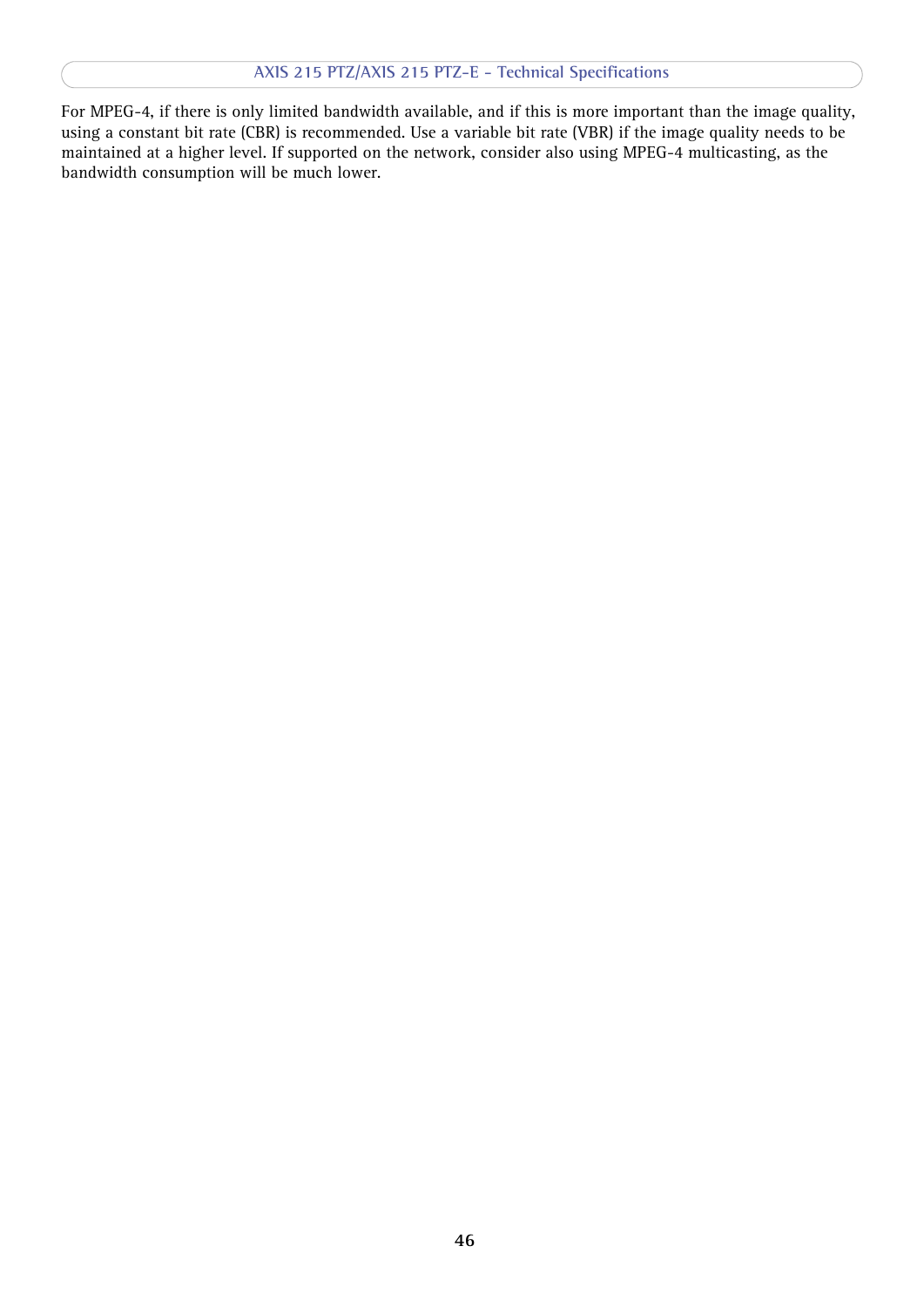## <span id="page-46-0"></span>**Glossary of Terms**

**ActiveX -** A standard that enables software components to interact with one another in a networked environment, regardless of the language(s) used to create them. Web browsers may come into contact with ActiveX controls, ActiveX documents, and ActiveX scripts. ActiveX controls are often downloaded and installed automatically as required.

**AF (Autofocus) -** A system by which the camera lens automatically focuses on a selected part of the subject.

**Angle -** The field of view, relative to a standard lens in a 35mm still camera, expressed in degrees, e.g. 30°. For practical purposes, this is the area that a lens can cover, where the angle of view is determined by the focal length of the lens. A wide-angle lens has a short focal length and covers a wider angle of view than standard or telephoto lenses, which have longer focal lengths.

**ARP (Address Resolution Protocol) -** This protocol is used to associate an IP address to a hardware MAC address. A request is broadcast on the local network to discover the MAC address for an IP address

**ARTPEC (Axis Real Time Picture Encoder) -** This chip is used for image compression.

**ASIC (Application Specific Integrated Circuit) -** A circuit designed for a specific application, as opposed to a general purpose circuit, such as a microprocessor.

**Aspect ratio -** A ratio of width to height in images. A common aspect ratio used for television screens and computer monitors is 4:3. High-definition television (HDTV) uses an aspect ratio of 9:16.

**Autoiris (or DC-Iris) -** This special type of iris is electrically controlled by the camera, to automatically regulate the amount of light allowed to enter.

**AVI (Audio Video Interleave) -** A video format that supports simultaneous playback of audio and video.

**Bitmap -** A bitmap is a data file representing a rectangular grid of pixels. It defines a display space and color for each pixel (or "bit") in the display space. This type of image is known as a "raster graphic." GIFs and JPEGs are examples of image file types that contain bitmaps.

Because a bitmap uses this fixed raster method, it cannot easily be rescaled without losing definition. Conversely, a vector graphic image uses geometrical shapes to represent the image, and can thus be quickly rescaled.

Bit rate - The bit rate (in kbit/s or Mbit/s) is often referred to as speed, but actually defines the number of bits/time unit and not distance/time unit.

**Bluetooth -** Bluetooth is an open standard for wireless transmission of voice and data between mobile devices (PCs, handheld computers, telephones and printers).

is a trademark of Apple Computer, Inc. **Bonjour -** Also known as zero-configuration networking, Bonjour enables devices to automatically discover each other on a network, without having to enter IP addresses or configure DNS servers. Bonjour

**Broadband -** In network engineering terms, this describes transmission methods where two or more signals share the same carrier. In more popular terminology, broadband is taken to mean high-speed data transmission.

**CCD (Charged Coupled Device) -** This light-sensitive image device used in many digital cameras is a large integrated circuit that contains hundreds of thousands of photo-sites (pixels) that convert light energy into electronic signals. Its size is measured diagonally and can be 1/4", 1/3", 1/2" or 2/3".

**CGI (Common Gateway Interface) -** A specification for communication between a web server and other (CGI) programs. For example, a HTML page that contains a form might use a CGI program to process the form data once it is submitted.

**CIF (Common Intermediate Format) -** CIF refers to the analog video resolutions 352x288 pixels (PAL) and 352x240 pixels (NTSC). See also

#### *Resolution*.

**Client/Server -** Client/server describes the relationship between two computer programs in which one program, the client, makes a service request from another program, the server, which fulfils the request. Typically, multiple client programs share the services of a common server program. A web browser is a client program that requests services (the sending of web pages or files) from a web server.

**CMOS (Complementary Metal Oxide Semiconductor) -** A CMOS is a widely used type of semiconductor that uses both negative and positive circuits. Since only one of the circuit types is on at any given time, CMOS chips require less power than chips using just one type of transistor. CMOS image sensors also allow processing circuits to be included on the same chip, an advantage not possible with CCD sensors, which are also much more expensive to produce.

**Codec -** In communications engineering, a codec is usually a coder/decoder. Codecs are used in integrated circuits or chips that convert e.g. analog video and audio signals into a digital format for transmission. The codec also converts received digital signals back into analog format. A codec uses analog-to-digital conversion and digital-to-analog conversion in the same chip.

Codec can also mean compression/decompression, in which case it is generally taken to mean an algorithm or computer program for reducing the size of large files and programs.

**Compression -** See *Image Compression*.

**Contrast -** Defines the degree of difference between the lightest and darkest parts of an image or video stream.

**DC-Iris -** This special type of iris is electrically controlled by the camera, to automatically regulate the amount of light allowed to enter.

**DHCP (Dynamic Host Configuration Protocol) -** DHCP is a protocol that lets network administrators automate and centrally manage the assignment of Internet Protocol (IP) addresses to network devices in a network.

DHCP uses the concept of a "lease" or amount of time that a given IP address will be valid for a computer. The lease time can vary, depending on how long a user is likely to require the network connection at a particular location.

DHCP also supports static addresses for e.g. computers running web servers, which need a permanent IP address.

**DNS (Domain Name System) -** DNS is used to locate and translate Internet domain names into IP (Internet Protocol) addresses. A domain name is a meaningful and easy-to-remember name for an Internet address. For example the domain name www.example.com is much easier to remember than 192.0.34.166. The translation tables for domain names are contained in Domain name servers.

**Domain Server -** Domains can also be used by organizations who wish to centralize the management of their (Windows) computers. Each user within a domain has an account that usually allows them to log in to and use any computer in the domain, although restrictions may also apply. The domain server is the server that authenticates the users on the network.

#### **Duplex -** See *Full-duplex.*

**Ethernet -** Ethernet is the most widely installed local area network technology. An Ethernet LAN typically uses special grades of twisted pair wires. The most commonly installed Ethernet systems are 10BASE-T and 100BASE-T10, which provide transmission speeds up to 10 Mbps and 100 Mbps respectively.

**ETRAX (Ethernet Token Ring AXIS) -** Axis' own microprocessor.

**Factory default settings -** These are the settings that originally applied for a device when it was first delivered from the factory. If it should become necessary to reset a device to its factory default settings, this will, for many devices, completely reset any settings that were changed by the user.

**Firewall -** A firewall works as a barrier between networks, e.g. between a Local Area Network and the Internet. The firewall ensures that only authorized users are allowed to access the one network from the other. A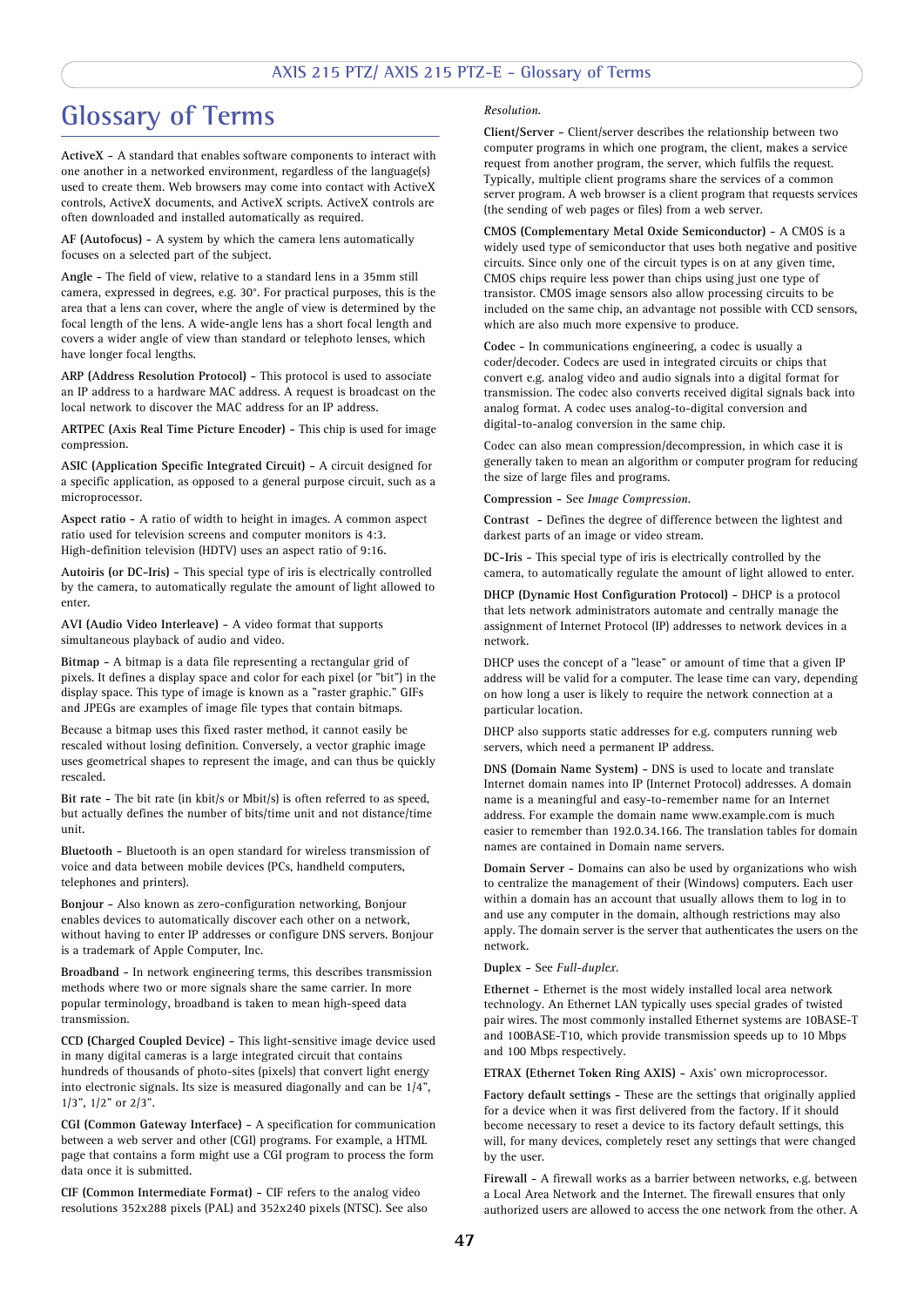firewall can be software running on a computer, or it can be a standalone hardware device.

**Focal length -** Measured in millimeters, the focal length of a camera lens determines the width of the horizontal field of view, which in turn is measured in degrees.

**FTP (File Transfer Protocol) -** An application protocol that uses the TCP/IP protocols. It is used to exchange files between computers/devices on networks.

**Frame -** A frame is a complete video image. In the 2:1 interlaced scanning format of the RS-170 and CCIR formats, a frame is made up of two separate fields of 262.5 or 312.5 lines interlaced at 60 or 50 Hz to form a complete frame, which appears at 30 or 25 Hz. In video cameras with a progressive scan, each frame is scanned line-by-line and not interlaced; most are also displayed at 30 and 25 Hz.

**Frame rate -** The frame rate used to describe the frequency at which a video stream is updated is measured in frames per second (fps). A higher frame rate is advantageous when there is movement in the video stream, as it maintains image quality throughout.

**Full-duplex -** Transmission of data in two directions simultaneously. In an audio system this would describe e.g. a telephone systems. Half-duplex also provides bi-directional communication, but only in one direction at a time, as in a walkie-talkie system. See also *Simplex*.

Gain - Gain is the amplification factor and the extent to which an analog amplifier boosts the strength of a signal. Amplification factors are usually expressed in terms of power. The decibel (dB) is the most common way of quantifying the gain of an amplifier.

**Gateway -** A gateway is a point in a network that acts as an entry point to another network. In a corporate network for example, a computer server acting as a gateway often also acts as a proxy server and a firewall server. A gateway is often associated with both a router, which knows where to direct a given packet of data that arrives at the gateway, and a switch, which furnishes the actual path in and out of the gateway for a given packet.

**GIF (Graphics Interchange Format) -** GIF is one of the most common file formats used for images in web pages. There are two versions of the format, 87a and 89a. Version 89a supports animations, i.e. a short sequence of images within a single GIF file. A GIF89a can also be specified for interlaced presentation.

**GOV (Group Of VOPs) -** A group of VOPs is the basic unit of an MPEG-4 video stream. The GOV contains different types and numbers of VOPs (I-VOPs, P-VOPs, etc) as determined by the GOV length and GOV structure. See also *VOP*.

**GOV length -** The GOV length determines the number of images (VOPs) in the GOV structure. See also *GOV* and *VOP*.

**GOV structure -** The GOV structure describes the composition of an MPEG-4 video stream, as regards the type of images (I-VOPs or P-VOPs) included in the stream, and their internal order. See also *GOV* and *VOP*.

**Half-duplex -** See *Full-duplex*.

symbols or codes inserted in a file intended for display in web browser. **HTML (Hypertext Markup Language) -** HTML is the set of "markup" The markup tells the browser how to display the page's words and images for the user.

**HTTP (Hypertext Transfer Protocol) -** HTTP is the set of rules for exchanging files (text, graphic images, sound, video, and other multimedia files) on the web. The HTTP protocol runs on top of the TCP/IP suite of protocols.

**Hub -** A (network) hub is used to connect multiple devices to the network. The hub transmits all data to all devices connected to it, whereas a switch will only transmit the data to the device it is specifically intended for.

**IEEE 802.11 -** A family of standards for wireless LANs. The 802.11 standard supports 1 or 2 Mbit/s transmission on the 2.4 GHz band. IEEE 802.11b specifies an 11 Mbit/s data rate on the 2.4 GHz band, while 802.11a allows up to 54 Mbit/s on the 5 GHz band.

**Image compression -** Image compression minimizes the file size (in

bytes) of an image. Two of the most common compressed image formats are JPEG and GIF.

**Interlacing -** Interlaced video is video captured at 50 pictures (known as fields) per second, of which every 2 consecutive fields (at half height) are then combined into 1 frame. Interlacing was developed many years ago for the analog TV world and is still used widely today. It provides good results when viewing motion in standard TV pictures, although there is always some degree of distortion in the image.

To view interlaced video on e.g. a computer monitor, the video must first be de-interlaced, to produce progressive video, which consists of complete images, one after the other, at 25 frames per second. See also *Progressive scan*.

**IP (Internet Protocol) -** The Internet Protocol is a method transmitting data over a network. Data to be sent is divided into individual and completely independent "packets." Each computer (or host) on the Internet has at least one address that uniquely identifies it from all others, and each data packet contains both the sender's address and the receiver's address.

The Internet Protocol ensures that the data packets all arrive at the intended address. As IP is a connectionless protocol, which means that there is no established connection between the communication end-points, packets can be sent via different routes and do not need to arrive at the destination in the correct order.

Once the data packets have arrived at the correct destination, another protocol - Transmission Control Protocol (TCP) - puts them in the right order. See also *TCP*.

**IP Address -** An IP address is simply an address on an IP network used by a computer/device connected to that network. IP addresses allow all the connected computers/devices to find each other and to pass data back and forth.

To avoid conflicts, each IP address on any given network must be unique. An IP address can be assigned as fixed, so that it does not change, or it can be assigned dynamically (and automatically) by DHCP.

An IP address consists of four groups (or quads) of decimal digits separated by periods, e.g. 130.5.5.25. Different parts of the address represent different things. Some part will represent the network number or address, and some other part will represent the local machine address.

See also *IP (Internet Protocol).*

**I-VOP -** See *VOP*.

**JPEG (Joint Photographic Experts Group) -** Together with the GIF file format, JPEG is an image file type commonly used on the web. A JPEG image is a bitmap, and usually has the file suffix '.jpg' or ".jpeg." When creating a JPEG image, it is possible to configure the level of compression to use. As the lowest compression (i.e. the highest quality) results in the largest file, there is a trade-off between image quality and file size.

**kbit/s (kilobits per second) -** A measure of the bit rate, i.e. the rate at which bits are passing a given point. See also *Bit rate*.

**LAN (Local Area Network) -** A LAN is a group of computers and associated devices that typically share common resources within a limited geographical area.

**Linux -** Linux is an open source operating system within the Unix family. Because of its robustness and availability, Linux has won popularity in the open source community and among commercial application developers.

**MAC address (Media Access Control address) -** A MAC address is a unique identifier associated with a piece of networking equipment, or more specifically, its interface with the network. For example, the network card in a computer has its own MAC address.

**Manual iris -** This is the opposite to an auto iris, i.e. the camera iris must be adjusted manually to regulate the amount of light allowed to reach the image sensor.

**Mbit/s (Megabits per second) -** A measure of the bit rate, i.e. the rate at which bits are passing a given point. Commonly used to give the "speed" of a network. A LAN might run at 10 or 100 Mbit/s. See also *Bit rate*.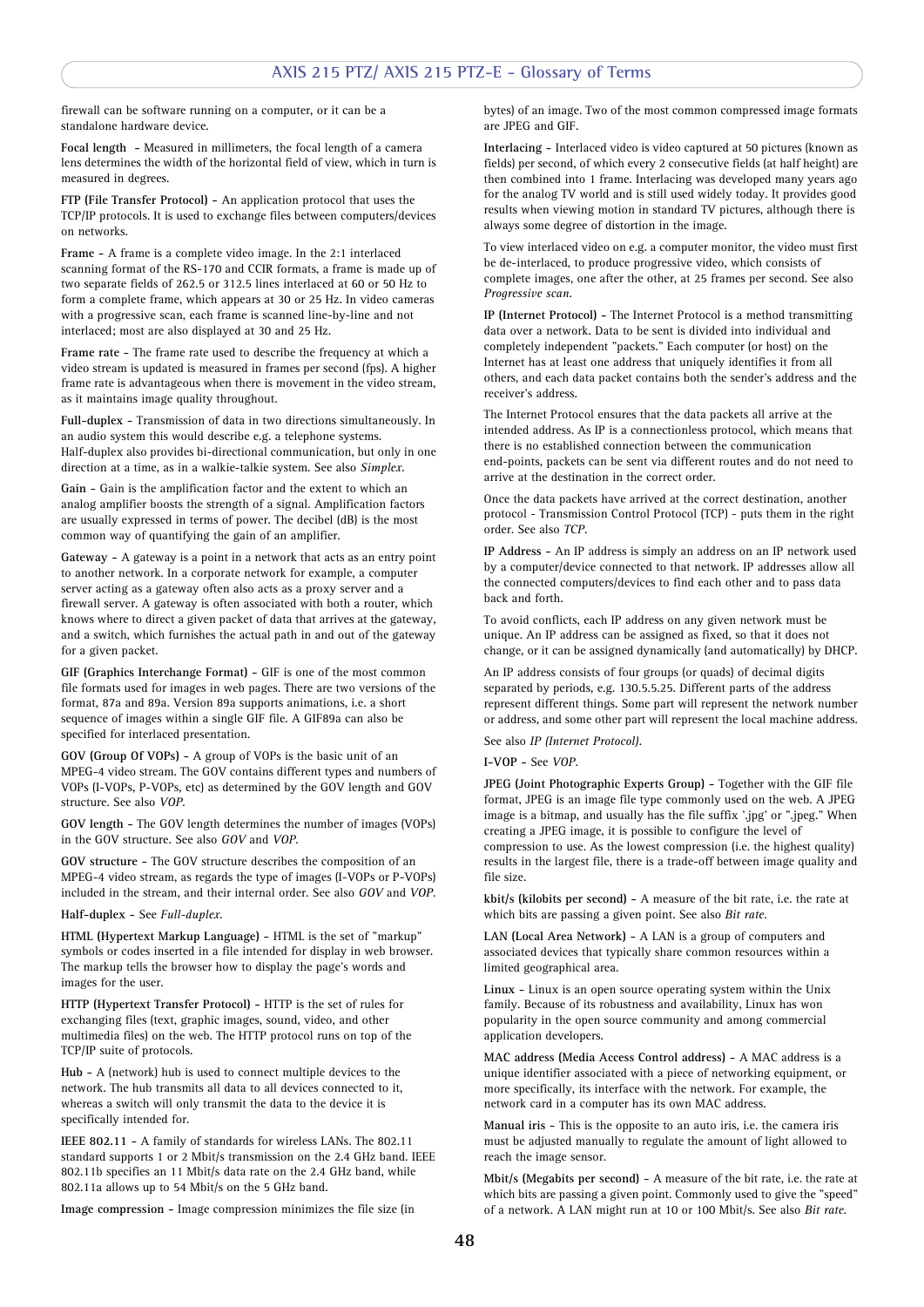**Monitor -** A monitor is very similar to a standard television set, but lacks the electronics to pick up regular television signals.

**Motion JPEG -** Motion JPEG is a simple compression/decompression technique for networked video. Latency is low and image quality is guaranteed, regardless of movement or complexity of the image. Image quality is controlled by adjusting the compression level, which in turn provides control over the file size, and thereby the bit rate.

High-quality individual images from the Motion JPEG stream are easily extracted. See also JPEG.

**Megapixel -** See *Pixel*.

**MPEG (Moving Picture Experts Group) -** The Moving Picture Experts Group develops standards for digital video and audio compression. It operates under the auspices of the International Organization for Standardization (ISO). The MPEG standards are an evolving series, each designed for a different purpose.

**MPEG-2 -** MPEG-2 is the designation for a group of audio and video coding standards, and is typically used to encode audio and video for broadcast signals, including digital satellite and Cable TV. MPEG-2, with some modifications, is also the coding format used by standard commercial DVD movies.

**MPEG-4 -** MPEG-4 is a group of audio and video coding standards and related technology. The primary uses for the MPEG-4 standard are web (streaming media) and CD distribution, conversational (videophone), and broadcast television.

Most of the features included in MPEG-4 are left to individual developers to decide whether to implement them or not. This means that there are probably no complete implementations of the entire MPEG-4 set of standards. To deal with this, the standard includes the concept of "profiles" and "levels", allowing a specific set of capabilities to be defined in a manner appropriate for a subset of applications.

**Multicast -** Bandwidth-conserving technology that reduces bandwidth usage by simultaneously delivering a single stream of information to multiple network recipients.

**Multiplexer -** A multiplexer is a high-speed switch that provides full-screen images from up to 16 analog cameras. Multiplexers can playback everything that happened on any one camera with no interference from the other cameras on the system.

**Network connectivity -** The physical (wired or wireless) and logical (protocol) connection of a computer network or an individual device to a network, such as the Internet or a LAN.

**NTSC (National Television System Committee) -** NTSC is the television and video standard in the United States. NTSC delivers 525 lines at 60 half-frames/second.

NWay is a telecommunications protocol used to automatically negotiate the highest available transmission speed between network devices. The NWay protocol is also known as auto-negotiation or auto-sensing.

**OEM (Original Equipment Manufacturer) -** This is a designation for companies that manufacture equipment which is then marketed and sold to other companies under their own names.

PAL (Phase Alternating Line) - PAL is the dominant television standard in Europe. PAL delivers 625 lines at 50 half-frames/second.

**PEM (Privacy Enhanced Mail) -** An early standard for securing electronic mail. The PEM-format is often used for representing an HTTPS certificate or certificate request.

**Ping -** Ping is a basic network program used diagnostically to check the status of a network host or device. Ping can be used to see if a particular network address (IP address or host name) is occupied or not, or if the host at that address is responding normally. Ping can be run from e.g. the Windows Command prompt or the command line in Unix.

**Pixel -** A pixel is one of the many tiny dots that make up a digital image. The color and intensity of each pixel represents a tiny area of the complete image.

**PoE (Power over Ethernet) -** Power over Ethernet provides power to a network device via the same cable as used for the network connection. This is very useful for IP-Surveillance and remote monitoring applications in places where it may be too impractical or expensive to power the device from a power outlet.

**PPP (Point-to-Point Protocol) -** A protocol that uses a serial interface for communication between two network devices. For example, a PC connected by a phone line to a server.

**PPTP (Point-to-Point Tunnelling Protocol) -** A protocol (set of communication rules) that allows corporations to extend their own corporate network through private "tunnels" over the public Internet. In this way a corporation can effectively use a WAN (Wide Area Network) as a large single LAN (Local Area Network). This kind of interconnection is known as a virtual private network (VPN).

**Pre/post alarm images -** The images from immediately before and after an alarm. These images are stored in a buffer for later retrieval.

**Progressive scan -** Progressive scan, as opposed to interlaced video, scans the entire picture, line by line every sixteenth of a second. In other words, captured images are not split into separate fields as in interlaced scanning.

Computer monitors do not need interlace to show the picture on the screen, but instead show them progressively, on one line at a time in perfect order, i.e. 1, 2, 3, 4, 5, 6, 7 etc., so there is virtually no "flickering" effect. In a surveillance application, this can be critical when viewing detail within a moving image, such as a person running. A high-quality monitor is required to get the best from progressive scan. See also *Interlacing*.

**Protocol -** A special set of rules governing how two entities will communicate. Protocols are found at many levels of communication, and there are hardware protocols and software protocols.

**Proxy server -** In an organization that uses the Internet, a proxy server acts as an intermediary between a workstation user and the Internet. This provides security, administrative control, and a caching service. Any proxy server associated with a gateway server, or part of a gateway server, effectively separates the organization's network from the outside network and the local firewall. It is the firewall server that protects the network against outside intrusion.

A proxy server receives requests for Internet services (such as web page requests) from many users. If the proxy server is also a cache server, it looks in its local cache of previously downloaded web pages. If it finds the page, it is returned to the user without forwarding the request to the Internet. If the page is not in the cache, the proxy server, acting as a client on behalf of the user, uses one of its own IP addresses to request the page from another server over the Internet. When the requested page is returned, the proxy server forwards it to the user that originally requested it.

**PTZ -** Pan, tilt and zoom.

**P-VOP -** See *VOP*.

**Resolution -** Image resolution is a measure of how much detail a digital image can hold: the greater the resolution, the greater the level of detail. Resolution can be specified as the number of pixel-columns (width) by the number of pixel-rows (height), e.g. 320x240.

Alternatively, the total number of pixels (usually in megapixels) in the image can be used. In analog systems it is also common to use other format designations, such as CIF, QCIF, 4CIF, etc.

**RTCP (Real-Time Control Protocol) -** RTCP provides support for real-time conferencing of groups of any size within an intranet. This support includes source identification and support for gateways like audio and video bridges as well as multicast-to-unicast translators.

RTCP offers quality-of-service feedback from receivers to the multicast group as well as support for the synchronization of different media streams.

**RTP (Real-Time Transport Protocol) -** RTP is an Internet protocol for the transport of real-time data, e.g. audio and video. It can be used for media-on-demand as well as interactive services such as Internet telephony.

**RTSP (Real Time Streaming Protocol) -** RTSP is a control protocol, and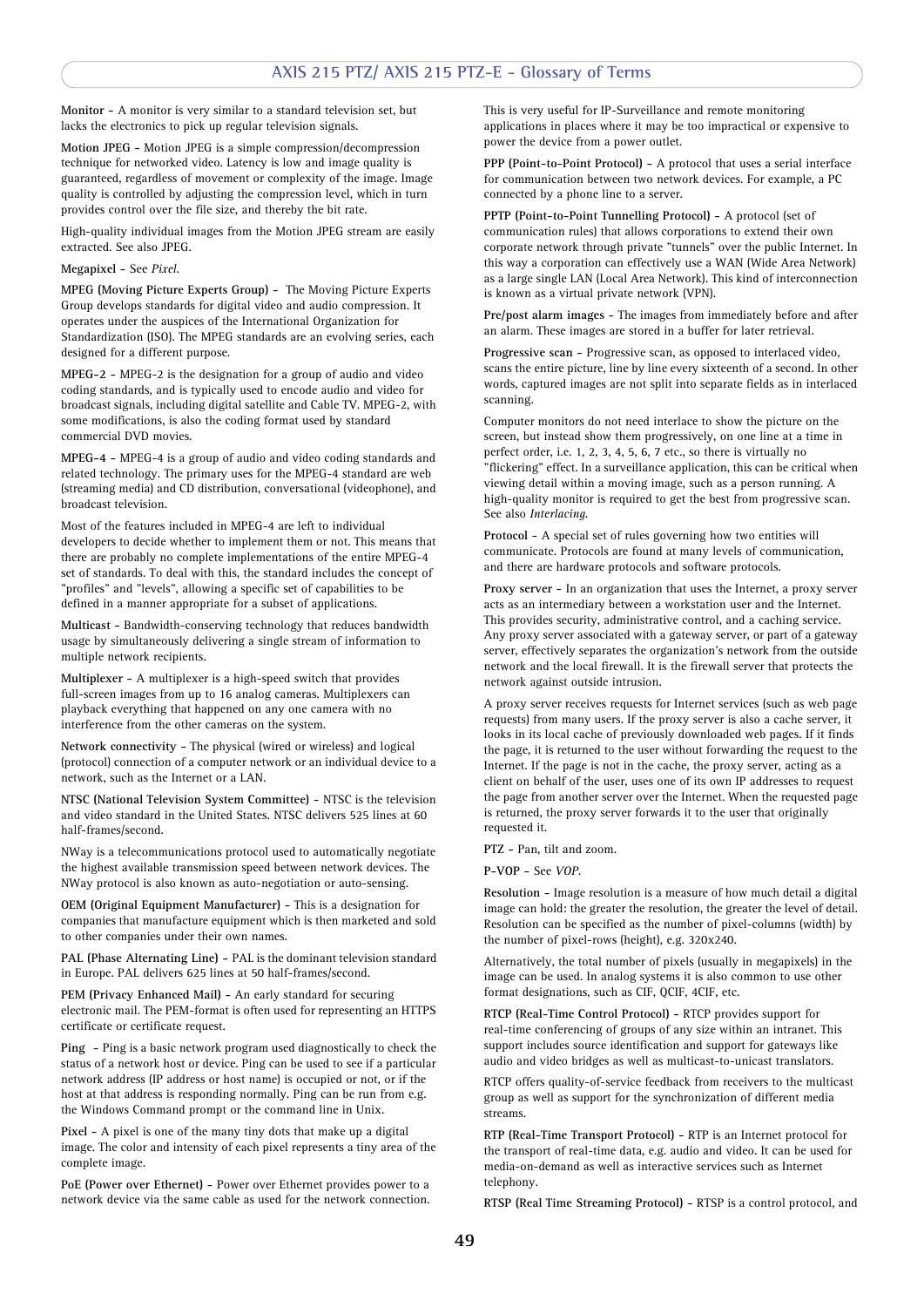a starting point for negotiating transports such as RTP, multicast and Unicast, and for negotiating codecs.

RTSP can be considered a "remote control" for controlling the media stream delivered by a media server. RTSP servers typically use RTP as the protocol for the actual transport of audio/video data.

**Router -** A device that determines the next network point to which a packet should be forwarded on its way to its final destination. A router creates and/or maintains a special routing table that stores information on how best to reach certain destinations. A router is sometimes included as part of a network switch. See also *switch*.

**Server -** In general, a server is a computer program that provides services to other computer programs in the same or other computers. A computer running a server program is also frequently referred to as a server. In practice, the server may contain any number of server and client programs. A web server is the computer program that supplies the requested HTML pages or files to the client (browser).

**Sharpness -** This is the control of fine detail within a picture. This feature was originally introduced into color TV sets that used notch filter decoders. This filter took away all high frequency detail in the black and white region of the picture. The sharpness control attempted to put some of that detail back in the picture. Sharpness controls are mostly superfluous in today's high-end TVs. The only logical requirement for it nowadays is on a VHS machine.

**Simplex -** In simplex operation, a network cable or communications channel can only send information in one direction.

**SMTP (Simple Mail Transfer Protocol) -** SMTP is used for sending and receiving e-mail. However, as it is "simple," it is limited in its ability to queue messages at the receiving end, and is usually used with one of two other protocols, POP3 or IMAP. These other protocols allow the user to save messages in a server mailbox and download them periodically from the server.

SMTP authentication is an extension of SMTP, whereby the client is required to log into the mail server before or during the sending of email. It can be used to allow legitimate users to send email while denying the service to unauthorized users, such as spammers.

**SNMP (Simple Network Management Protocol) -** SNMP forms part of the Internet Protocol suite, as defined by the Internet Engineering Task Force. The protocol can support monitoring of network-attached devices for any conditions that warrant administrative attention.

**Sockets -** Sockets are a method for communication between a client program and a server program over a network. A socket is defined as "the endpoint in a connection." Sockets are created and used with a set of programming requests or "function calls" sometimes called the sockets application programming interface (API).

**SSL/TSL (Secure Socket Layer/Transport Layer Security)**

These two protocols (SSL is succeeded by TSL) are cryptographic protocols that provide secure communication on a network. SSL is commonly used over HTTP to form HTTPS, as used e.g. on the Internet for electronic financial transactions. SSL uses public key certificates to verify the identity of the server.

**Subnet/subnet mask - A subnet is an identifiably separate part of an** Subnet/subnet mask - A subnet is an identifiably separate part of an organization's network. Typically, a subnet may represent all the machines at one geographic location, in one building, or on the same local area network (LAN). Having an organization's network divided into subnets allows it to be connected to the Internet with a single shared network address.

The subnet mask is the part of the IP address that tells a network router how to find the subnet that the data packet should be delivered to. Using a subnet mask saves the router having to handle the entire 32-bit IP address; it simply looks at the bits selected by the mask.

**Switch -** A switch is a network device that connects network segments together, and which selects a path for sending a unit of data to its next destination. In general, a switch is a simpler and faster mechanism than a router, which requires knowledge about the network and how to determine the route. Some switches include the router function. See also *Router*.

**TCP (Transmission Control Protocol) -** TCP is used along with the Internet Protocol (IP) to transmit data as packets between computers over the network. While IP takes care of the actual packet delivery, TCP keeps track of the individual packets that the communication (e.g. requested a web page file) is divided into, and, when all packets have arrived at their destination, it reassembles them to re-form the complete file.

TCP is a connection-oriented protocol, which means that a connection is established between the two end-points and is maintained until the data has been successfully exchanged between the communicating applications.

**Telnet -** Telnet is a simple method with which to access another network device, e.g. a computer. The HTTP protocol and the FTP protocols allow you to request specific files from remote computers, but do not allow you logon as a user of that computer. With Telnet, you log on as a regular user with whatever privileges you may have been granted for specific applications and data residing on that computer.

**TVL (TV Lines) -** A method of defining resolutions in analog video.

**UDP (User Datagram Protocol) -** UDP is a communications protocol that offers limited service for exchanging data in a network that uses the Internet Protocol (IP). UDP is an alternative to the Transmission Control Protocol (TCP). The advantage of UDP is that it is not required to deliver all data and may drop network packets when there is e.g. network congestion. This is suitable for live video, as there is no point in re-transmitting old information that will not be displayed anyway.

**Unicast -** Communication between a single sender and a single receiver over a network. A new connection is established for each new user.

**URL (Uniform Resource Locator) -** An "address" on the network.

**USB -** (Universal Serial Bus) A plug-and-play interface between a computer and peripheral devices, e.g. scanners, printers, etc.

**Varifocal lens -** A varifocal lens provides a wide range of focal lengths, as opposed to a lens with a fixed focal length, which only provides one.

**VPN (Virtual Private Network) -** This creates a secure "tunnel" between the points within the VPN. Only devices with the correct "key" will be able to work within the VPN. The VPN network can be within a company LAN (Local Area Network), but different sites can also be connected over the Internet in a secure way. One common use for VPN is for connecting a remote computer to the corporate network, via e.g. a direct phone line or via the Internet.

**VOP (Video Object Plane) -** A VOP is an image frame in an MPEG-4 video stream. There are several types of VOP:

- An I-VOP is complete image frame.

- A P-VOP codes the differences between images, as long as it is more efficient to do so. Otherwise it codes the whole image, which may also be a completely new image.

**WAN (Wide-Area-Network) -** Similar to a LAN, but on a larger geographical scale.

**WLAN (Wireless LAN) -** A wireless LAN is a wireless local area network that uses radio waves as its carrier: where the network connections for end-users are wireless. The main network structure usually uses cables.

**Web server -** A Web server is a program, which allows Web browsers to retrieve files from computers connected to the Internet. The Web server listens for requests from Web browsers and upon receiving a request for a file sends it back to the browser.

The primary function of a Web server is to serve pages to other remote computers; consequently, it needs to be installed on a computer that is permanently connected to the Internet. It also controls access to the server whilst monitoring and logging server access statistics.

**WEP (Wireless Equivalent Privacy) -** A wireless security protocol, specified in the IEEE 802.11 standard, which is designed to provide a wireless local area network (WLAN) with a level of security and privacy comparable to that usually expected of a wired LAN. Security is at two different levels; 40-bit and 128-bit encryption. The higher the bit number, the more secure the encryption.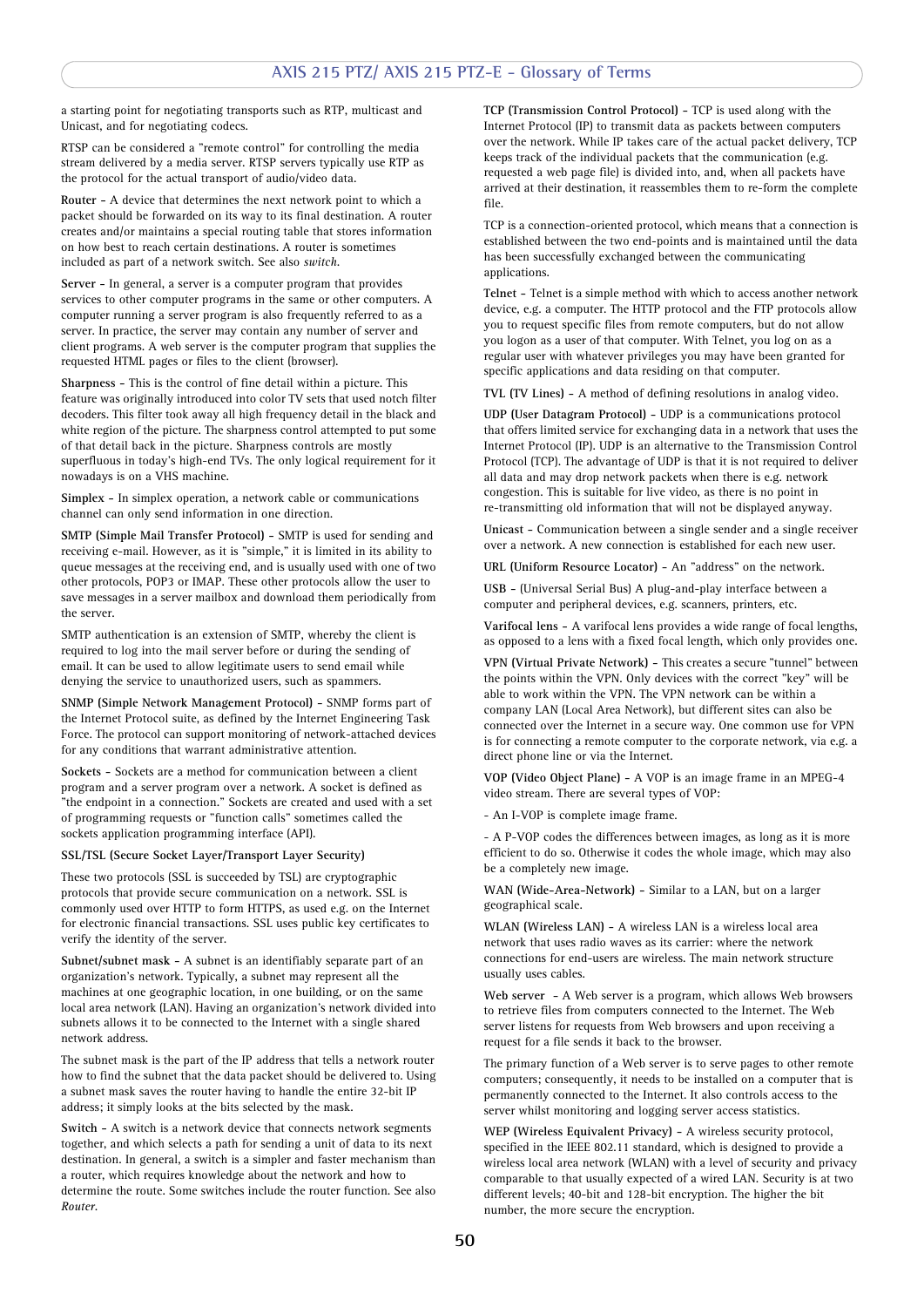**WINS (Windows Internet Naming Service) -** Part of the Microsoft Windows NT Server, WINS manages the association of workstation names and locations with IP addresses, without the user or administrator having to be involved in each configuration change.

**WPA-PSK (Wi-Fi Protected Access - Pre-Shared Key) -** This wireless encryption method uses a pre-shared key (PSK) for key management. Keys can usually be entered as manual hex values, as hexadecimal characters, or as a Passphrase. WPA-PSK provides a greater degree of security than WEP.

**Zoom lens -** A zoom lens can be moved (zoomed) to enlarge the view of an object to show more detail.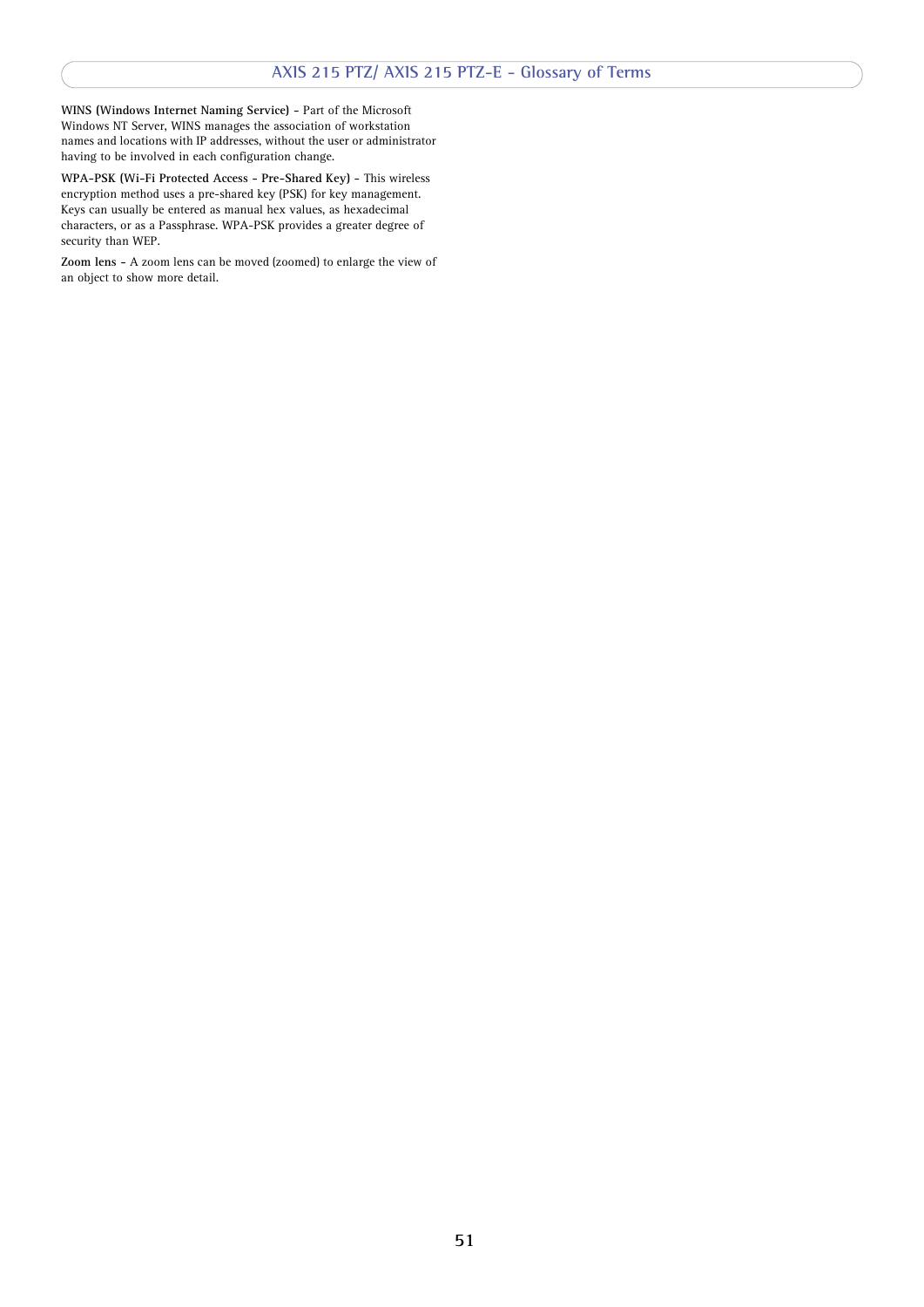## <span id="page-51-0"></span>**Index**

4CIF de-interlacing [12](#page-11-0) 802.1x [28](#page-27-0)

#### **A**

Accessing the video stream [10](#page-9-1) Action [23](#page-22-3) Action Buttons [19](#page-18-1) Active/Inactive [19](#page-18-2) Administrator [27](#page-26-3) Administrators [11](#page-10-2) Advanced Simple profile [8](#page-7-2) Alarm [23,](#page-22-4) [25,](#page-24-2) [35](#page-34-2) AMC [6,](#page-5-0) [9](#page-8-3) ARP/Ping [29](#page-28-2) Audio [15](#page-14-0) Audio input [15](#page-14-1) Audio mode [15](#page-14-2) Audio output [16](#page-15-0) Auxiliary Power [35](#page-34-3) AXIS Media Control [15](#page-14-3) AXIS VAPIX API [19](#page-18-3)

#### **B**

Backup [33](#page-32-1) Bandwidth [8,](#page-7-3) [45](#page-44-3) Bit rate [8](#page-7-4) Bonjour [32](#page-31-5) Brightness [12](#page-11-1) Buffer Size [25](#page-24-3) Buffers [25](#page-24-4)

#### **C**

CA servers [28](#page-27-1) CGI links [19](#page-18-4) Color Setting [12](#page-11-1) Compression [12](#page-11-2) Constant bit rate [8](#page-7-5) Control Panel [6](#page-5-1)

### **D**

Date & Time [29](#page-28-3) Default [33](#page-32-2) Default Video Format [19](#page-18-5) Default Viewer [19](#page-18-6) De-interlacing [12](#page-11-3) DNS Configuration [30](#page-29-0) DNS Server [30](#page-29-1) Domain Name [30](#page-29-2) DSCP [31](#page-30-3)

#### **E**

Event [23](#page-22-5)

Event Servers [23](#page-22-2) Event Types [24](#page-23-3)

#### **F**

Factory Default [34](#page-33-4) File Sizes (NTSC) [44](#page-43-3) File Sizes (PAL) [44](#page-43-4) Frame rates [12,](#page-11-4) [45](#page-44-4) FTP Server [23](#page-22-6) Full duplex [15](#page-14-4)

#### **H**

Half duplex [15](#page-14-5) Host Name [30](#page-29-3) HTML Examples [20](#page-19-1) HTTP [30](#page-29-4) HTTP Server [23](#page-22-7) HTTPS [27](#page-26-4)

#### **I**

Include windows [26](#page-25-1) Input [35](#page-34-4) IR light [6](#page-5-2)

### **L**

Live View [11](#page-10-3) Live View Config [18](#page-17-1) Logs & Reports [34](#page-33-5)

#### **M**

Motion Detection [25,](#page-24-5) [35](#page-34-5) Motion JPEG [8](#page-7-6) MPEG-4 [8,](#page-7-7) [12,](#page-11-5) [14,](#page-13-0) [32](#page-31-6) MPEG-4 protocols [9](#page-8-4) Multicasting [9](#page-8-5)

#### **N**

NAT Traversal [30](#page-29-5) Network [29](#page-28-4) New Server Time [29](#page-28-5) NTP Configuration [30](#page-29-6) NTP Server [29](#page-28-6)

#### **O**

Operator [27](#page-26-5) Other MPEG-4 clients [10](#page-9-2) Output [35](#page-34-6) Output Buttons [19](#page-18-7) Overlay Image [13](#page-12-1) Overlay Settings [12](#page-11-6) Own Home Page [19](#page-18-8) Own web files [18](#page-17-2)